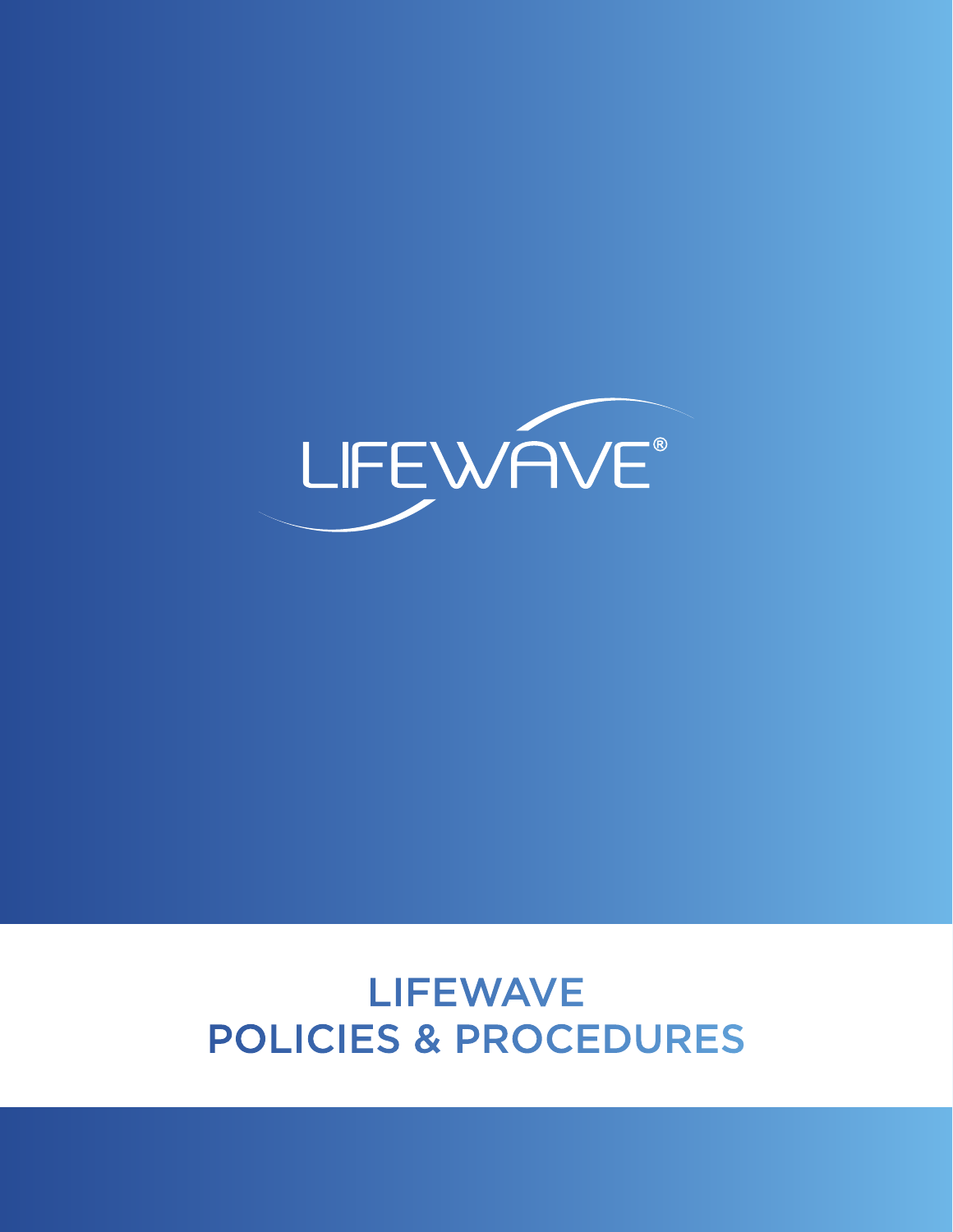| <b>LIFEWAVE POLICIES &amp; PROCEDURES</b><br>8    |    |  |
|---------------------------------------------------|----|--|
| <b>INTRODUCTION</b>                               | 8  |  |
| <b>SECTION 1: LIFEWAVE ETHICS</b>                 | 9  |  |
| Submissions to the Company<br>1.1.                | 9  |  |
| 1.2. Negative or Disparaging Remarks & Activities | 9  |  |
| 1.3. LifeWave Guiding Principles                  | 9  |  |
| 1.3.1. Atmosphere                                 | 9  |  |
| 1.3.2. Disagreements                              | 9  |  |
| 1.3.3. Honesty & Ethics                           | 9  |  |
| 1.3.4. Professionality                            | 10 |  |
| 1.3.5. Ownership/Authority                        | 10 |  |
| <b>SECTION 2: DEFINITIONS</b>                     | 10 |  |
| LifeWave Member<br>2.1                            | 10 |  |
| 2.2 LifeWave Application                          | 10 |  |
| LifeWave Group<br>2.3                             | 10 |  |
| 2.4 LifeWave Sponsor                              | 10 |  |
| LifeWave Membership<br>2.5                        | 10 |  |
| Sponsor Upline<br>2.6                             | 10 |  |
| Placement Upline<br>2.7                           | 10 |  |
| 2.8 LifeWave Distributor                          | 10 |  |
| 2.9 LifeWave Network                              | 10 |  |
| <b>SECTION 3: THE APPLICATION PROCESS</b>         | 11 |  |
| Application<br>3.1                                | 11 |  |
| <b>Member Status</b><br>3.2                       | 11 |  |
| Territory<br>3.3                                  | 11 |  |
| Customer ID Number<br>3.4                         | 11 |  |
| <b>Beneficial Interest</b><br>3.5                 | 11 |  |
| Corporation & Partnership<br>3.6                  | 12 |  |
| Trusts<br>3.7                                     | 12 |  |
| 3.8 Sole Proprietors and Other Entities           | 12 |  |
| 3.8.1<br>VAT Registered Resellers                 | 12 |  |

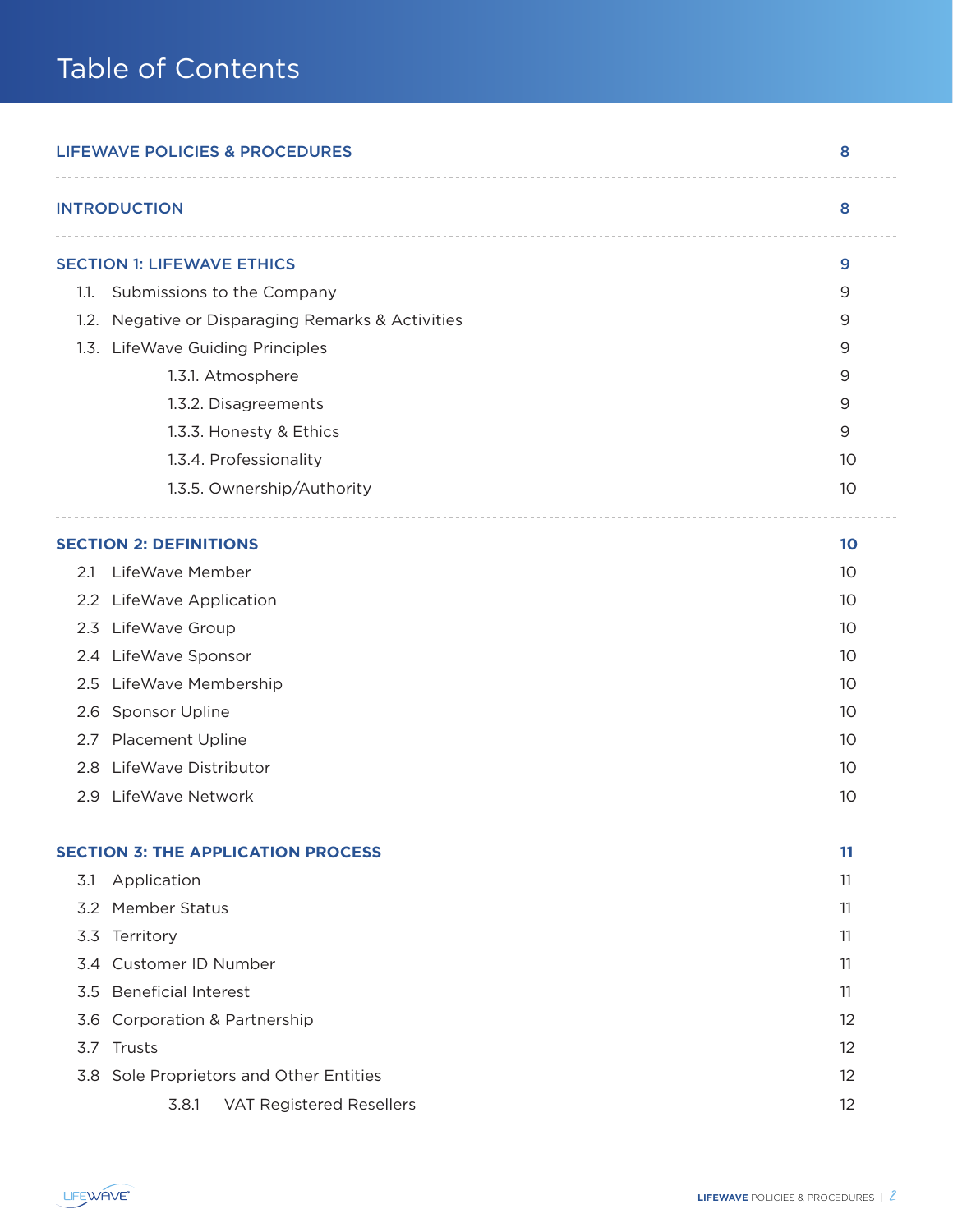|  |                               | 3.9 LifeWave Membership Status Changes                                                          | 12 |
|--|-------------------------------|-------------------------------------------------------------------------------------------------|----|
|  | 3.10 LifeWave Member Marriage |                                                                                                 | 12 |
|  | 3.11 LifeWave Member Divorce  |                                                                                                 | 12 |
|  |                               | 3.12 LifeWave Member Death (Succession:)                                                        | 12 |
|  |                               | 3.12.1. Death/Incapacity                                                                        | 12 |
|  |                               | 3.12.2. Payments                                                                                | 13 |
|  |                               | 3.12.3. Joint Successors                                                                        | 13 |
|  |                               | 3.12.4. Legal Documentation                                                                     | 13 |
|  |                               | 3.12.5. Transfer of Account                                                                     | 13 |
|  |                               | 3.12.6. Existing Account                                                                        | 13 |
|  |                               | 3.12.7. Termination by Successor                                                                | 13 |
|  |                               | 3.12.8. Bereavement Pay                                                                         | 13 |
|  |                               | 3.13 LifeWave Membership Transfers                                                              | 13 |
|  | 3.13.1                        | Points                                                                                          | 14 |
|  |                               | 3.14 LifeWave Membership Account Changes                                                        | 14 |
|  | 3.15 Legal Age                |                                                                                                 | 14 |
|  | 3.16 Inaccurate information   |                                                                                                 | 15 |
|  |                               |                                                                                                 |    |
|  | 3.17 Acceptance of Policy     |                                                                                                 | 15 |
|  |                               |                                                                                                 |    |
|  |                               | <b>SECTION 4: LIFEWAVE MEMBER RESPONSIBILITIES &amp; BUSINESS PRACTICES</b>                     | 15 |
|  | 4.1 General                   |                                                                                                 | 15 |
|  |                               | 4.2 Independent Contractor Status                                                               | 15 |
|  |                               | 4.3 Contacting Lifewave Suppliers, Vendors, Research Partners & Research Facilities, Scientific | 15 |
|  | Advisors/Partners, Etc.       | 4.4 Contacting Medical Facilities and Personnel                                                 | 15 |
|  |                               | 4.5 Solicitation for Other Companies or Products (Cross Recruit, Enticement, Downline Raiding)  | 16 |
|  | 4.5.1.                        | <b>Other Business Opportunities</b>                                                             | 16 |
|  | 4.5.2.                        | Recruiting                                                                                      | 16 |
|  | 4.5.3.                        | Enticing                                                                                        | 16 |
|  | 4.5.4.                        | Higher Ranks/Leadership                                                                         | 16 |
|  | 4.5.5.                        | <b>Competing Companies</b>                                                                      | 16 |
|  | 4.5.6.                        | Cross-Promotion                                                                                 | 16 |
|  | 4.5.7.                        | <b>Business Interference</b>                                                                    | 16 |
|  | 4.6 Product Claims            |                                                                                                 | 17 |

 $\overline{\phantom{a}}$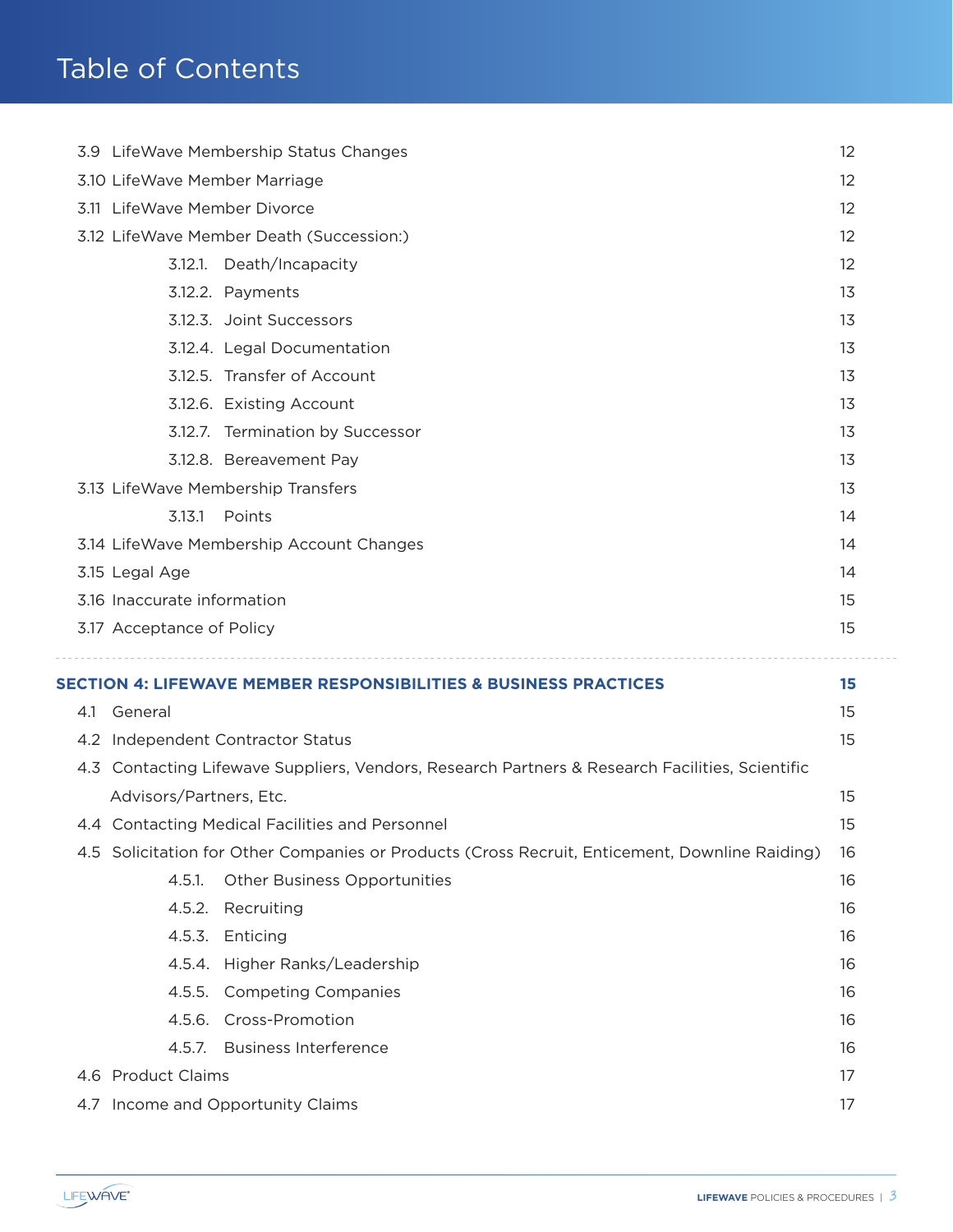| 4.8 Future Growth Claims |                                   |                                                                                   | 17 |
|--------------------------|-----------------------------------|-----------------------------------------------------------------------------------|----|
|                          |                                   | 4.9 Governmental Endorsement Claims                                               | 17 |
|                          | 4.10 International Sales          |                                                                                   | 17 |
|                          |                                   | 4.11 LifeWave Membership Termination                                              | 17 |
|                          | 4.12 Reporting Unethical Behavior |                                                                                   | 17 |
|                          |                                   | 4.13 No Waiver of Policy Enforcement                                              | 17 |
|                          | 4.14 LifeWave Member Lists        |                                                                                   | 17 |
|                          |                                   | 4.15 Unauthorized Sales Platforms                                                 | 18 |
|                          | 4.16 Sale of Products             |                                                                                   | 18 |
|                          | 4.16.1                            | <b>Accurate Information</b>                                                       | 18 |
|                          |                                   | 4.16.2 Receipt of Product                                                         | 18 |
|                          |                                   | 4.16.3 Safety                                                                     | 18 |
|                          |                                   | 4.16.4 Packaging                                                                  | 18 |
|                          | <b>SECTION 5: SPONSORING</b>      |                                                                                   | 19 |
| 5.1                      | Sponsoring                        |                                                                                   | 19 |
| 5.2                      |                                   | Prospective LifeWave Member Information                                           | 19 |
| 5.3                      |                                   | LifeWave Down line Placement                                                      | 19 |
|                          | 5.4 Change of Sponsorship         |                                                                                   | 19 |
|                          | 5.5 Global Sponsoring             |                                                                                   | 21 |
|                          |                                   | <b>SECTION 6: ORDERING PRODUCTS &amp; SALES MATERIALS</b>                         | 21 |
| 6.1                      | <b>Ordering Guidelines</b>        |                                                                                   | 21 |
|                          | 6.1.1                             | Order Shipping                                                                    | 21 |
|                          | 6.1.2                             | Order Receipt                                                                     | 22 |
|                          | 6.1.3                             | Product Stock                                                                     | 22 |
|                          | 6.1.4                             | <b>Order Processing</b>                                                           | 22 |
|                          | 6.1.5                             | Tax                                                                               | 22 |
|                          | 6.1.6                             | <b>Shipping Charges</b>                                                           | 22 |
|                          |                                   | 6.2 Sale of Products / Bonus Buying / Circumventing of LifeWave Compensation Plan | 22 |
|                          |                                   | 6.3 Credit Card Transactions / Chargebacks / Other Financial Matters              | 23 |
|                          |                                   | <b>SECTION 7: RETURNS / EXCHANGES</b>                                             | 24 |
| 7.1                      | Refund Policy                     |                                                                                   | 24 |
|                          |                                   | 7.2 Return of Products - General Summary (Members)                                | 34 |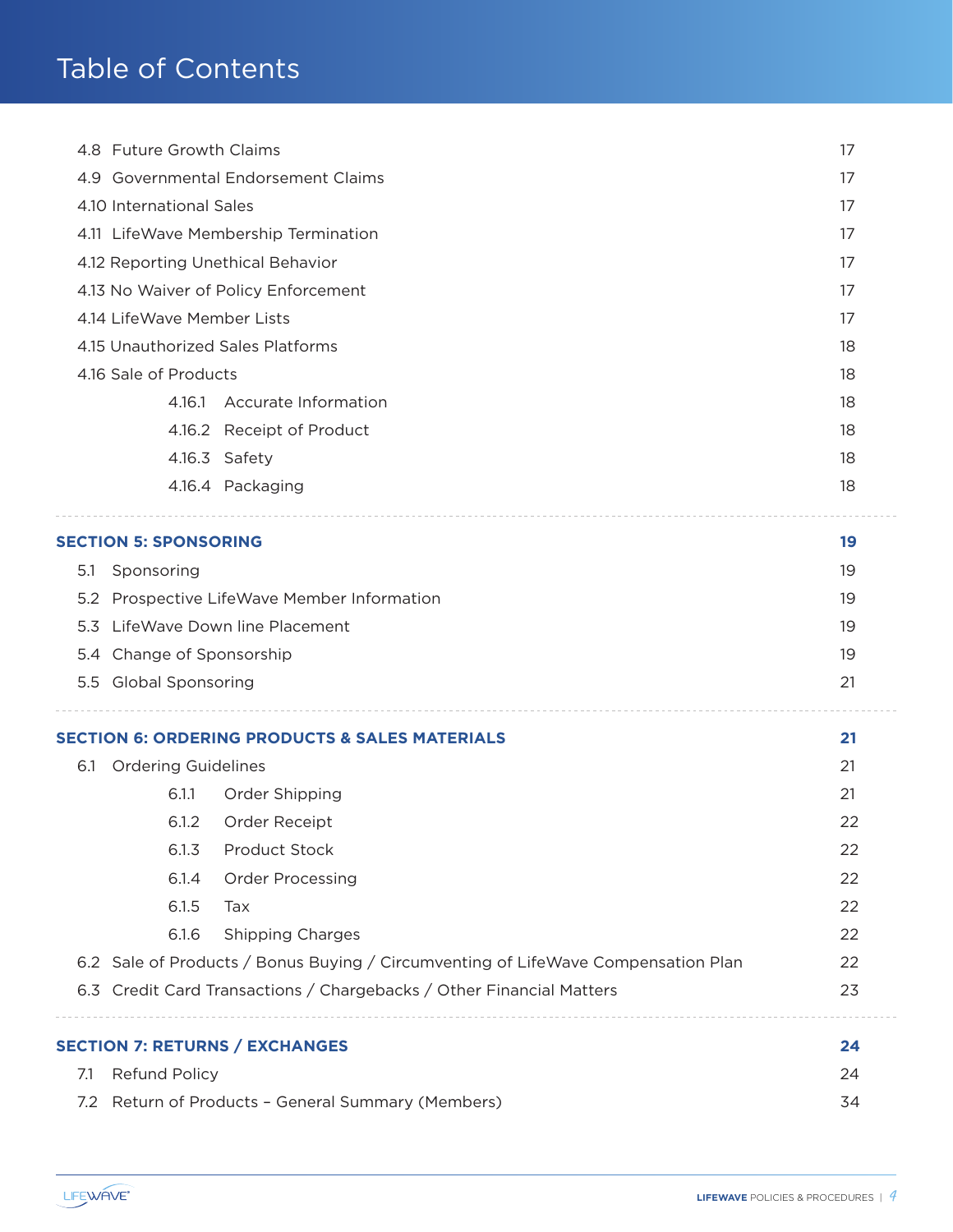|     | 7.2.1                           | Return Shipping                                      | 24 |
|-----|---------------------------------|------------------------------------------------------|----|
|     | 7.2.2                           | Return Timeframe                                     | 24 |
|     | 7.2.3                           | <b>RMA Number</b>                                    | 24 |
| 7.3 | <b>Enrollment Order Returns</b> |                                                      | 24 |
| 7.4 |                                 | Damaged/Defective Product                            | 25 |
| 7.5 | Return of Sales Aids            |                                                      | 25 |
| 7.6 | Lost/Missing Orders             |                                                      | 25 |
| 7.7 |                                 | Member/Distributor Return of Initial Order           | 25 |
| 7.8 |                                 | Retail Customer & Preferred Customer Returns/Refunds | 25 |
| 7.9 | Exchanges                       |                                                      | 27 |
|     | 7.9.1                           | <b>Exchange Requests</b>                             | 27 |
|     | 7.9.2                           | Damaged Product                                      | 27 |
|     | 7.9.3                           | Additional Returns/Exchanges                         | 27 |
|     | 7.10                            | Member Refunds                                       | 27 |
|     | 7.11 RMA Required               |                                                      | 27 |
|     | 7.12 Return Shipping            |                                                      | 27 |
|     |                                 | 7.13 Promotional Sales, Limited-Time Offers, Etc.    | 27 |
|     |                                 |                                                      |    |
|     |                                 | <b>SECTION 8: TRADE SHOW POLICY</b>                  | 27 |
| 8.1 | <b>Trade Shows</b>              |                                                      | 27 |
|     | 8.1.1                           | <b>Return of Tradeshow Products</b>                  | 27 |
|     | 8.1.2                           | Inventory                                            | 28 |
|     | 8.1.3                           | Volumes                                              | 28 |
|     | 8.2 Product Orders              |                                                      | 28 |
|     | 8.3 Payment Options             |                                                      | 28 |
|     | 8.4 Ordering Restrictions       |                                                      | 28 |
|     | 8.5 Sales Tax                   |                                                      | 28 |
|     | 8.6 Product Pricing             |                                                      | 28 |
|     | 8.7 Retail Sales/Product Sales  |                                                      | 28 |
|     | 8.8 Unopened Markets            |                                                      | 29 |
|     |                                 | <b>SECTION 9: ADVERTISING &amp; PRODUCT DISPLAYS</b> | 29 |
| 9.1 | Advertising                     |                                                      | 29 |
|     | 9.2 Member-created Websites     |                                                      | 30 |
|     |                                 | 9.3 Member-produced Promotional Items                | 30 |
|     |                                 |                                                      |    |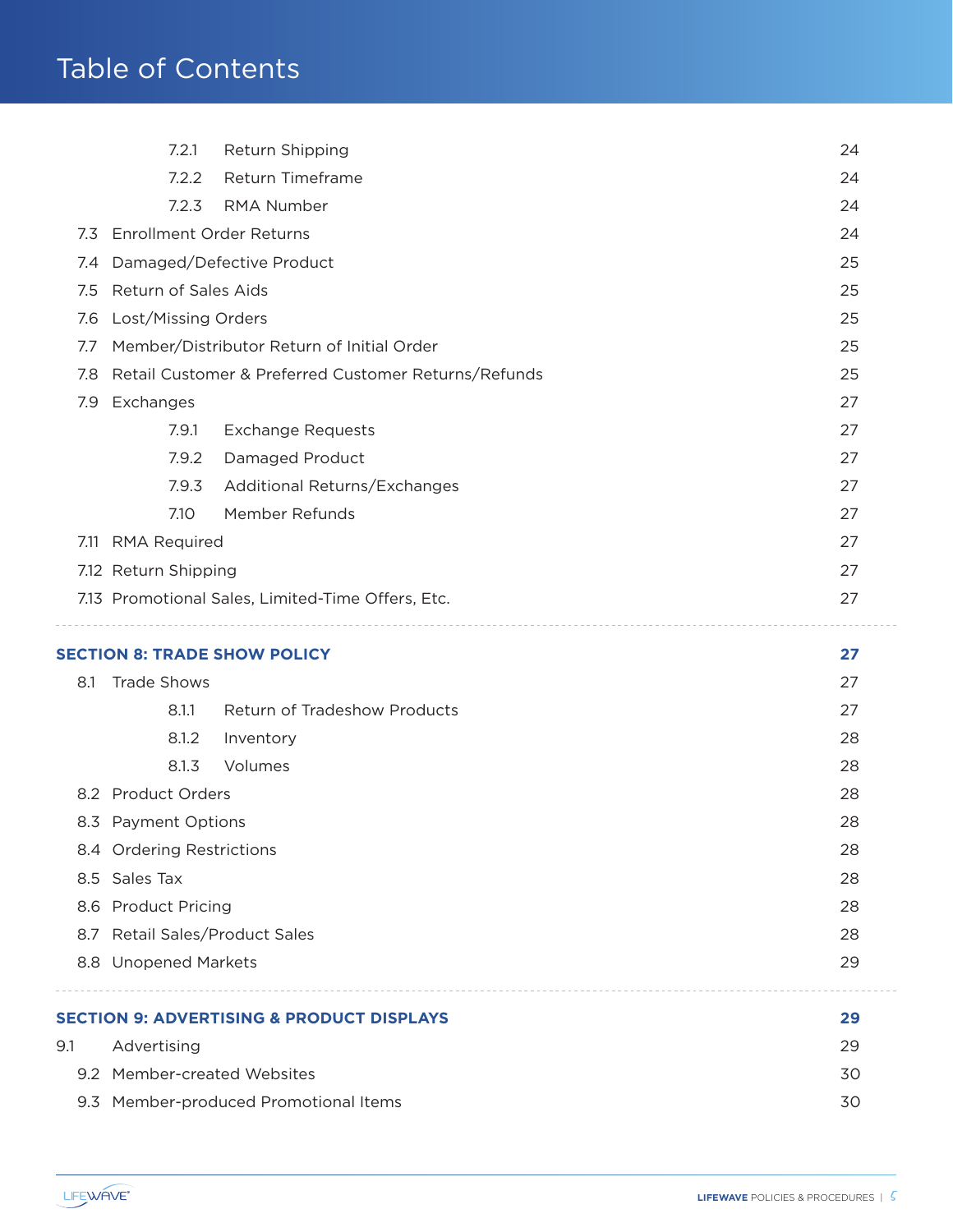| 9.4 Proprietary Names                        |                             |                                                      | 30 |
|----------------------------------------------|-----------------------------|------------------------------------------------------|----|
| Electronic and Mass Media Advertising<br>9.5 |                             |                                                      | 31 |
|                                              | 9.6 Telemarketing           |                                                      | 31 |
|                                              | 9.7 Internet/Website Usage  |                                                      | 31 |
|                                              | 9.7.1                       | Online Ads and SEO Practices                         | 31 |
|                                              | 9.7.2                       | <b>Online Shopping Carts</b>                         | 31 |
|                                              | 9.7.3                       | Online Retail Sales & Classifieds Sites/Platforms    | 31 |
|                                              | 9.7.4                       | Materials Fees or Sale                               | 31 |
|                                              | 9.7.5                       | Online Cross-branding                                | 31 |
|                                              | 9.7.6                       | <b>Online Behaviors &amp; Practices</b>              | 31 |
|                                              | 9.8 Social Media            |                                                      | 32 |
|                                              | 9.8.1.                      | Independent Status                                   | 32 |
|                                              |                             | 9.8.2. Cross-Branding                                | 32 |
|                                              |                             | 9.8.3. Confidential/Unauthorized Information         | 32 |
|                                              |                             | 9.8.4. Illegal or Problematic Social Media Behaviors | 32 |
|                                              |                             | 9.8.5. Online Spamming                               | 32 |
|                                              | 9.9 Company Recordings      |                                                      | 33 |
|                                              |                             | 9.10 LifeWave Staff Member Recordings                | 33 |
|                                              | 9.11 Media Inquiries        |                                                      | 33 |
|                                              | 9.12 General Training Fees  |                                                      | 33 |
|                                              | 9.13 Telephone Book Listing |                                                      | 33 |
|                                              | 9.14 Toll-Telephone Numbers |                                                      | 33 |
|                                              | 9.15 Telephone Answering    |                                                      | 33 |
|                                              |                             | 9.16 Revised Company Literature                      | 33 |
|                                              |                             | 9.17 Service and Retail Establishment Displays       | 33 |
|                                              | 9.18 Emailing               |                                                      | 33 |
|                                              | 9.19 Bulk Mailing/Marketing |                                                      | 34 |
|                                              |                             | <b>SECTION 10. COMPENSATION &amp; FEES</b>           | 34 |
|                                              |                             | 10.1 LifeWave Member Compensation & Fees             | 34 |
|                                              | 10.2 Qualification          |                                                      | 34 |
|                                              | 10.3 Earnings Guarantees    |                                                      | 35 |
|                                              | 10.4 Commission Period      |                                                      | 35 |
|                                              |                             | 10.5 Payment of Bonuses/Commissions                  | 35 |
|                                              |                             | 10.6 Debiting of Bonus Payments                      | 35 |
|                                              |                             |                                                      |    |

 $\sim$   $-$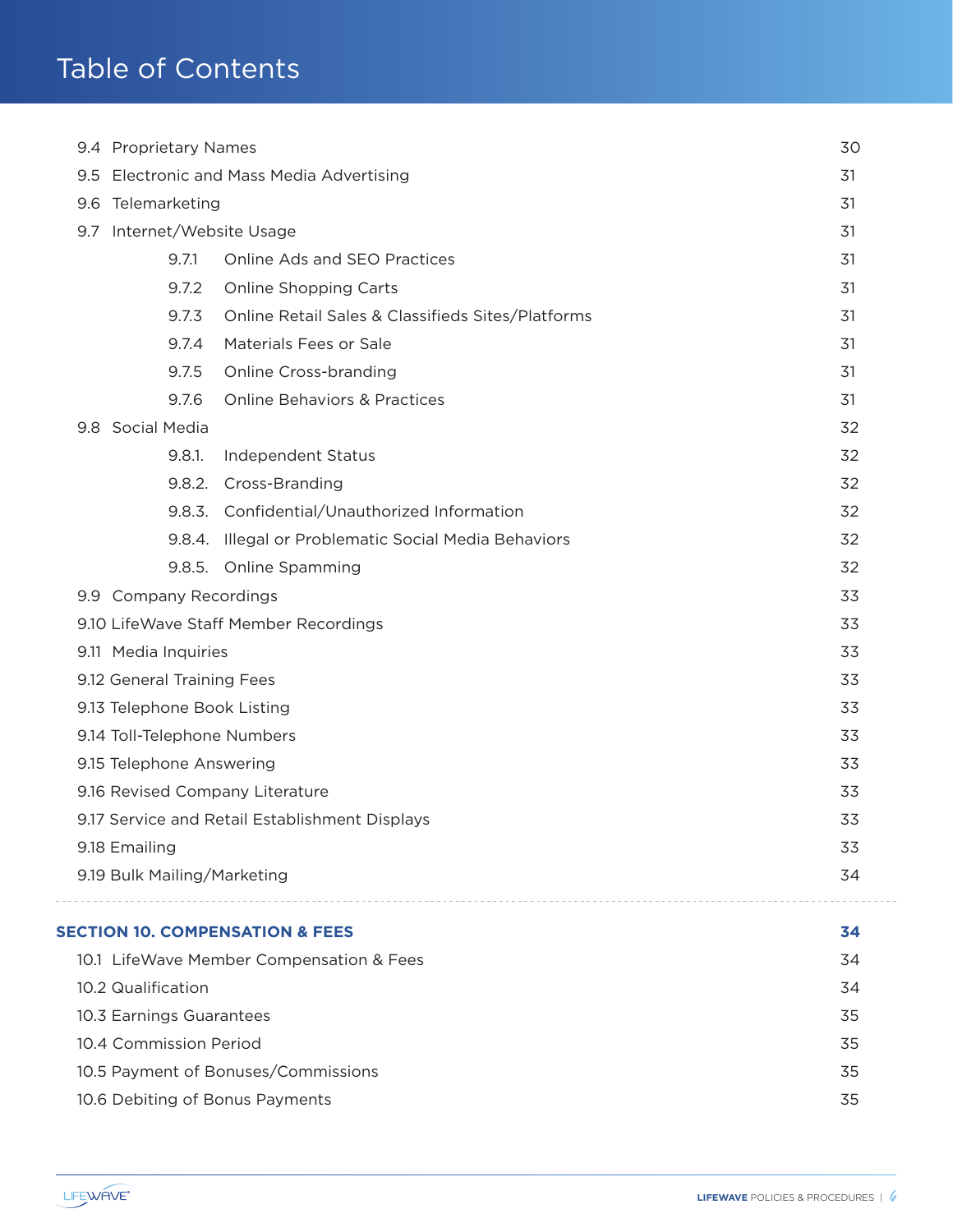| 10.7 Service Fees                                                              | 35 |
|--------------------------------------------------------------------------------|----|
| 10.7.1<br><b>Unclaimed Funds</b>                                               | 35 |
| 10.8 Manipulation of the Commission Plan                                       | 35 |
| SECTION 11. LIFEWAVE MEMBER CANCELLATION OF AUTOSHIP, MEMBERSHIP, DISCIPLINARY |    |
| PROCESS, RESIGNATION AND TERMINATION                                           | 35 |
| <b>Cancellation Notification</b><br>11.1                                       | 35 |
| 11.2 Voluntary Resignation                                                     | 35 |
| 11.3 Involuntary Termination                                                   | 35 |
| 11.4 Disciplinary Process                                                      | 36 |
| 11.5 Reporting of Violations                                                   | 37 |
| 11.6 Notification of Termination                                               | 37 |
| 11.7 Appeal of Termination                                                     | 37 |
| 11.8 Effect of Termination:                                                    | 37 |
| 11.9 Litigation                                                                | 37 |
| 11.10 Cancellation Clause, Puerto Rico                                         | 38 |
| 11.11 Organization Changes Post Termination                                    | 38 |
| 11.1<br>Damages                                                                | 38 |
| <b>SECTION 12: LIFEWAVE SPAM POLICY</b>                                        | 38 |
| 12.1 FTC Compliance                                                            | 38 |
| 12.2 Legal Advice                                                              | 38 |
| 12.3 General Compliance                                                        | 38 |
| 12.4 Unsolicited / Commercial / Bulk E-Mail                                    | 38 |
| <b>SECTION 13. GOVERNANCE</b>                                                  | 39 |
| 13.1 Fulfillment Location Governance                                           | 39 |
| 13.2 Shipping Location Governance                                              | 39 |
| 13.3 Enforceability                                                            | 39 |
| <b>SECTION 14: DISPUTES (US Only)</b>                                          | 39 |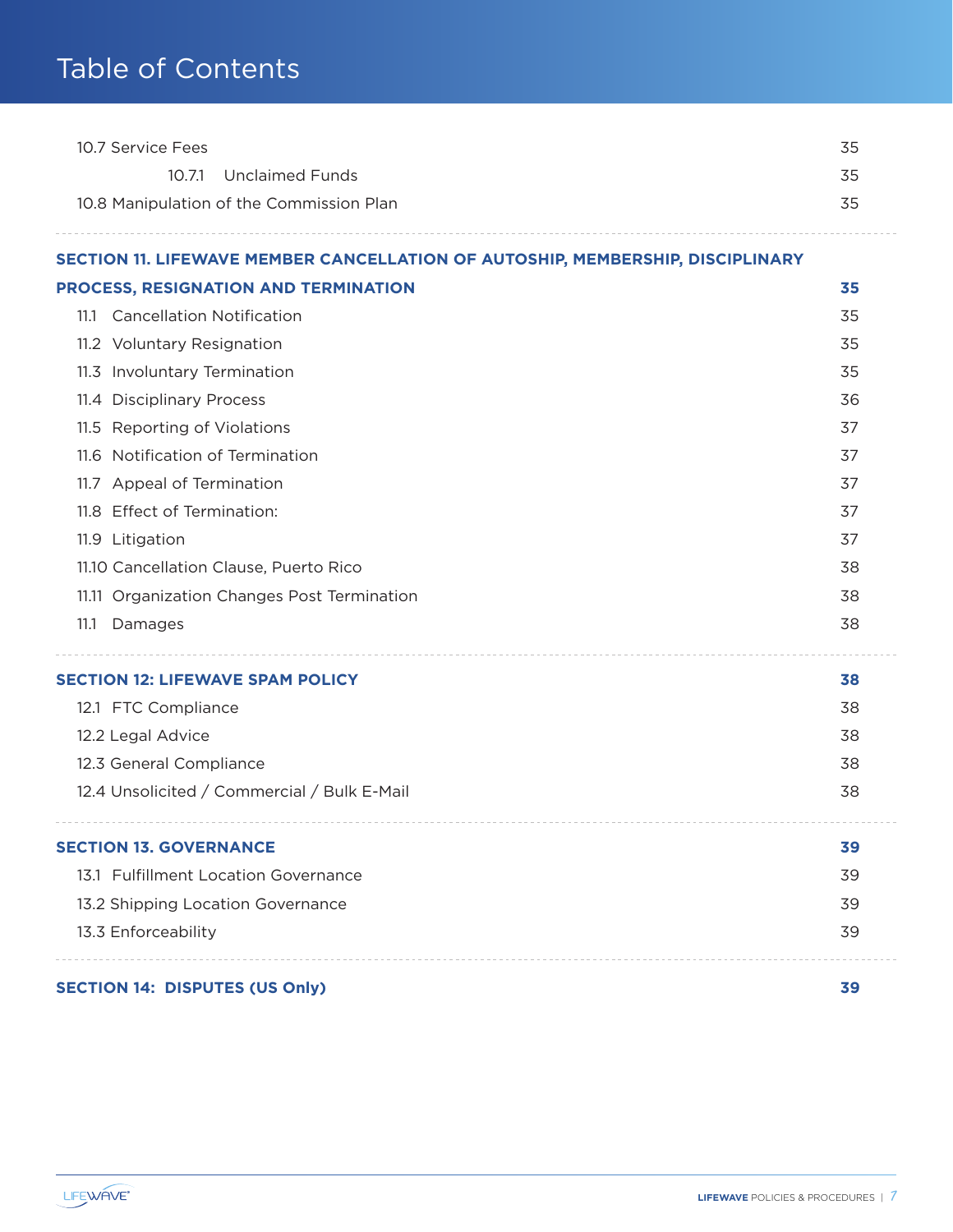### **LIFEWAVE POLICIES & PROCEDURES**

The following are the Policies & Procedures (hereafter referred to as "Policies & Procedures", "Policies", "Terms", or the "Agreement") that became effective as of December 15, 2020. These terms are a binding agreement between LifeWave, INC. (hereafter referred to as "LifeWave" or the "Company"), and the LifeWave Independent Distributor (hereafter referred to as "Independent Distributor", "Distributor", or the "Member"). Revision date: November 15, 2020. \*

\*The most recent version of the Policies & Procedures produced by LifeWave supersedes any previously downloaded, saved, printed, or distributed summary material.

### **INTRODUCTION**

LifeWave's Policies & Procedures govern the manner in which a LifeWave Member does business with LifeWave, other LifeWave Members, customers, and other persons or entities. The LifeWave Compensation Plan (the "Compensation Plan"), the LifeWave Membership Application (the "Membership Application"), and the Policies & Procedures constitute a complete contract (the "Contract") between independent LifeWave Members and LifeWave. LifeWave reserves the right to change any of the Policies & Procedures at its discretion. LifeWave also reserves the right to overrule any policy or procedure at its discretion. Changes will become effective after their appearance in any LifeWave publication notice or posting on an official corporate website.

In the event any term/s found within these Policies is determined to be outdated, invalid, or otherwise unenforceable, adjustments and updates will be made accordingly. However, the invalid term/s does/do not render any other term found herein to be the same. Subsequently, all other terms within this document shall continue to remain in full force and effect.

By agreeing to these policies, the Member is also agreeing to LifeWave's Distributor/Member Agreement, Purchase Terms & Conditions, and Privacy Policy. (Collectively known as LifeWave's "Terms & Conditions") A Member's agreement to these Policies is considered to be in full effect upon the Member's acceptance of these terms during the enrollment process, their completion of the Contract, their recruiting or sponsoring of a new Member of Customer, their initiation/completion of a product order, and/or their acceptance of any commission or bonus.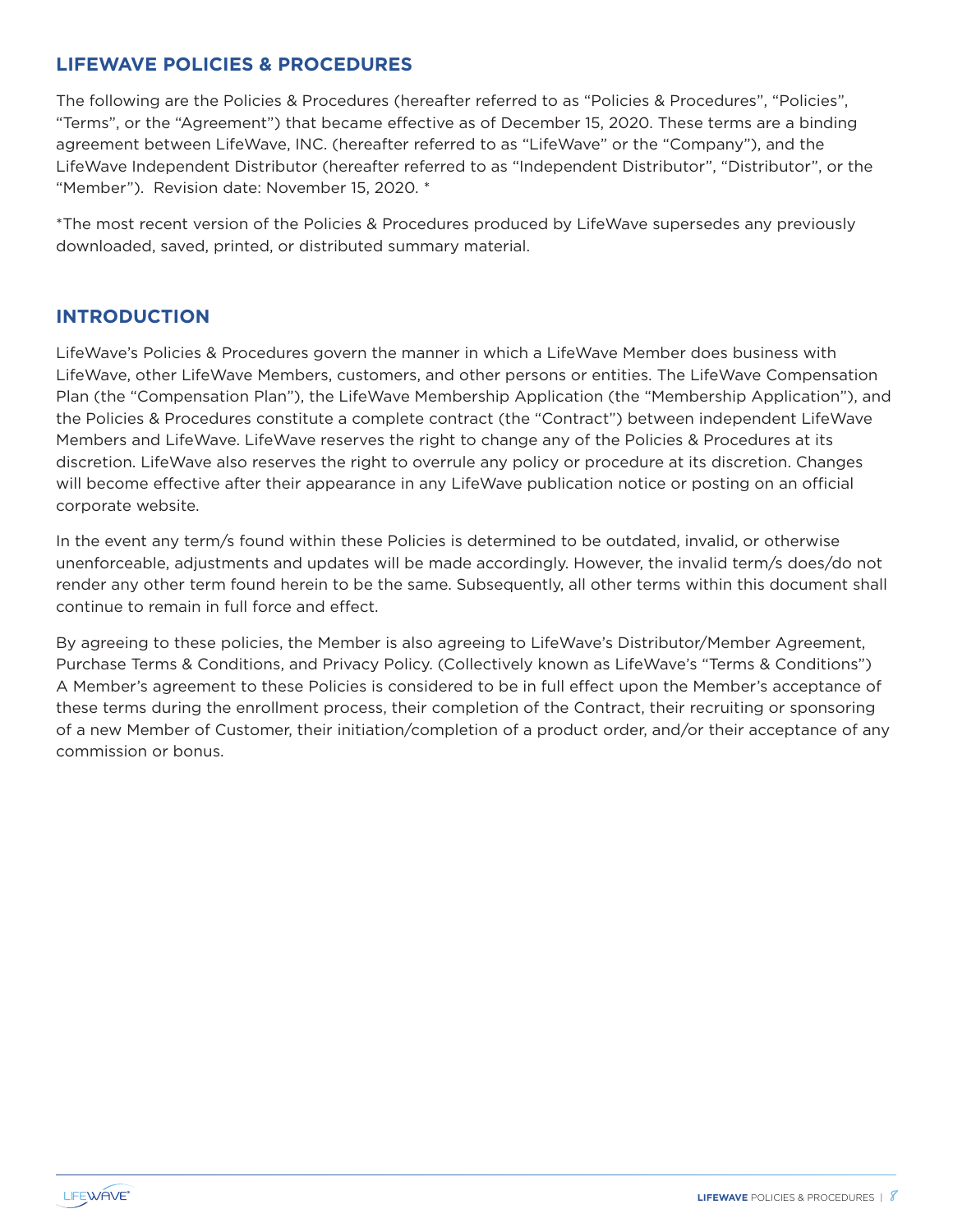#### **SECTION 1: LIFEWAVE ETHICS**

**1.1. Submissions to the Company:** LifeWave desires to provide its Members with the best products and Compensation Plan in the industry. Accordingly, LifeWave values constructive criticism, honest feedback, and unique insights and encourages the submission of such in written form for adequate review. Members should submit information or content to the LifeWave for review and response. For matters relating to Compliance, all information and content may be directed to compliance@lifewave.com.

Any information submitted to the company must be true and accurate. Members must take reasonable measures to avoid submitting overly biased, exaggerated, or unverifiable gossip or hearsay and should never engage in the omission of pertinent facts or details to garner benefit or favor for themselves or others. Purposeful or reckless submission of false information, especially information designed to disparage or harm a LifeWave Member, Customer, or Employee, shall be considered a violation of these terms.

**1.2. Negative or Disparaging Remarks & Activities:** Negative, disparaging, inappropriate, misleading, or false comments, claims, and remarks about LifeWave, its officers, directors, employees, partners, members, products, opportunity, Compensation Plan, or third-party entities (including competitors), by LifeWave Members and/or Customers at any time, in any manner, and through any medium, is strictly prohibited. This includes any form of defamation, libel, or slander. Such disruptive behavior serves no legitimate purpose other than to demean and do harm to LifeWave, its business, and associated parties. Such conduct represents a material breach of these Policies & Procedures and may be subject to sanctions as deemed appropriate by LifeWave including, but not limited to, involuntary termination.

Additionally, any manner of harassment, abuse, intimidation, threats, or violence by any Member against any person or entity (including LifeWave, its officers, directors, employees, Members, Customers, etc.) through spoken, written, visual, or other methods is strictly prohibited. Use of any inappropriate coercion or force (i.e. any form of extortion or similar tactics), favors, agreements, requests, and advances (physical, sexual, or otherwise) in association with LifeWave will not be tolerated and may result in termination and/or possible legal recourse.

#### **1.3. LifeWave Guiding Principles:**

- **1.3.1. Atmosphere:** A LifeWave Member must show fairness, tolerance, and respect to all people in association with their LifeWave business and related activities, regardless of race, gender, social class, nationality, or religion, thereby fostering a 'positive atmosphere' of teamwork, good morale, and community spirit.
- **1.3.2. Disagreements:** LifeWave Members shall strive to resolve general business issues, including disagreements or other personal situations with upline or down-line Members, by emphasizing tact, honesty, common courtesy, sensitivity, goodwill and taking care not to create additional problems or to generate a disruptive/hostile business atmosphere.
- **1.3.3. Honesty & Ethics:** LifeWave Members must always be honest and truthful and shall not make disparaging, negative, untrue, or misleading statements about LifeWave, its employees, products, sales and marketing campaigns, Compensation Plan, other Members or Customers, other businesses or competitors, or make statements that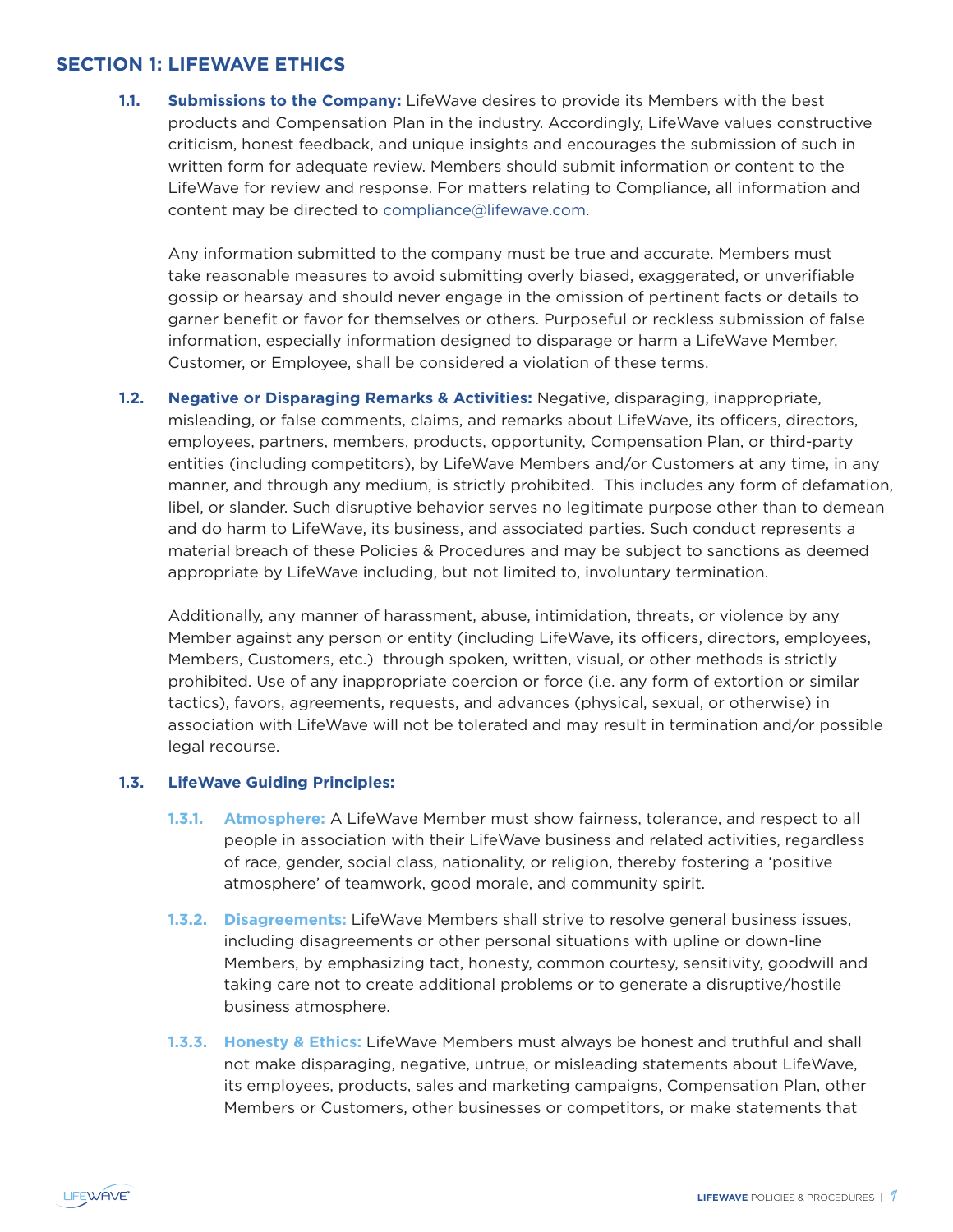unreasonably offend, mislead, or otherwise influence or coerce others in any way.

- **1.3.4. Professionality:** LifeWave Members must always conduct themselves ethically and professionally. LifeWave may take appropriate action against a Member if it determines, in its sole discretion, that a Member's conduct is inappropriate, detrimental, disruptive, or injurious in any way to LifeWave, its business, Members, or to other persons or entities.
- **1.3.5. Ownership/Authority:** LifeWave Members do not have any manner of ownership, rights, or authority regarding LifeWave's intellectual properties including, but not limited to, copyrights, trademarks, logos, trade secrets, images, products, or any distinctive slogan or phrases used by LifeWave. Members are prohibited from using such properties in any manner inconsistent with what has been expressly approved by LifeWave. LifeWave maintains the right to determine, at its discretion, what usage is considered approved and may rescind any prior approval as it deems necessary.

### **SECTION 2: DEFINITIONS**

In these Policies & Procedures, the following terms shall have the meanings specified below.

- **2.1 LifeWave Member:** A person or other entity who joins the LifeWave network, fulfills requisite conditions, reviews and agrees to all Policies & Procedures, and whose application is accepted by the Company.
- **2.2 LifeWave Application:** The online or printed application form which must be completed to become a LifeWave Member. This includes, but is not limited to, the full review and acceptance of the company's Policies & Procedures.
- **2.3 LifeWave Group:** Any Members or Customers enrolled by a LifeWave Member within the LifeWave network.
- **2.4 LifeWave Sponsor:** The person or entity (LifeWave Member) who directly enrolls another LifeWave Member.
- **2.5 LifeWave Membership:** The position within the LifeWave Membership organization that a Member holds.
- **2.6 Sponsor Upline:** The LifeWave Member organization under which a new Member enrolls, beginning with the Member's Sponsor, and continuing up through each successive Member's Sponsor.
- **2.7 Placement Upline:** The LifeWave Member organization under which a new Member enrolls, beginning with the Member immediately above the new Member, regardless of who the new member's Sponsor is, and continuing up through all subsequent Members without regard to Sponsorship relationships.
- **2.8 LifeWave Distributor:** This term is used interchangeably with the term "LifeWave Member" throughout the LifeWave system.
- **2.9 LifeWave Network:** The LifeWave Network is the individual and collective culmination of Member and Customer accounts registered with LifeWave; including any direct, indirect, or tiered relationships created through the enrollment/sponsoring process. LifeWave's Network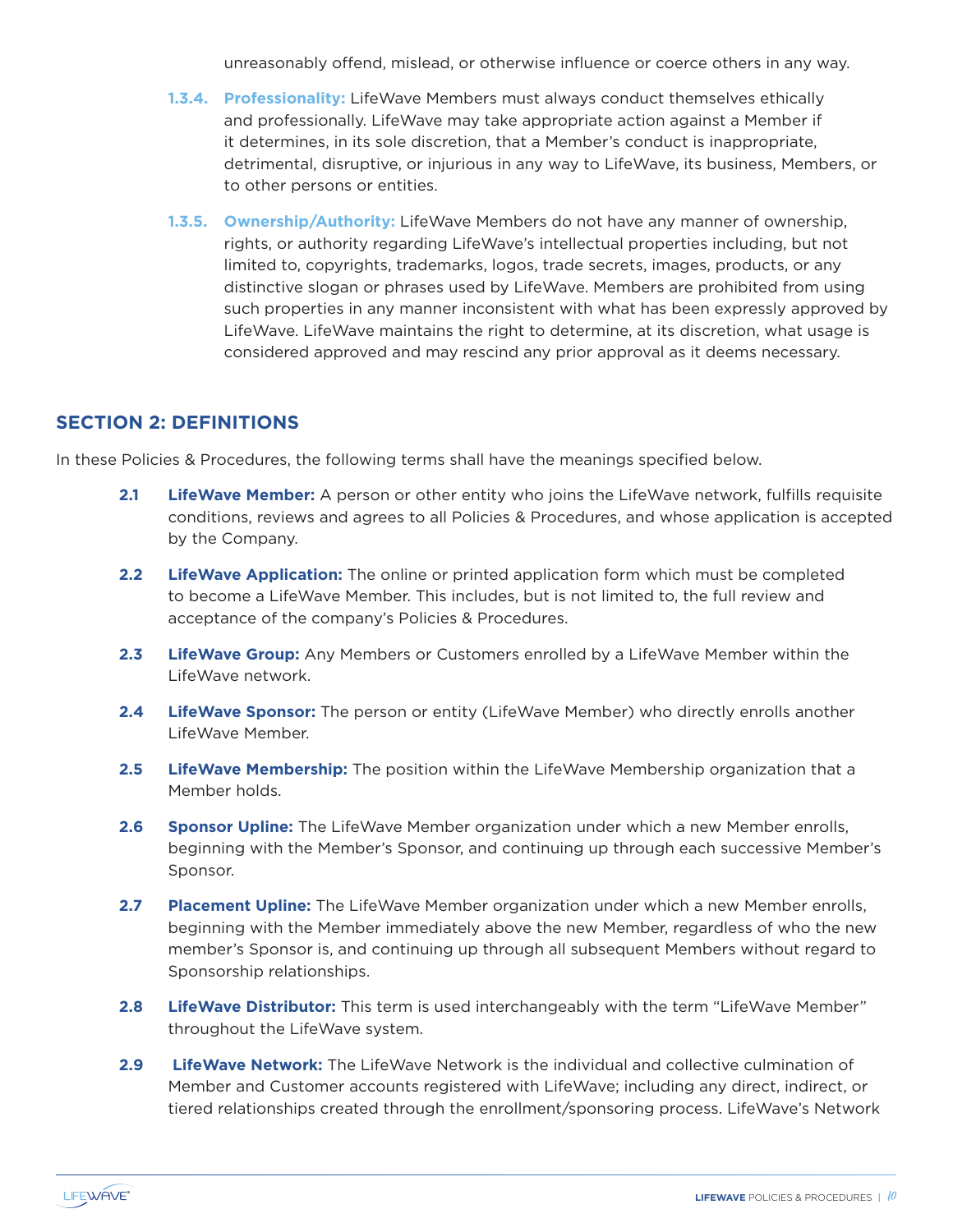is considered to be a proprietary asset and protected property owned solely by the Company. The LifeWave network is exclusively utilized for authorized business activities and purposes of LifeWave, its Members, and Customers. Members/Customers agree and understand that they do not have direct or inherent ownership in or of the LifeWave Network and waive any rights or claims to such.

### **SECTION 3: THE APPLICATION PROCESS**

- **3.1 Application:** A person or entity may become a LifeWave Member by completing, signing, and returning an official Membership Application (i.e. by hand) or by applying online or by phone. An application for a LifeWave Member will be accepted only for an individual, private person, partnership, proprietorship, or limited company with the appropriate signature on the form. All applicants must be 18 years of age or older (unless otherwise specified by local laws of their resident country) and must apply through their country/market of legal residence. The application form (paper or online) must be completed fully and accurately and submitted to LifeWave. The Applicant's signature indicates acceptance of all Policies & Procedures. In the case of an online Application, the Applicant must check the box indicating acceptance of all Policies & Procedures. Lifewave reserves the right to disallow or retroactively deny an application for any reason.
- **3.2 Member Status:** LifeWave may consider a Member a wholesale customer until the Member earns a commission under the LifeWave compensation plan. Once a Member earns a commission under the LifeWave compensation plan, the Member will be considered an Independent Distributor.
- **3.3 Territory:** Acceptance of a Membership Application by the Company authorizes that Member to conduct business in the United States, as well as any other country identified by LifeWave through a formal announcement to LifeWave Members generally.
- **3.4 Customer ID Number:** Every LifeWave Member will have a unique numerical identification number ("ID number") issued by LifeWave. In addition, there are Policies & Procedures specifically related to any payment or fund disbursement methods used by LifeWave to compensate Members/Distributors.
- **3.5 Beneficial Interest:** (Actions of Household Members or Affiliated Parties)

Members/Individuals, companies or legal entities, or members of the same household may not enter into or have a beneficial interest in more than one LifeWave account or position. "Beneficial Interest" includes but is not limited to an individual/entity having a direct interest in or benefit from multiple accounts (Member or Customer) that utilize or share payment methods, bank accounts, account details (including emails, phone numbers, billing and shipping address, etc.), commissions payment channels, etc. A "Household" is defined as all individuals who are living at or doing business at the same address, and/or who are related by marriage, domestic partnership, or who are living together as a family unit or in a family-like setting. Exceptions may be allowed for specific circumstances, such as for spouses, at the sole discretion of the Company.

All LifeWave Members who share the same address must be within the same line of sponsorship. If any individuals of a Member's immediate household engage in any activity

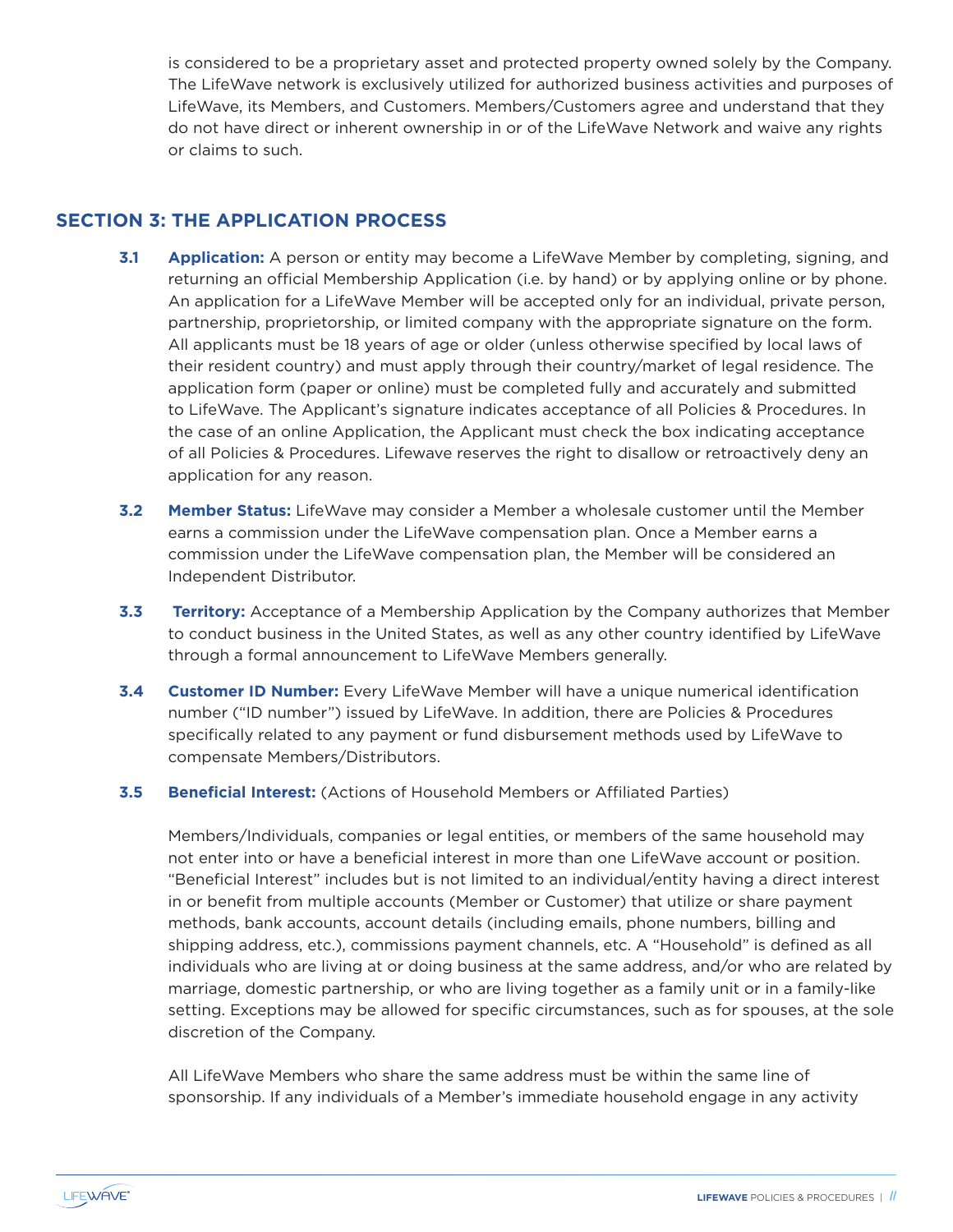which, if performed by the Member, would violate any provision of the Agreement, such activity may be deemed a violation of these policies and the Member (account holder) may be held responsible for such activities. LifeWave will proceed with a fair and honest investigation to ensure correct practices regarding the Policies & Procedures and may take disciplinary action according to these Policies & Procedures against the respective Member.

- **3.6 Corporation & Partnership:** A Corporation or partnership may be a Member. They may apply to have their checks issued in their registered corporate name upon application and submission of the appropriate documents including a valid business license or registration number. The principals or partners must disclose their name, address, and Social Security Number or Federal Tax/Government ID Number. Each principal and/or partner may not hold an interest in another LifeWave Member position. Proof of a valid business license or registration is required to add or amend company names. A company must contact the Customer Service Department with the appropriate documentation from the relevant tax authorities to register their business center in their company name.
- **3.7 Trusts:** Trust applications must include a signed letter identifying the manager or trustee of the trust.
- **3.8 Sole Proprietors and Other Entities:** Sole proprietors and Registered DBA's (i.e., Doing Business As), with distinct Tax Identification Numbers, may be required to submit a signed statement or copy of ownership or other appropriate documentation and tax identification information from relevant tax authorities whereby the Sole Proprietors or Other Entities are registered. Any associated principals or members must disclose their name, address, and Social Security Number or Federal Tax/Government ID Number. Each principal and/or member may not hold an interest in another LifeWave Member position. Proof of a valid business license or registration may be required to add or amend company names.
	- **3.8.1 VAT Registered Resellers:** On submission of relevant tax documents, the member will become eligible for tax exemptions consistent with local law.
- **3.9 LifeWave Membership Status Changes:** A LifeWave Member who wishes to change his or her status from that of an individual LifeWave Member to a participant in a corporation, partnership, or trust under the same sponsor may do so, subject to the prior written approval from LifeWave.
- **3.10 LifeWave Member Marriage:** If two LifeWave Members choose to marry, they may maintain their separate, independent organizations.
- **3.11 LifeWave Member Divorce:** If married LifeWave Members who share a Membership obtain a divorce, LifeWave will continue to treat the Membership according to the original Membership Application until such time that LifeWave receives written notice from both parties, or official court documentation, directing otherwise.
- **3.12 LifeWave Member Death (Succession:):** In the event of a LifeWave Member's death, the Membership may be conveyed by will or the laws of intestacy to the Member's heirs subject to LifeWave's prior approval.
	- **3.12.1. Death/Incapacity:** Upon the death or incapacity of an Independent Distributor, their LifeWave account may be passed on to his or her legal successors in interest (successor). Whenever a LifeWave business is transferred by a will or other testamentary process, the successor acquires the right to collect all bonuses and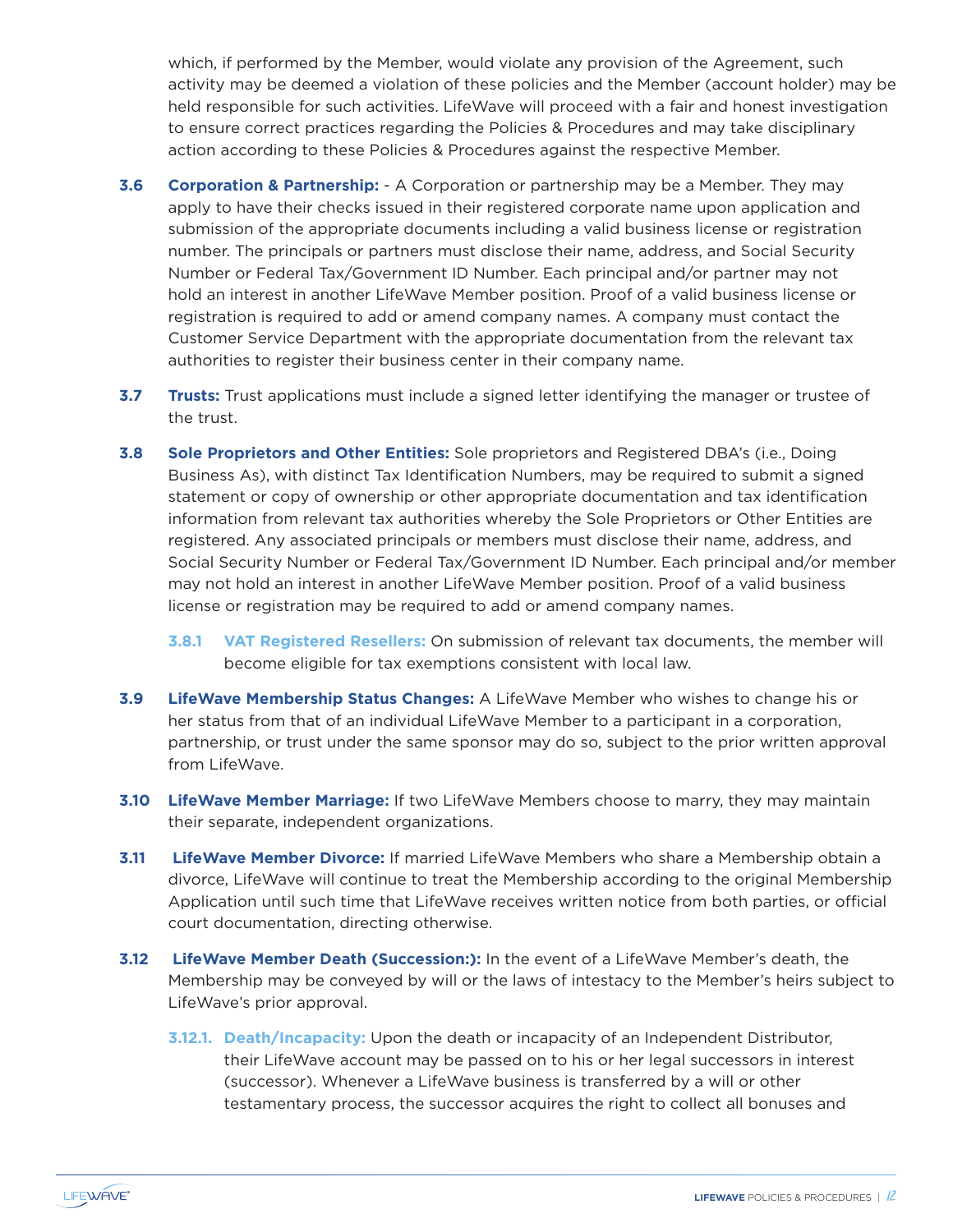commissions of the deceased Independent Distributor's sales organization. The successor must:

- **1.** Complete and sign a new LifeWave Independent Distributor Agreement.
- **2.** Comply with the terms and provisions of the Independent Distributor Agreement.
- **3.12.2. Payments:** Bonus and commission payments of a LifeWave business transferred based on this section will be paid in a single check to the successor. The successor must provide LifeWave with an "address of record" to which all bonus and commission checks will be sent. Checks will be based on the current performance of the position, not the highest rank or volume achieved.
- **3.12.3. Joint Successors:** If the business is bequeathed to joint devisees (successor), they must form a business entity and acquire a Federal taxpayer identification number. LifeWave will issue all bonuses and commissions and one 1099 Miscellaneous Income Tax form to the business entity only.
- **3.12.4. Legal Documentation:** Appropriate legal documentation must be submitted to the LifeWave Compliance Department to ensure the transfer is done properly. To affect a testamentary transfer of a LifeWave business, the successor must provide the following to LifeWave Compliance Department:

**1.** A certified copy of the death certificate; and

**2.** A notarized copy of the will or other appropriate legal documentation establishing the successor's right to the LifeWave business.

**3.12.5. Transfer of Account:** To complete a transfer of the LifeWave business because of incapacity, the successor must provide the following to the LifeWave Compliance department:

**1.** A notarized copy of an appointment as trustee;

**2.** A notarized copy of the trust document or other appropriate legal documentation establishing the trustee's right to administer the LifeWave business; and **3.** A completed Independent Distributor Agreement that has been executed by the trustee.

- **3.12.6. Existing Account:** If the successor is already an existing Independent Distributor, LifeWave will allow such an Independent Distributor to keep his or her current position plus the inherited position active for up to 6 months. By the end of the 6-month period, the Independent Distributor must have compressed (if appropriate), sold, or otherwise transferred either the existing position or the inherited position.
- **3.12.7. Termination by Successor:** If the successor wishes to terminate the LifeWave position, he or she must submit a notarized statement stating the desire to terminate the position, along with a certified copy of the death certificate, appointment as trustee, or other appropriate legal documentation or let the position go inactive.
- **3.12.8. Bereavement Pay:** Upon written request, LifeWave may, at its sole discretion, grant a bereavement waiver and payout at the last "paid as" rank.
- **3.13 LifeWave Membership Transfers:** LifeWave Memberships (accounts) are considered to be key elements of the LifeWave Network; a protected, propriety asset owned by the Company. As such, no LifeWave Member may sell any membership/position or delegate or assign any duties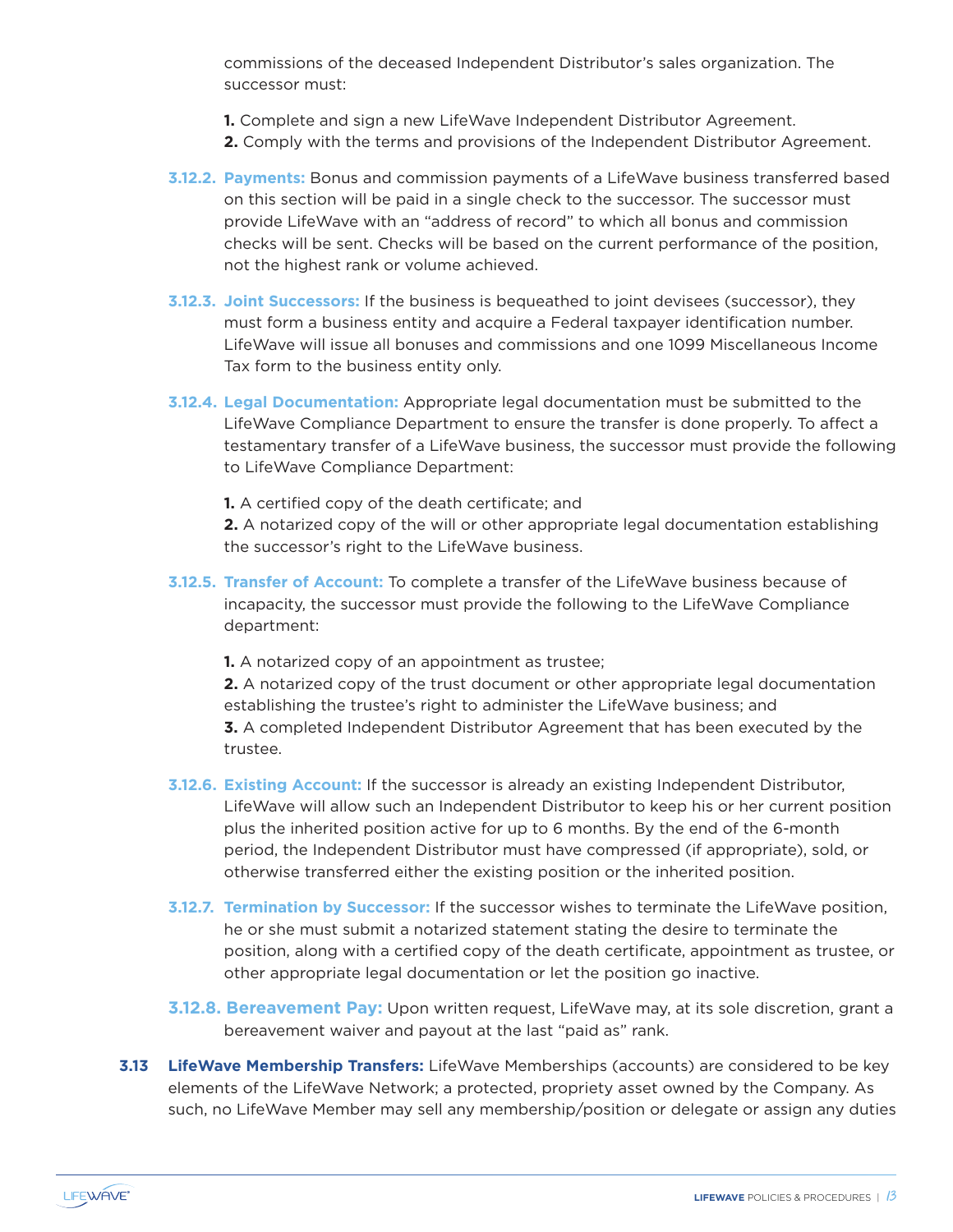as a Member, without first submitting all necessary details and materials to the LifeWave Compliance Department for consideration, and subsequently receiving approval. Any transfer or reassignment of any account without the proper, requisite submissions, documentation, and approvals is deemed invalid and the transferee/new assignee will have no rights or authority relating to the account. A government-issued form of identification for the transferee/new assignee must also be submitted with the transfer form.

At no time may a LifeWave member transfer his, her, or its business center and simultaneously transfer into and obtain ownership of a separate business center. This would be considered responsoring. If a business center is transferred, the previous owner will be considered to have effectively resigned their LifeWave position. According to Policy 11.2 Voluntary Resignation, said member must wait 6 months before rejoining in a new LifeWave position under new sponsorship.

Accordingly, LifeWave will not approve any requested transfer if it is determined that the request is without reasonable merit and/or appears to be an attempt to circumvent or manipulate LifeWave's programs, commission plan, policies, or the requirements set forth herein. The Company will not recognize any transfer or reassignment, nor allow any rights of membership, for any transfer that has not been properly approved by the Company. The Company maintains the right to take ownership of and/or terminate any membership found to be in violation of these policies. The company also maintains the right to, at its sole discretion, approve or deny transfers as it deems necessary, in the best interest of the company, or as dictated by any associated laws or regulations.

All transfer requests must be directly instigated and submitted by the account holder. (Owner of the account being transferred) Requests from Sponsors, upline Members, or third-parties may be automatically declined, per the terms outlined in Section 5.1 of these policies. Lifewave Members are prohibited from promoting, selling, offering, or otherwise using a downline position as a recruiting tool, method of enticement for a potential Member, or any other reason. Such activity is considered to be a form of "slotting" or network manipulation. Anyone engaged in this, or similar practices, will be deemed to be in violation of these policies and will be subject to the terms outlined in Section 11.

- **3.13.1 Points:** Only points earned within the 12 months preceding a transfer may be eligible for retention on the account, at the Company's sole discretion. All accumulated points older than 12 months will be deleted. Retention of points is not a guarantee for any transfer and total amounts of point retention may be determined on a case-by-case basis.
- **3.14 LifeWave Membership Account Changes:** Account changes, such as changes in the LifeWave Membership name of record, billing address, company name, or tax ID may be accomplished by submitting a Change of Name, SSN, and/or Tax ID form (located in the LifeWave back office under Resources) and the necessary documentation to the Customer Service Department. Any addition of Company information must be supported by proof of a valid business license or registration.
- **3.15 Legal Age:** LifeWave Member applicants must be of legal age in the jurisdiction of the applicant's residence. Inadequate age may result in the denial of an application or the termination of an existing account.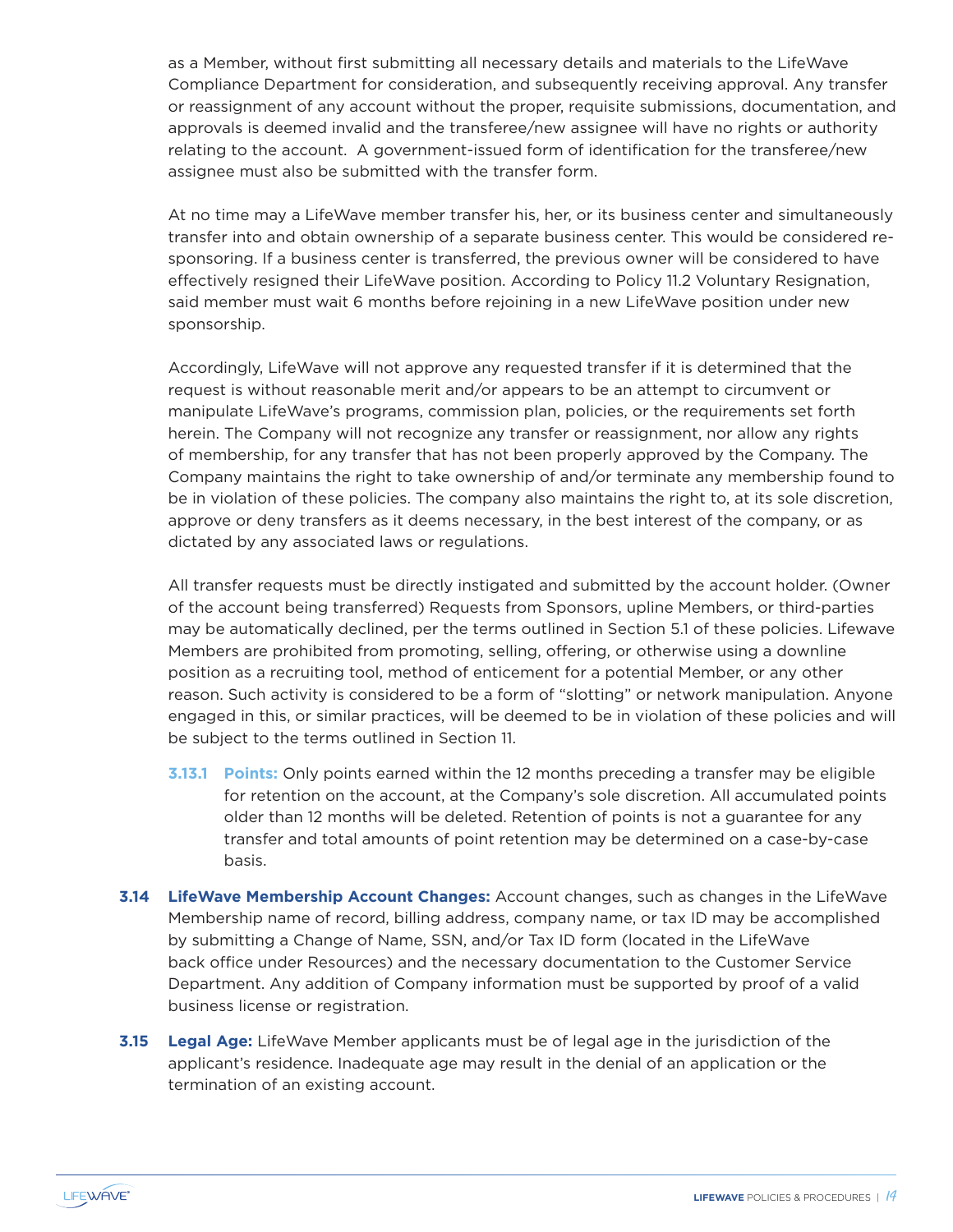- **3.16 Inaccurate information:** If a LifeWave Member provides inaccurate information (including signatures) on an application, transfer form, sponsor change/move request, or provides the company with any personal or business information or identification that is inaccurate or a false representation, the LifeWave Membership may be terminated by LifeWave.
- **3.17 Acceptance of Policy:** Once an Independent Member places an order, recruits/sponsors a new Member or Customer, participates in any promotions or events or accepts any commissions or bonuses from the company, the Member's full acceptance of the terms, changes, amendments, and modifications to LifeWave Policies & Procedures is affirmed.

### **SECTION 4: LIFEWAVE MEMBER RESPONSIBILITIES & BUSINESS PRACTICES**

- **4.1 General:** A LifeWave Member must comply with the LifeWave Code of Ethics, the Policies & Procedures, the Membership Application, the Compensation Plan, all contractual obligations, and state, federal, and other applicable laws.
- **4.2 Independent Contractor Status:** A LifeWave Member is an independent contractor and is responsible for his or her business expenses, decisions, and actions.

A LifeWave Member shall not represent himself or herself as an agent, employee, partner, or joint venture partner with the company. A Distributor shall not make purchases or enter into any transactions in the Company's name.

A LifeWave Member's work hours, business expenditures, and business plans are not dictated by the company. A LifeWave Member shall make no printed or verbal representations that state or imply otherwise.

A LifeWave Member is fully responsible for all of his or her verbal and/ or written statements made regarding the products, services, and the Compensation Plan which are not expressly contained in official Company materials and the LifeWave Member agrees to indemnify the Company against any claims, damages, or other expenses, including attorneys' fees, arising from any representations or actions made by the LifeWave Member that are outside the scope of the contract. The provisions of this section survive the termination of the contract.

- **4.3 Contacting Lifewave Suppliers, Vendors, Research Partners & Research Facilities, Scientific Advisors/Partners, Etc.:** LifeWave members are prohibited from directly or indirectly contacting or soliciting information from any LifeWave suppliers, vendors, research partners or research facilities, scientific advisors, joint companies/entities, associated universities/ labs, or any other LifeWave partners or consultants, without the prior written consent of the Company.
- **4.4 Contacting Medical Facilities and Personnel:** LifeWave Members MAY NOT contact, solicit, or in any way attempt to sell LifeWave products to, hospitals, medical clinics, or to the doctors who staff these facilities for purposes of representing that LifeWave products in any way will treat or cure any medical condition. Contacting such facilities or the medical professionals on staff for this purpose will create very damaging circumstances that will negatively affect LifeWave. Because of this potential damage, LifeWave is taking the firm position that any Member who violates this policy is subject to immediate termination of their LifeWave Membership. This policy does not preclude LifeWave Members from contacting individual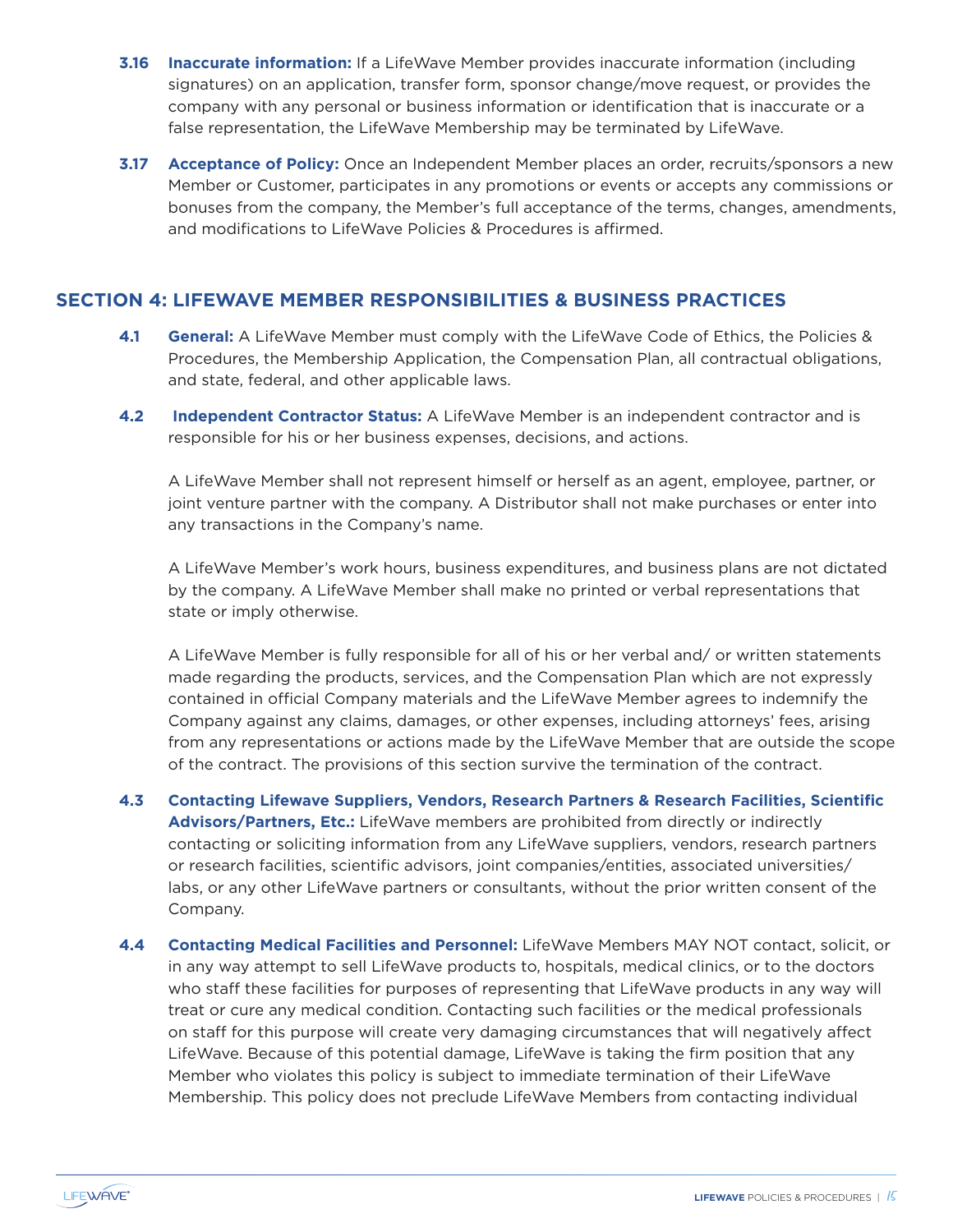medical professionals or health practitioners to share LifeWave technology as a normal course of typical LifeWave business activity.

#### **4.5 Solicitation for Other Companies or Products (Cross Recruit, Enticement, Downline Raiding)**

- **4.5.1. Other Business Opportunities:** A LifeWave Member may participate in other **noncompeting** direct sales, multilevel, network marketing, or relationship marketing business ventures or marketing opportunities. However, during the term of this Agreement and for one year thereafter, a LifeWave Member must refrain from sponsoring or recruiting any non-directly sponsored LifeWave Member or customer for any other direct sales or network marketing business.
- **4.5.2. Recruiting:** The term "Recruit" means actual or attempted solicitation, enrollment, encouragement, or effort to influence in any other way (either directly or through a third party), another Member or customer to enroll or participate in any direct sales or network marketing opportunity. This conduct represents recruiting even if the Member's actions are in response to an inquiry made by another Member or customer.
- **4.5.3. Enticing:** The term "Entice" means actual or attempted solicitation, enrollment, encouragement, or effort to influence in any other way (either directly, indirectly, or through a third party), another LifeWave Member or customer to enroll or under a different organization and/or to leave their current position. This conduct represents enticing even if the Member's actions are in response to an inquiry or request made by another Member or customer.
- **4.5.4. Higher Ranks/Leadership:** Due to the visibility and influence of the Company's higherranking Members, LifeWave Members who achieve the rank of Presidential Director and above, agree not to actively promote any network marketing opportunity, direct sales, or party plan company, regardless of the company sells competing products or not. Presidential Directors are not required to relinquish their income from any other opportunity they may be involved with, however. Members who achieve the Presidential Director rank or above, may not be featured in promotional materials for other companies, including but not limited to company videos, on-stage presentations, awards ceremonies, promotional ads or flyers, leadership calls, etc. Any breach of this section could lead to the immediate suspension and/or termination of the Member's LifeWave account. The company, in its sole discretion, may waive or give an exception to this policy, as it deems necessary,
- **4.5.5. Competing Companies:** During the term of this Agreement and for a period of one year thereafter, any LifeWave Member must not sell or promote, or entice other LifeWave Members or Customers to sell or promote, any competing products, services, opportunities, or materials. Any product or service in the same category as a LifeWave product is deemed to be competing (e.g. Any competing product regardless of differences in cost, application, or quality.)
- **4.5.6. Cross-Promotion:** A LifeWave Member may not offer, promote, or recruit for any non-LifeWave opportunity or products at any LifeWave related meeting, seminar, or convention, or immediately following a LifeWave event.
- **4.5.7. Business Interference:** A violation of any of the provisions in this section shall constitute unreasonable and unwarranted contractual interference between LifeWave and its Members and would inflict irreparable harm on LifeWave. In such an event,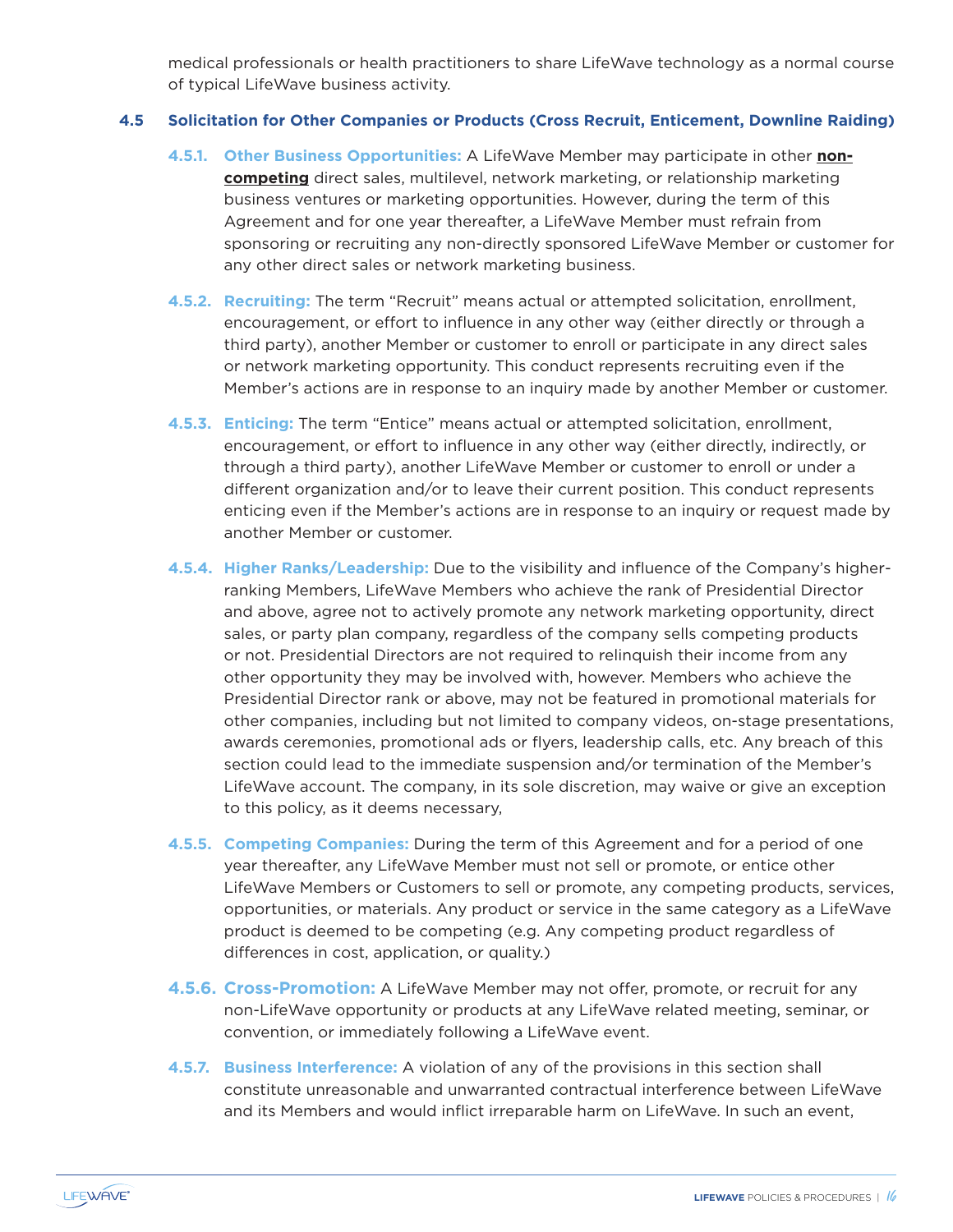LifeWave may, at its sole discretion, impose any sanction it deems necessary and appropriate against such Member or such Members positions including termination, or seek immediate injunctive relief without the necessity of posting a bond.

- **4.6 Product Claims:** A LifeWave Member shall not make medicinal claims, therapeutic claims, or any unauthorized representation regarding LifeWave or any LifeWave products, nor shall a LifeWave Member prescribe LifeWave products as suitable for the treatment of any ailment. LifeWave products are wellness products and as such LifeWave Members are not permitted to make any statements that claim LifeWave products will diagnose, treat, cure, prevent, or mitigate disease. Lifewave Products are not recommended for use by persons under the age of 18 unless otherwise directed by a Health care practitioner.
- **4.7 Income and Opportunity Claims:** No unreasonable, misleading or other misrepresentation of earnings or potential income may be made by a LifeWave Member. Income guarantees or expectations of any kind are prohibited, as is disclosure or exhibition of actual or copies of bonus checks or similar evidence.
- **4.8 Future Growth Claims:** A LifeWave Member must not imply or assert that additional products or services will be added to the products and services currently offered or that enhancements to the Compensation Plan are forthcoming or that specific countries, territories, or areas are about to be added to countries, territories, or areas of LifeWave operation unless, or until, that fact has been officially announced by LifeWave.
- **4.9 Governmental Endorsement Claims:** A LifeWave Member shall not represent that the LifeWave Compensation Plan or that any of its products have been approved, sponsored, or endorsed by any governmental agency.
- **4.10 International Sales:** A LifeWave Member may not sell any LifeWave products in countries, territories, or areas where the sale of such products is not authorized by LifeWave. A LifeWave Member may purchase products exclusive to a particular market, while in that market, but may not resell these products in another market.
- **4.11 LifeWave Membership Termination:** A LifeWave Member who does not remain active for a period of twelve (12) months may have their LifeWave Membership terminated by LifeWave.
- **4.12 Reporting Unethical Behavior:** While complaints should generally be directed to and through the LifeWave Member's Upline Sponsors, a LifeWave Member who has a specific complaint about another LifeWave Member, or is aware of any violation of these Policies & Procedures by another LifeWave Member, should direct such complaint in writing or by email to the LifeWave Compliance Department (compliance@lifewave.com) to minimize the negative aspects accompanying such complaints. Included in the complaint should be, the Member who is in breach, a detailed, written description of the breach, as well as documentation to support, if available, such as an email, message, image, etc.
- **4.13 No Waiver of Policy Enforcement:** The failure of LifeWave to enforce any of these Policies & Procedures with any given LifeWave Member at any given time does not waive LifeWave's right to enforce any such provision(s) with that same LifeWave Member or any other LifeWave Member at any other time.
- **4.14 LifeWave Member Lists:** Lists of LifeWave Members ("Lists"), whether partial or complete, and whether prepared by LifeWave Members, LifeWave, or third parties, are the confidential and proprietary information of LifeWave. Lists are provided for the exclusive and limited use of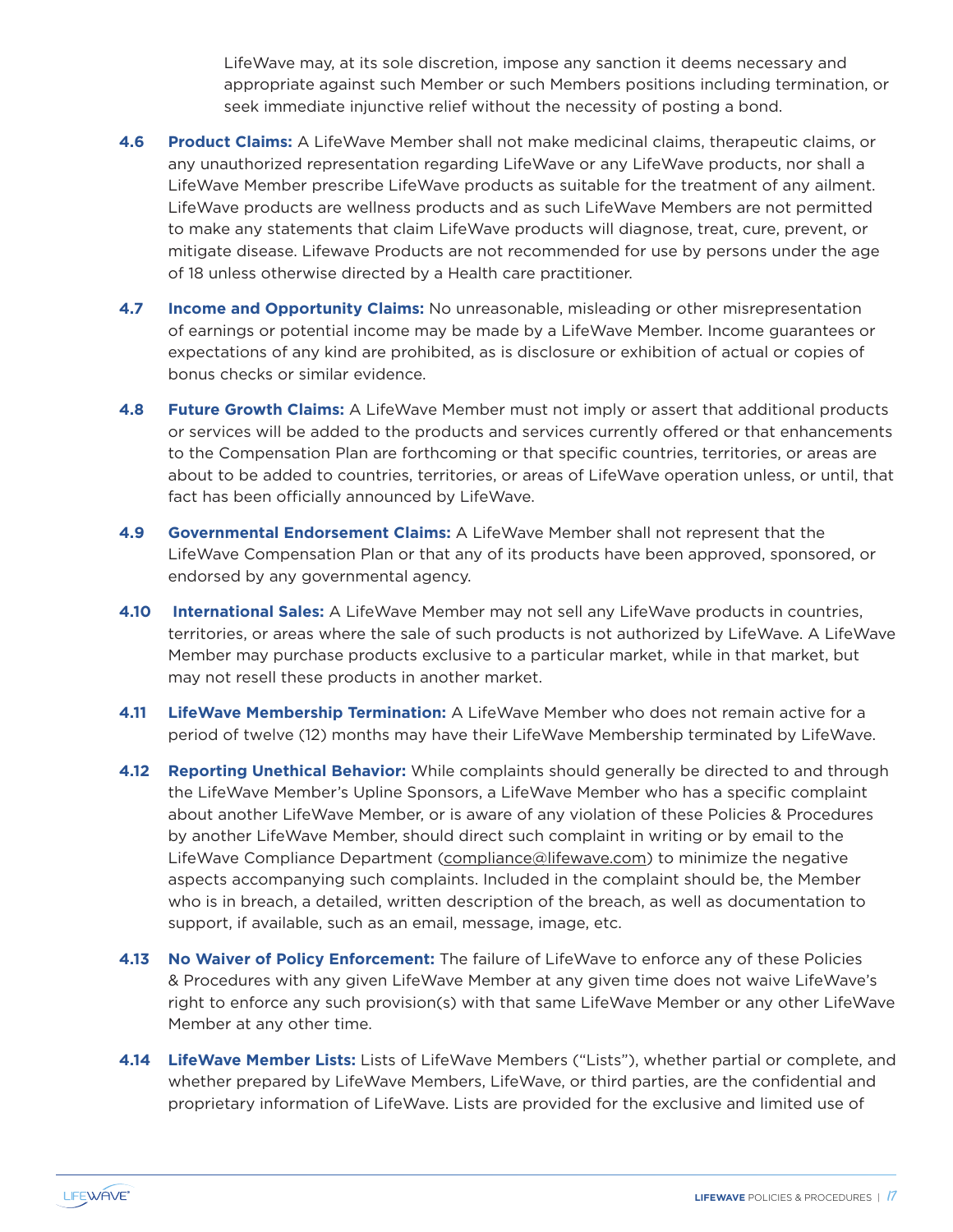the LifeWave Member to facilitate training, support, and service of the Member's down line to further the LifeWave Member's LifeWave business only.

- **4.15 Unauthorized Sales Platforms:** The sale of LifeWave products on unauthorized online retail/ sales platforms (such as Amazon.com, eBay.com, Facebook.com, etc.) of any kind is strictly prohibited. This includes the use of member-created websites. The terms and obligations contained in this section shall survive the termination of the contract.
- **4.16 Sale of Products:** All Members shall sell the LifeWave Products solely to end-user customers. Members shall not sell any quantity of the LifeWave Products greater than what can be reasonably purchased by an individual for personal use. Members are prohibited from selling or transferring the LifeWave Products to any person or entity for resale without the prior written consent of LifeWave. This includes, but is not limited to, sales to B2B accounts, wholesalers, freight forwarders/drop shippers, or any person the Member knows or has reason to know intends to re-sell the LifeWave Products.

LifeWave members can sell LifeWave products at the retail price of their choosing. However, Members are strictly prohibited from selling LifeWave products or offering product discounts, that would render the sale price below that of the wholesale pricing established by the Company. Selling below wholesale pricing creates a conflict in which the Member becomes a direct and unfair competitor to the Company, and its other Members, and establishes an unreasonable and unsustainable expectation for future product pricing.

- **4.16.1 Accurate Information:** Members shall provide current, accurate contact information to the company and their customers and make it known to their customers that they are available to answer questions, provide advice, and respond to customer concerns. Members shall respond to any questions or concerns from their customers relating to product information, proper usage, or other inquiries. Members should consult their materials, refer to and use available educational tools, or contact LifeWave directly in responding to the customers' questions or concerns.
- **4.16.2 Receipt of Product:** Members must inspect all LifeWave Products upon delivery. If any LifeWave product is damaged in shipment, incorrectly sent due to a LifeWave error, or otherwise of substandard quality, LifeWave will exchange the product, provided the Member notify the LifeWave within 30 calendar days of receipt of the order. LifeWave may opt to issue a return label for the product and send a replacement order. LifeWave will inspect the product upon receipt. If an exchange is not feasible, LifeWave will refund the amount of the returned product. Failure to notify LifeWave within 30 calendar days of receipt of a nonconforming product will be deemed acceptance of the product delivered.
- **4.16.3 Safety:** To ensure the safety and well-being of the end-users of the LifeWave Products, Members shall cooperate with LifeWave concerning any product recall or other consumer safety information dissemination effort.
- **4.16.4 Packaging:** All LifeWave Products shall be sold in their original packaging. Members shall not re-label or repackage (including the separation of bundled products or the bundling of separate Products) any LifeWave Products. Members shall not tamper with, deface, or otherwise alter any serial number, UPC, batch code, lot code, or other identifying information on the LifeWave Products, labels, packaging, or literature. Members shall not translate or modify the contents of any label or literature on or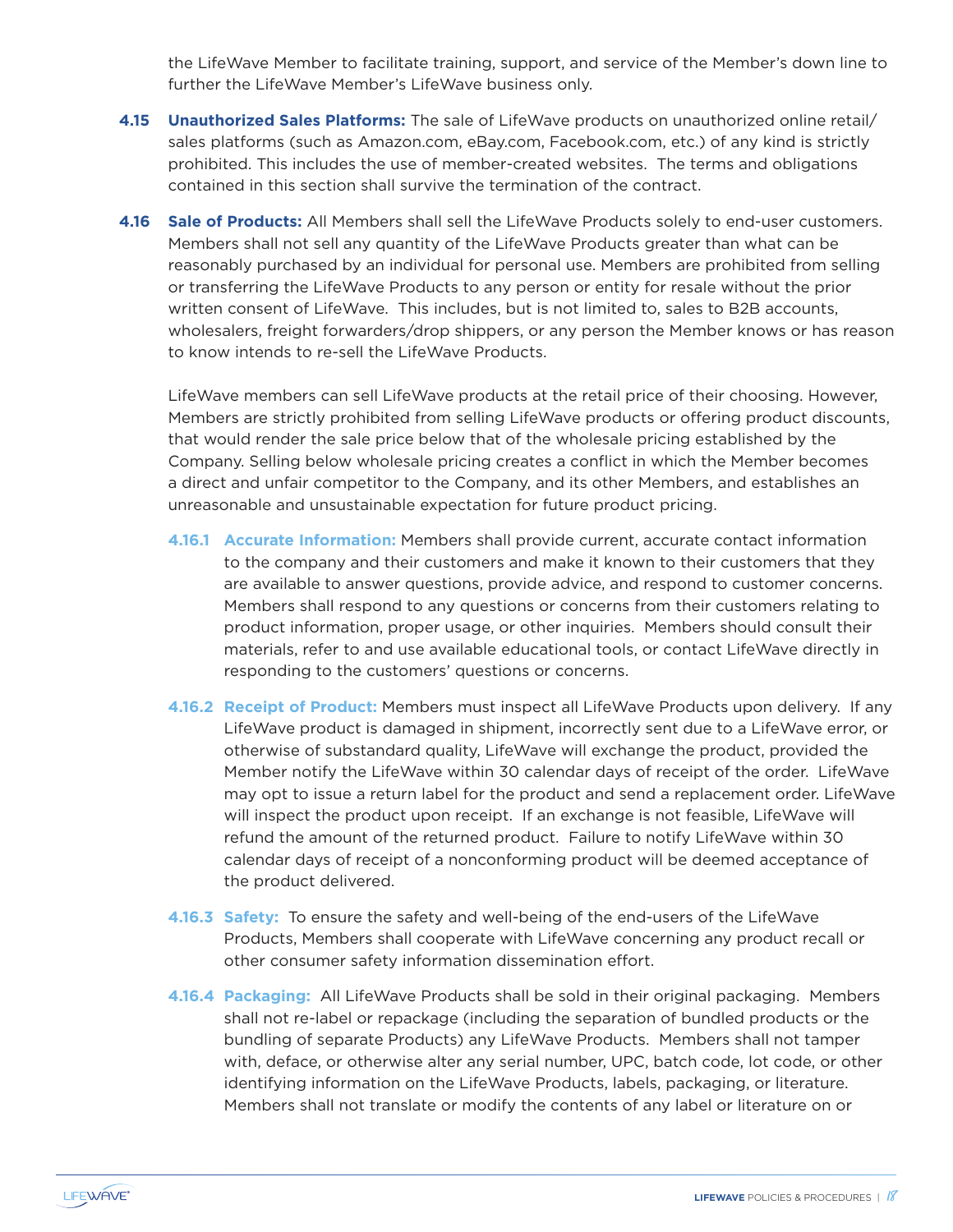accompanying the LifeWave Products.

\*LifeWave is not responsible for monitoring or managing refunds, exchanges, or Customer Service complaints on LifeWave products, sold through Members online shopping carts (this includes LifeWave Member Replicated Sites).

### **SECTION 5: SPONSORING**

**5.1 Sponsoring:** Sponsoring is an important part of being a LifeWave Member and carries with it many benefits and responsibilities. A LifeWave Member may act as the Sponsor for new Members if the Sponsor is in good standing with LifeWave and proper recruiting and enrolment protocols are utilized.

Sponsors/Uplines only retain 'rights' or 'privileges' to their downline network as it pertains to qualifications for ranks, commissions, or other elements as outlined in the current Commission Plan. All Members are individually considered to be 'Independent Contractors' for LifeWave and, as such, Members/Sponsors/Upline do not have any ownership, rights, or authorization to access, control, or act on behalf of any other account, and do not hold any form of administrative privileges for any LifeWave membership or account, other than their own. Members engaging in any form of activity on another LifeWave account, without the express, written consent of the account holder AND the Company, is strictly prohibited.

This same principle applies to compliance matters involving downline accounts. Sponsors/ Uplines do not hold any specific rights or privileges regarding compliance matters involving other members within their downline. The Company, at its sole discretion, may elect to share certain details of compliance proceedings as it deems necessary and appropriate. However, compliance matters are generally deemed confidential matters between the Members directly involved and the company and, as such, sponsors/uplines (or other Members) are not automatically privy to all details and information.

- **5.2 Prospective LifeWave Member Information:** A Sponsor must provide each potential LifeWave Member with a copy of the most current Policies & Procedures before, or when giving to such person, a LifeWave Membership Application form. If the prospective Member is enrolling online, he/she must personally check the box indicating acceptance of all Policies & Procedures. Sponsors/Uplines are prohibited from agreeing to any Terms & Conditions (Policies, Agreements, etc.) for or on behalf of any Member or Customer they, or others. enroll. Members may download and/or print a copy of these Policies & Procedures at any time.
- **5.3 LifeWave Down line Placement:** A LifeWave Member may only place a personally sponsored account in their LifeWave down lines under their Financial Center. Placing accounts in other lines, including "cross lines" is not allowed.
- **5.4 Change of Sponsorship:** To maintain and protect the integrity, stability, and longevity of the LifeWave network, the changing of sponsors and placements is generally prohibited. Once a LifeWave Member is sponsored and placed within the LifeWave network, LifeWave believes in protecting that sponsor relationship and organizational integrity and, therefore, considers initial placements to be final.

Accordingly, the only way a Member may enact a sponsor change is through the voluntary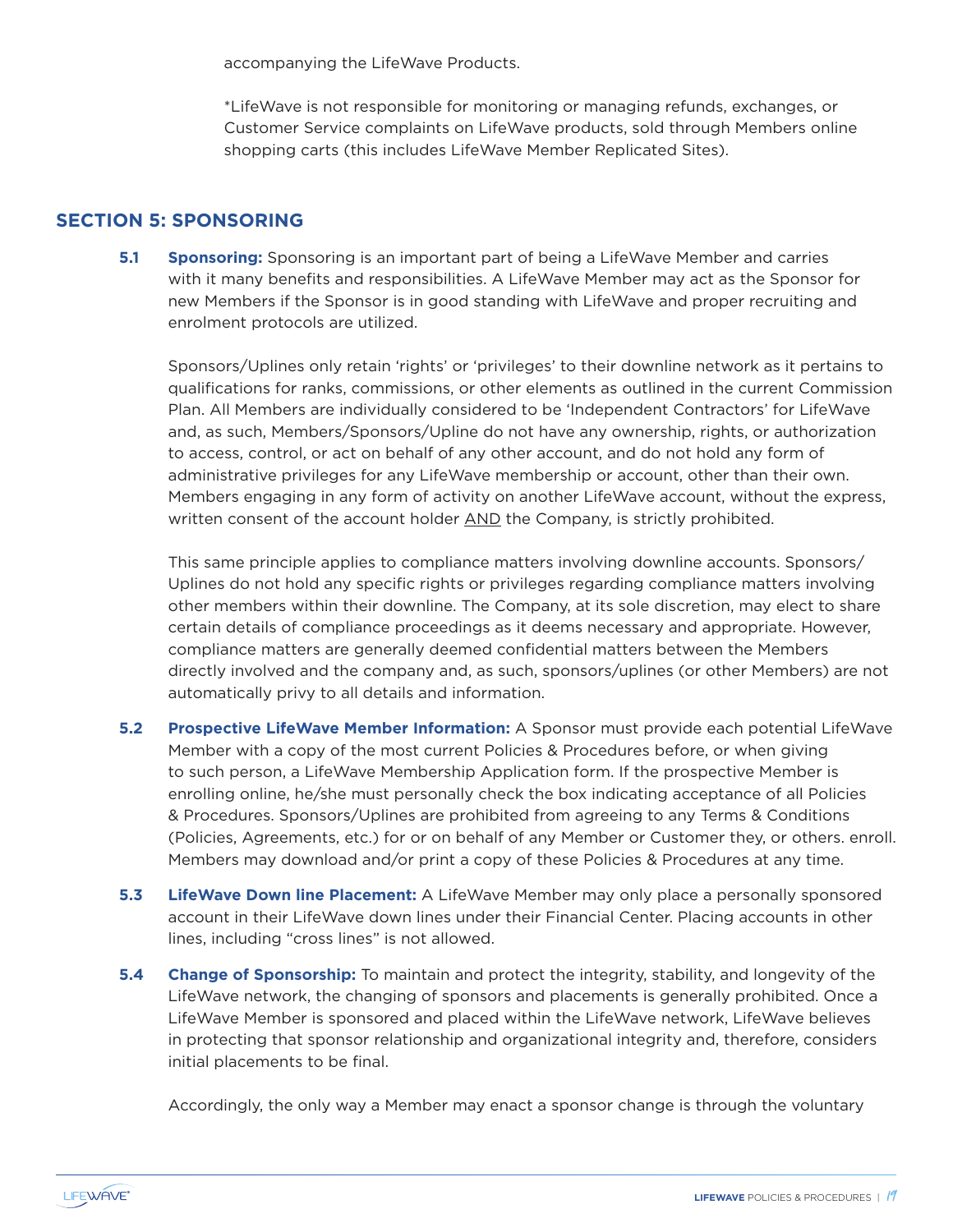cancelation of their account. Such cancellation must be done in writing and per Section 11 of this document. All cancellations/termination request **MUST** be directly submitted by the account holder, and not another Member. Any cancellation submissions made by any Member other than the Member whose sponsor is to be changed will be denied.

The canceled Member must then remain inactive (i.e. no LifeWave activity) for a minimum of six (6) full calendar months from the date of their last activity. The term "activity'' (in regards to being 'inactive') references any activities or practices relating to LifeWave; such as promoting, recruiting, sponsoring, receiving commissions, ordering, attending LifeWave events, etc. Any such activity by the canceled member will render their account "active' and the six (6) month requirements will reset according to their most recent date of activity.

Following the six (6) month period of inactivity, the former Member may reapply with LifeWave under a new sponsor of their choosing, at the Company's sole discretion. Any canceled/terminated Member will lose all rights to their former downline network, per Section 11. Therefore, the cancellation and inactivity of a Member do not satisfy the same terms for other members within their original downline.

Only in situations that represent extraordinary circumstances will the Company consider and, at its sole discretion, allow a sponsor change without requiring the above protocol. Examples of extraordinary conditions may include, but are not limited to, cases wherein a sponsoring/recruiting LifeWave Member utilized unethical, illegal, or otherwise prohibited means to recruit or sponsor someone, the sponsoring of an account creates or results in a violation of these terms, an honest mistake was made in the placement of the new account, or the relationship between a Member and their sponsor involves severely inappropriate or troubling interactions and behaviors that may require compliance and/or legal remedies, etc. Extraordinary circumstances generally do not include personal disagreements, dislikes, arguments, personality incompatibilities, or basic non-LifeWave issues between Members.

All sponsor change requests that potentially meet the above criteria/classification can be submitted directly to compliance@lifewave.com. Each situation will be reviewed on an individual basis to determine the validity and potential effects on the LifeWave network. Any change of sponsor will be granted at the sole discretion of the Company. In cases of severe sponsor/upline policy violations, such sponsors/upline may be terminated; thereby removing the necessity for a sponsor change as the requesting Member will automatically 'roll-up' per these terms and the most current version of the LifeWave Commission Plan.

When a change of sponsorship has been reviewed and approved by LifeWave's Compliance Department, and all required documentation and information has been received, (such as a signed Change of Sponsor approval form from the current sponsor, the next 2 uplines through line of sponsorship, and the new sponsor) a charge of \$50 (or then current fee) may be applied to the accounts for which the sponsor change request was made. In the case of a mistake in placement, the change must be requested and executed within five (5) business days of the original date of enrollment. At which time no fee will be charged. If a request for placement change is received after the first five (5) business days following the enrolment, it may be subject to review by LifeWave Compliance Department. If approved, a charge of \$50 (or the current fee) will be applied to the account making the request.

To initiate any sponsor change, the requesting Member must submit a Change of Sponsorship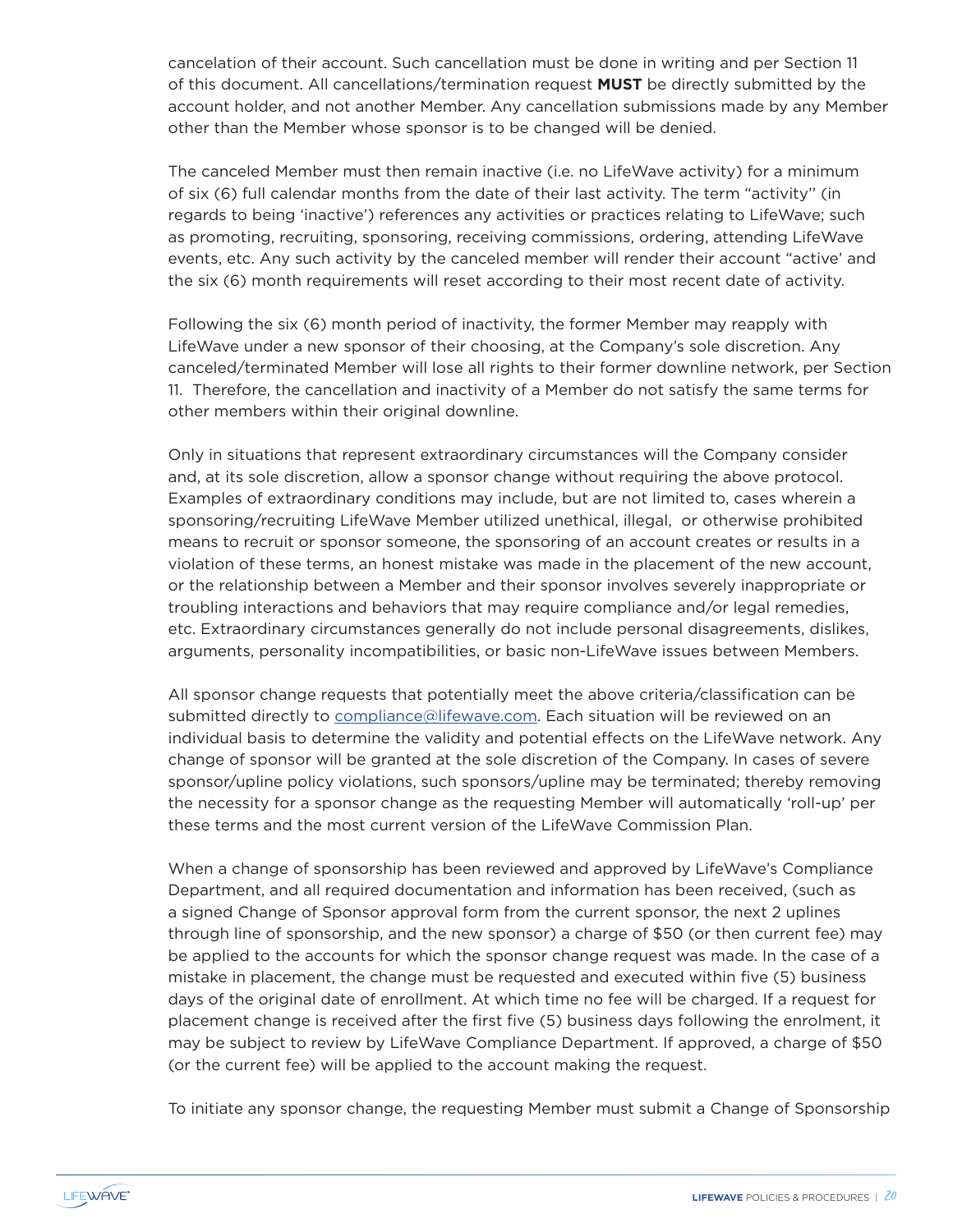form to compliance@lifewave.com. Submission of the Change of Sponsorship form indicates the Member's agreeance to the processing fee, where applicable. LifeWave will not process any such change without all required elements. In addition, following the submission of a request, the Member must not engage in sponsoring anyone or have any active Members under their position while their request is pending review and approval.

If any Member engages in an unapproved sponsor change, LifeWave reserves the right to determine the final placement of the account, and their sales organization, at its sole discretion. Any attempt by any Member to manipulate or forego proper sponsor change policies, for themselves or others, may result in the automatic denial of any related requests (pending and future) for the involved parties. Such actions may also result in additional action taken by the Company including, but not limited to, termination of the involved Members.

LifeWave maintains the right to, at its discretion, approve or deny any sponsor change request, require specific details or other elements (upline approvals, signatures, etc.) as part of the review and approval process, and determine the final placement of any account or sales organization. The company also maintains the right to retroactively approve or deny any change previously granted based on additional information received that indicates inaccurate, improper, or manipulative details, and documents were submitted to the Company by any party involved in the change request. (this includes forged signatures, false approvals, false reasoning's for the request, etc.) of the enroller change process or other improper business practices.

All Members hereby waive any claims that may arise against LifeWave, its Members, officers, directors, owners, employees, and agents concerning any decision regarding the placement of any account or sales organization as a result of a sponsor change exception granted by the Company.

**5.5 Global Sponsoring:** A LifeWave Member may ONLY sponsor people from other countries where LifeWave is currently doing business. Sponsoring of new Members in Countries/Markets wherein the company is not currently open or registered to do business is prohibited.

### **SECTION 6: ORDERING PRODUCTS & SALES MATERIALS**

- **6.1 Ordering Guidelines:** A LifeWave Member may order products according to the following guidelines:
	- **6.1.1 Order Shipping:** Product orders will generally be shipped within two to three (2 3) business days, however, shipping times may vary and can occasionally be delayed. Members may not place orders in their personally sponsored downline member accounts using their credit card, therefore qualifying themselves for commissions. Violation of this policy may result in the suspension or termination of the Member's LifeWave account.
	- **6.1.2 Order Receipt:** Upon receipt of a product shipment, LifeWave Members should immediately inspect shipments to determine whether orders are complete and in saleable condition; as outlined in Section 4.15.2. Any discrepancies found in orders (damaged items or products, inconsistent or missing quantities, etc.) must be reported to the Company immediately to allow for proper resolution. Failure to properly report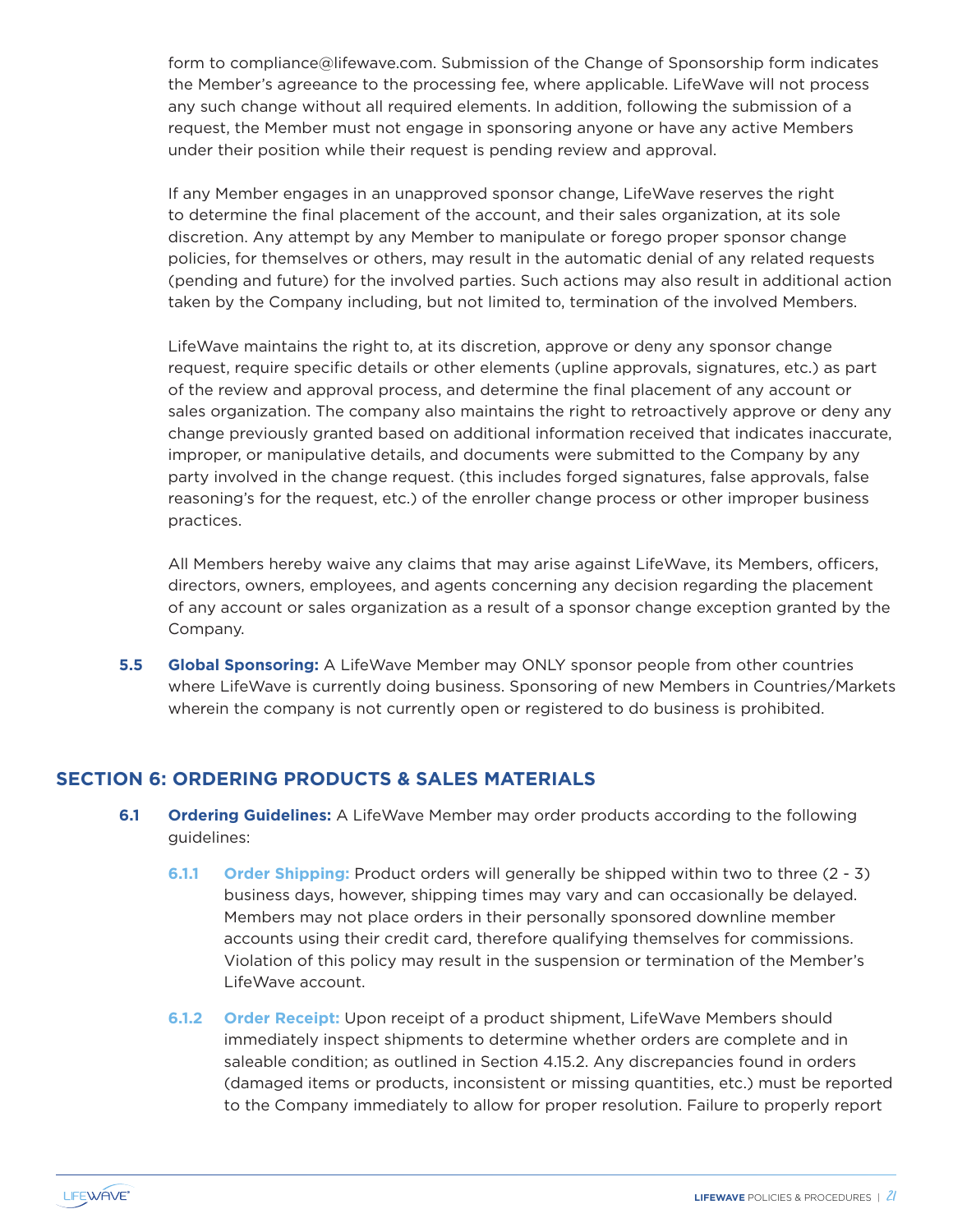discrepancies may void a Member's ability to process returns, or received refunds or product replacements, at the discretion of the Company.

- **6.1.3 Product Stock:** If an item is found to be out-of-stock during processing, the item will be placed in "Backorder" status, Customer Service will be in contact and the Backordered product will be shipped to the Member when it becomes available, at no extra cost. Please contact U.S LifeWave Customer Support at 1-866-202-0065 or LifeWave Europe Customer Support at +353 91 8746 00 if the Member has a question regarding their order status.
- **6.1.4 Order Processing:** Because LifeWave strives to process orders quickly it is difficult to modify an order once it has begun processing. Members can call Customer Service within 24 hours and the Company will let them know if their request to change or cancel an order can be accommodated. If the Company is unable to do so, the Member may simply return any unwanted item and the Company will place a credit on the Member's account that can be used towards their next purchase. LifeWave will not be responsible for the charges incurred of such a return.
- **6.1.5 Tax:** To comply with the US and International tax laws, LifeWave is obligated to collect sales tax on online orders shipped to locations in which the taxing authority requires us to do so. All taxes collected are paid to the state/country where the order was shipped. Any additional taxes or Customs fees that are assessed to the member by local agencies are the sole responsibility of the member/customer.
- **6.1.6 Shipping Charges:** LifeWave is not responsible for shipping charges incurred when the recipient is for any reason unable to accept items shipped. It is the responsibility of the member/customer initiating the order to ensure that the shipping address provided is a current, working address. Any additional shipping charges incurred as a result of a failure to comply with the above and point. 6.1.4, will be the responsibility of the member. PLEASE NOTE that all orders totaling \$250 USD or more may require a signature for delivery.

#### **6.2 Sale of Products / Bonus Buying / Circumventing of LifeWave Compensation Plan:**

Each LifeWave member commits to personally use, sell, or use in business building at least 51% of every order placed with the Company before placing another order, and must be able to certify to such if demanded by the Company. Purchasing products solely to collect bonuses or achieve rank is prohibited. LifeWave retains the right to limit the number of purchases a Member may make if, in the Company's sole discretion and judgment, it is believed those purchases are being made solely for qualification purposes instead of for consumption or resale or may be involved in any form of fraud or manipulation of LifeWave's return/refund policies.

Bonus buying is strictly prohibited. Bonus buying includes: (a) the enrollment of individuals or entities without their knowledge of and/or appropriate execution of an Agreement by such individuals or entities;

(b) the fraudulent enrollment of an individual or entity as an Independent Member or customer;

(c) the enrollment or attempted enrollment of non-existent individuals or entities as Members or customers ("phantoms");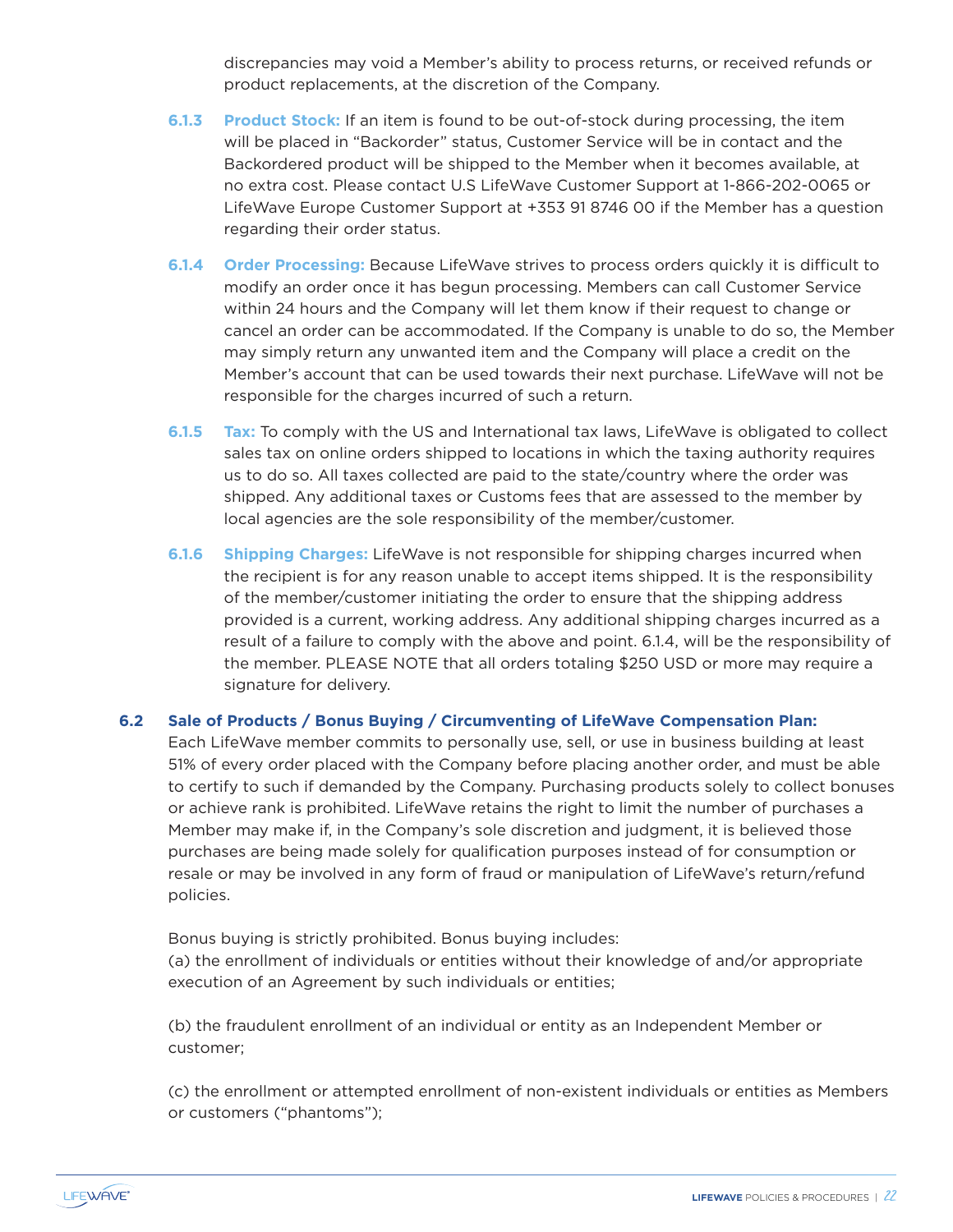(d) purchasing LifeWave products or services on behalf of another Member or customer, or under another Members or customer's ID number, to qualify for commissions or bonuses;

(e) purchasing excessive amounts of goods that cannot reasonably be used or resold in a month; and/or

(f) any other mechanism or artifice to qualify for rank advancement, incentives, prizes, commissions, or bonuses that is not driven by bona fide product purchases by end-user consumers.

Any Member suspected of engaging in Bonus Buying, or similar activities, may be required to submit sales receipts and other information regarding their purchases, sales, and inventory to the Company for review. Refusal by the Member to cooperate in this regard may be interpreted by the company as evidence of a violation of these terms. Members found to be in violation of these terms may be subject to disciplinary sanctions up to, and including termination.

**6.3 Credit Card Transactions / Chargebacks / Other Financial Matters:** LifeWave, in the course of doing business, accepts and utilizes credit cards per its Terms & Conditions. The type and extent of credit card use or acceptance may vary, depending on the location of residence or local laws and regulations. Any unethical or illegal use of credit cards by any Member or Customer is prohibited. Members must never utilize another's credit card information in any way, for any reason, without that individual's express, written consent. Any unauthorized use of a credit card, including a Member's use of their credit card on other accounts (without the prior, written consent of the account holder) is strictly prohibited.

When a bank forcibly reverses a credit card transaction, returning funds to the cardholder, it is known as a chargeback. Chargebacks are usually issued when fraudulent purchases have been made on a person's credit card. When LifeWave receives a chargeback notice, the account in which the product was purchased is immediately blocked, and all related services in the account are inactivated. In the interest of caution, LifeWave considers chargebacks to be the result of fraud and suspends all accounts for 30 days or until the issue is addressed. LifeWave reserves the right to charge \$50 to reinstate an account that has been inactivated due to a chargeback notification. When a Member receives an "advanced" commission on any LifeWave product, they are subject to a claw-back of any "unearned" commissions if the member receives a refund at Company's discretion. Chargeback will be deducted from any future commissions until chargebacks are relieved. Bonuses received by Members are subject to a 100% chargeback due to fraudulent business or unethical activity.

The fraudulent submission of a chargeback (including false claims made to the issuing bank/ institution to receive an unqualified refund) is akin to theft and can result in damaging and costly ramifications for the Company. Therefore, any fraudulent chargebacks or false claims made to a bank or other financial institution by any Member/Customer in regards to LifeWave is strictly prohibited. Any Member/Customer found issuing fraudulent chargebacks or false claims against the company, for any reason, may be subject to immediate termination and may also be held legally responsible for making full restitution regarding any financial costs or losses subsequently experienced by the company.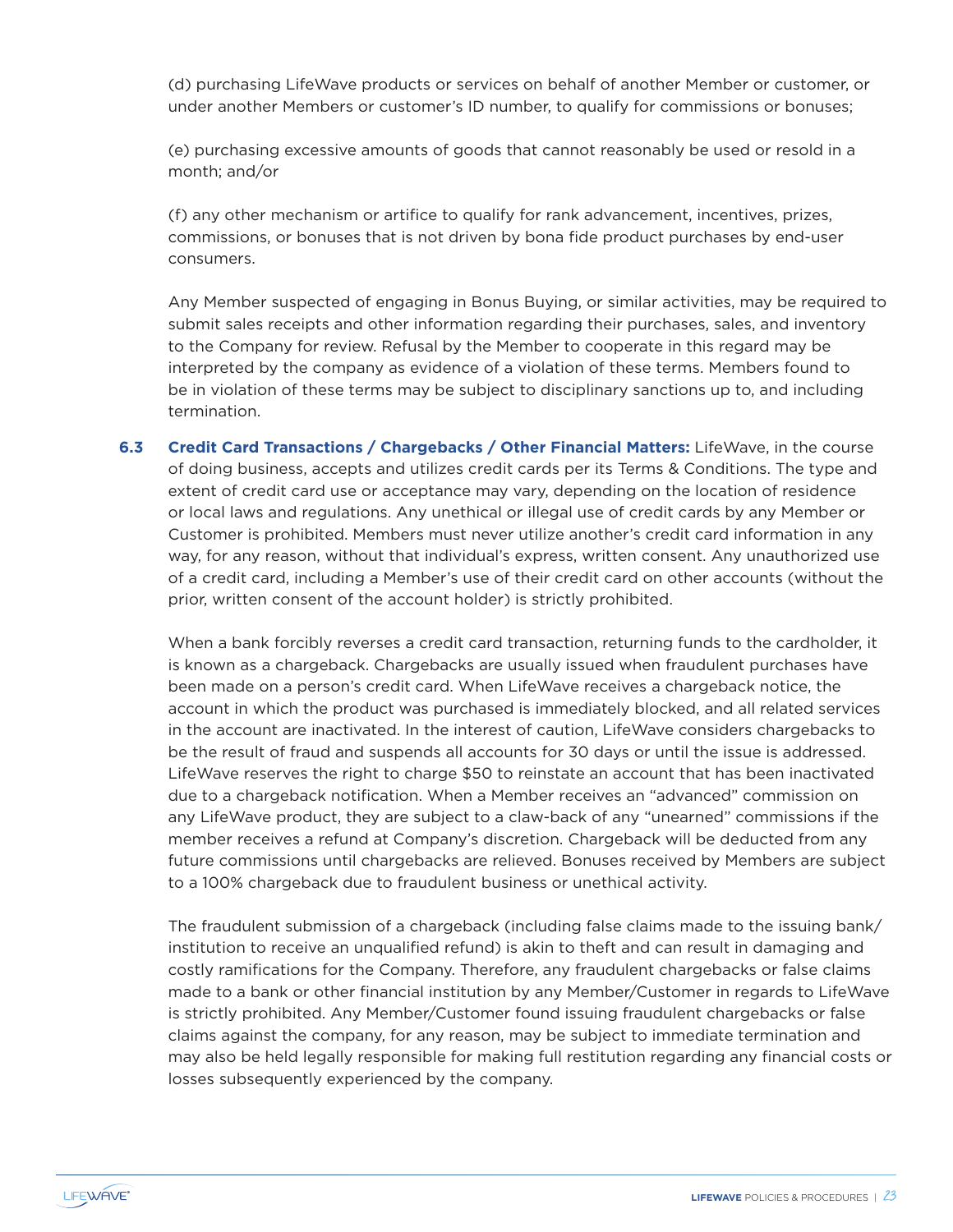LifeWave will not tolerate any other form of credit card or financial fraud, money laundering, financing of phantom accounts, or the use of LifeWave accounts to directly or indirectly finance or, in any way, benefits individuals or entities engaged in illegal, criminal, unethical, questionable, or otherwise problematic activities. Any Member who engages in any of the above activities may be subject to disciplinary actions as outlined in this document.

### **SECTION 7: RETURNS / EXCHANGES**

**7.1 Refund Policy:** The company will refund/repurchase, on reasonable commercial terms, currently marketable inventory in the possession of the Member and purchased by the Member under the terms and conditions listed herein. The term "reasonable commercial terms" may include the repurchase of marketable inventory within twelve (12) months from the Member's date of purchase at not less than 90 percent of the Member's original net cost, less appropriate withholdings, if any.

Products shall not be considered "currently marketable" if returned for refund/repurchase after the products' commercially reasonable usable or shelf life period has passed; nor shall products be considered "currently marketable" if the Company discloses to the Member prior to purchase that the products are seasonal, discontinued, special promotion products, or clearance and are not subject to the refund/repurchase obligation. Prior to returning the product, the Member must request from Customer Service a "Return Merchandise Authorization" Number (RMA).

Once an unused portion of the product is received, LifeWave will refund a minimum of 90% of the net cost to the Member. Since orders are processed in US Dollars, refunds will be issued in US dollars as well. The Company may deny or allow exceptions at its sole discretion, on a case-by-case basis.

\*Note: If there is no product left to return, LifeWave will consider the product consumed and may elect to not issue a refund, at its sole discretion.

**7.2 Return of Products – General Summary (Members):** All returns of multiple packages of the same product must be unopened and in resalable condition, except for the one package from which the product was used.

For Member/Distributors (Excluding the Initial Order) To receive a 100% refund all returns of multiple packages must be returned apart from the one. If you order multiple packs of the same products and only return 50% of these, you will only receive a 50% refund, if you return 60% then you will receive a 60% refund. This is excluding the shipping.

- **7.2.1 Return Shipping:** All shipping costs to return the product are the responsibility of the Member.
- **7.2.2 Return Timeframe:** All returns must be made within 1 year from the date your purchase was shipped and must be commercially marketable per the definition above in 7.1.1.
- **7.2.3 RMA Number:** Customer Service must issue a Return Merchandise Authorization (RMA) number prior to any return.
- **7.3 Enrollment Order Returns:** Returns of enrollment orders will cancel the member's business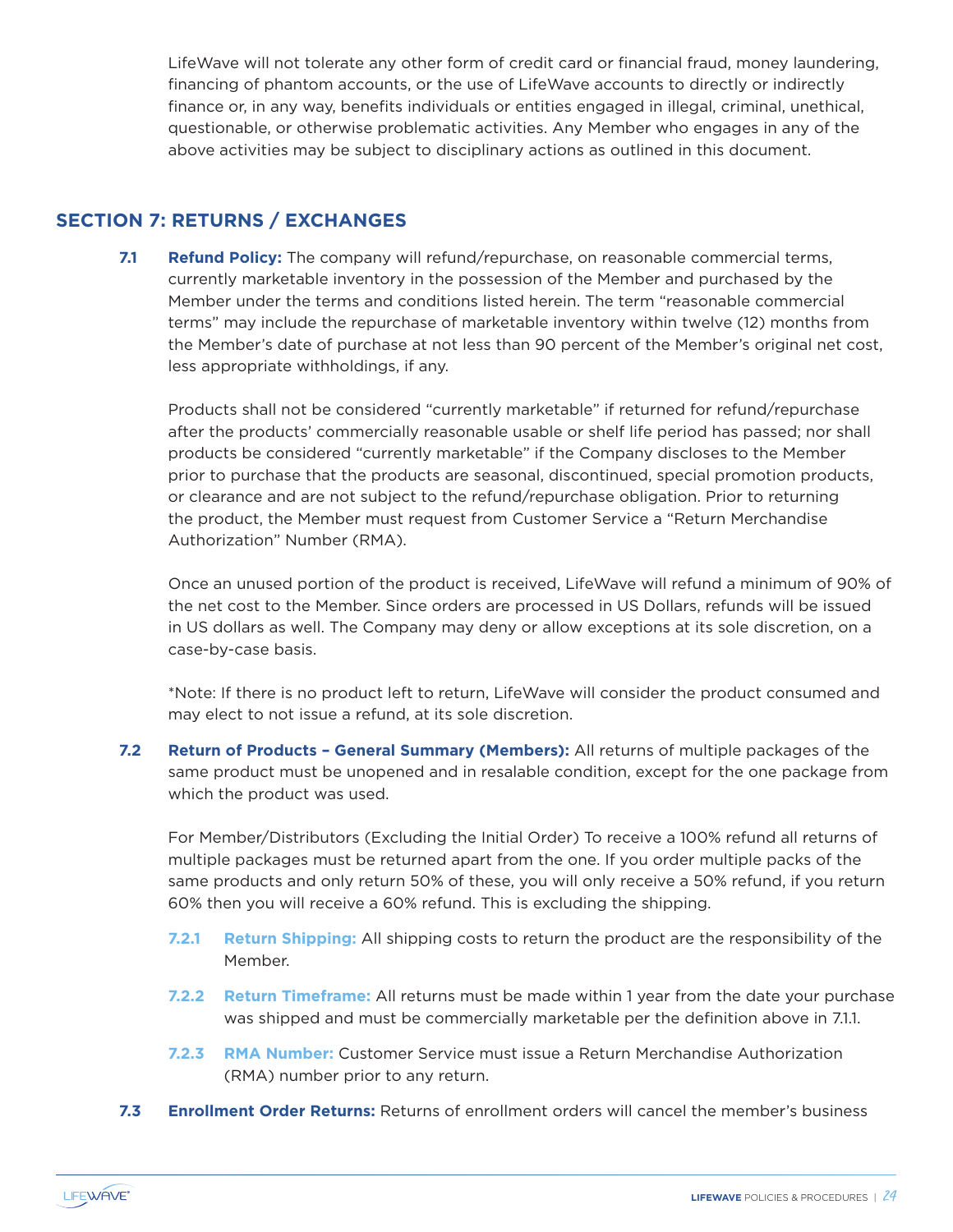center activation, and Returns of enrollments and Upgrade will cancel any commissions generated by the original purchase. Commissions generated for the member's sponsor will also be withheld and deducted. Volumes generated by this return will be deducted from the entire upline. (Please see Section 7.7 for more details)

- **7.4 Damaged/Defective Product:** Damaged or defective merchandise may be returned for replacement only and is subject to inspection. Members/Customers are responsible for notifying the Company of damaged or defective products within ten (10) business days of receiving the product.
- **7.5 Return of Sales Aids:** Existing Members may return sales aids such as posters, banners, literature, CDs, etc. Members who are canceling their Membership and returning the Enrollment kit may also return the sales aids, etc. for a refund as they are included in the enrollment kit.
- **7.6 Lost/Missing Orders:** Members/Customer must report any lost or missing orders within five (5) business days of the expected delivery date. The first time a Member/Customer orders a product and reports to the Company that they did not receive the order, LifeWave will issue a replacement of the order to them. The second time the same Member/Customer reports that they did not receive their order, LifeWave will issue this member a refund and cancel their account. That Member/Customer will not be allowed to re-order for a minimum of three (3) months or any period as determined at the sole discretion of the Company.

#### **7.7 Member/Distributor Return of Initial Order:**

LifeWave has a 30-day money-back guarantee for their initial order.

If a Member is unhappy with their product, LifeWave will offer a full refund (excluding shipping fees), as long as the refund request is received by LifeWave within 30 days of the original ship date of the product to the member.

All returns of multiple packages of the same product must be unopened and in resalable condition, except for the one package from which the product was used. This open package must also be returned. The return of this initial order will cancel this member's business center activation.

All shipping costs to return the product are the responsibility of the member. The customer must contact the company to receive a Return Merchandise Authorization (RMA) number prior to returning any product or initiating any refund. Returned product/packaging must include the RMA number and refunds will be issued upon receipt by the Company of properly returned product/packaging by the company.

All volume and related commissions paid on the returned order will be deducted from the applicable LifeWave Members their sponsor and the respective upline.

\*\*Please note\*\* International / APO / FPO addresses: Items shipped to international addresses can take a minimum of 20 ± business days to arrive. The Company is unable to provide tracking information for international orders unless the Member chooses a trackable ship method for their order. Credit and/or reship requests for items not delivered will not be processed or considered any time prior to 90 days from the original order date.

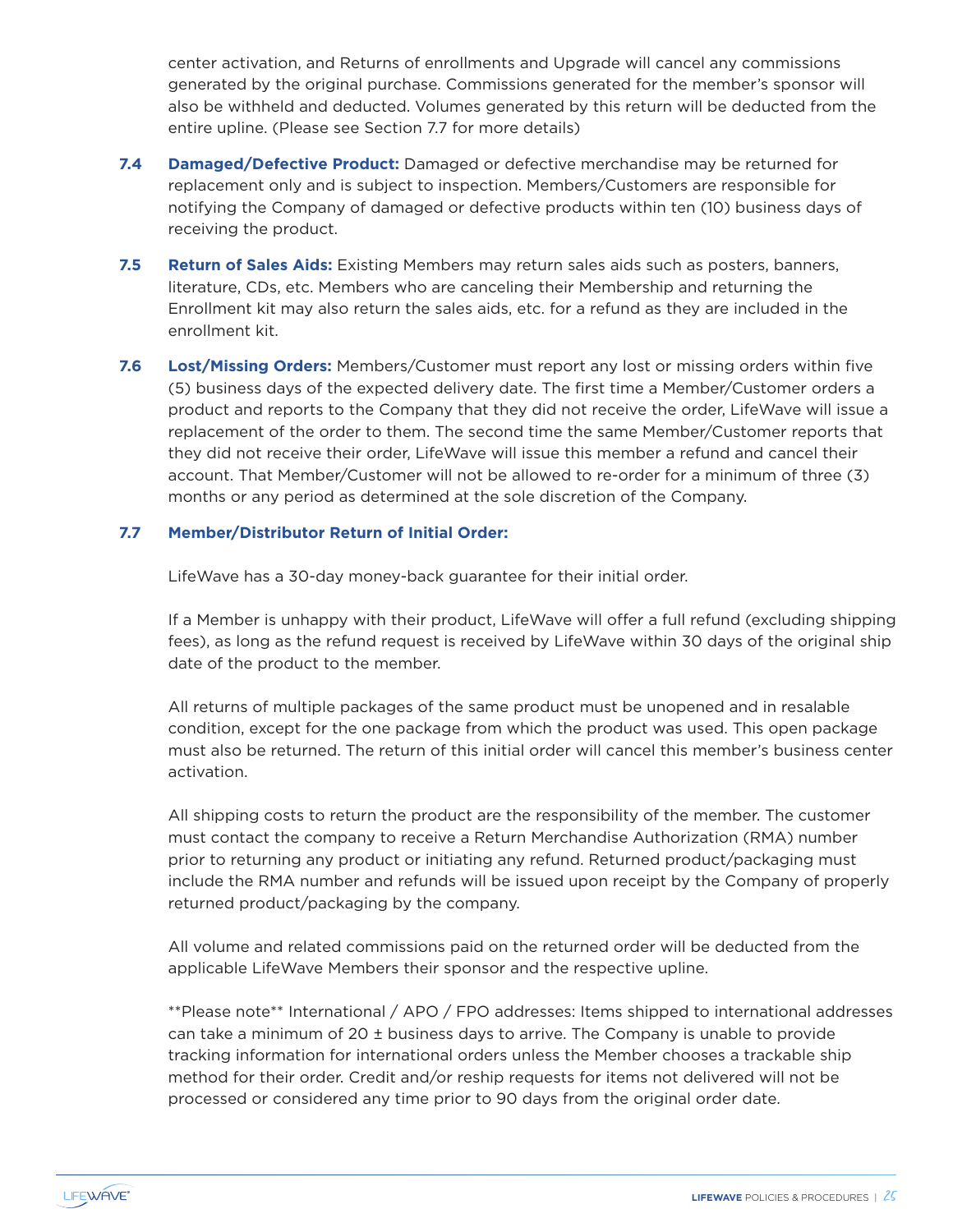**7.8 Retail Customer & Preferred Customer Returns/Refunds:** LifeWave offers Retail & Preferred Customers a **90-day Money Back Guarantee** for the initial (first-time) order on a given LifeWave Retail or Preferred Customer account.

If a Retail or Preferred Customer is dissatisfied with the product, LifeWave will offer a full refund (excluding shipping fees) for the initial (first-time) order on a given LifeWave Retail or Preferred Customer account, as long as the request for a refund is received by LifeWave within ninety (90) days of the original shipping date of the pertinent order. Refund requests may be submitted by contacting LifeWave's Customer Service Department. (Customer Service contact details can be found at lifewave.com)

The 90-day Money Back Guarantee is ONLY applicable on initial (first-time) order on a given Retail or Preferred Customer account. The 90-day Money Back Guarantee will be considered void in the event a given Retail or Preferred Customer creates multiple/duplicate accounts resulting in multiple orders within the LifeWave system. Return of unused product or packaging is not required.

Subsequent or secondary orders will be subject to LifeWave's standard Retail & Preferred Customer return/refund policies as outlined below. Retail & Preferred Customers Product Exchanges are subject to the terms outlined in Section 7.9 of these policies.

Retail & Preferred Customers may submit a refund request for subsequent or secondary product orders for a full refund (excluding shipping fees), as long as the request for a refund is received by LifeWave within thirty (30) days of the original shipping date of the pertinent order. Return of unused product or packaging is not required. All requests must be initiated by contacting LifeWave's Customer Service within thirty (30) days from the date the order was shipped.

Once a particular product has been ordered and subsequently refunded on a given Retail or Preferred Customer account (through either the ninety (90) day or thirty (30) day return policy), that particular product will not be eligible for any future refunds unless returned to the company in a resalable condition. (Unexpired, unopened, undamaged, etc.) In which case, all terms outlined in Sections 7.11 and 7.12 of these policies must be met. Refunds of this type will not include original shipping costs. All product returns must be received by the company within twelve (12) months from the product order date to be valid. Refunds for products not meeting requisite terms and/or not received after the twelve (12) month period will be considered void.

Retail & Preferred Customer accounts found having multiple, systematic, or sustainable refund request practices may be subject to termination due to possible fraud or manipulation, at the sole discretion of the Company. Retail or Preferred Customers who create multiple/duplicate accounts within the LifeWave system are also subject to termination.

Preferred Customer accounts may be subject to altered or additional terms as outlined in the current/official Preferred Customer Program documentation.

LifeWave maintains the right to accept or deny any refund request, at its sole discretion, for any reason it deems necessary. All requests are reviewed and approved on a case-by-case basis; previous results do not determine future approval.

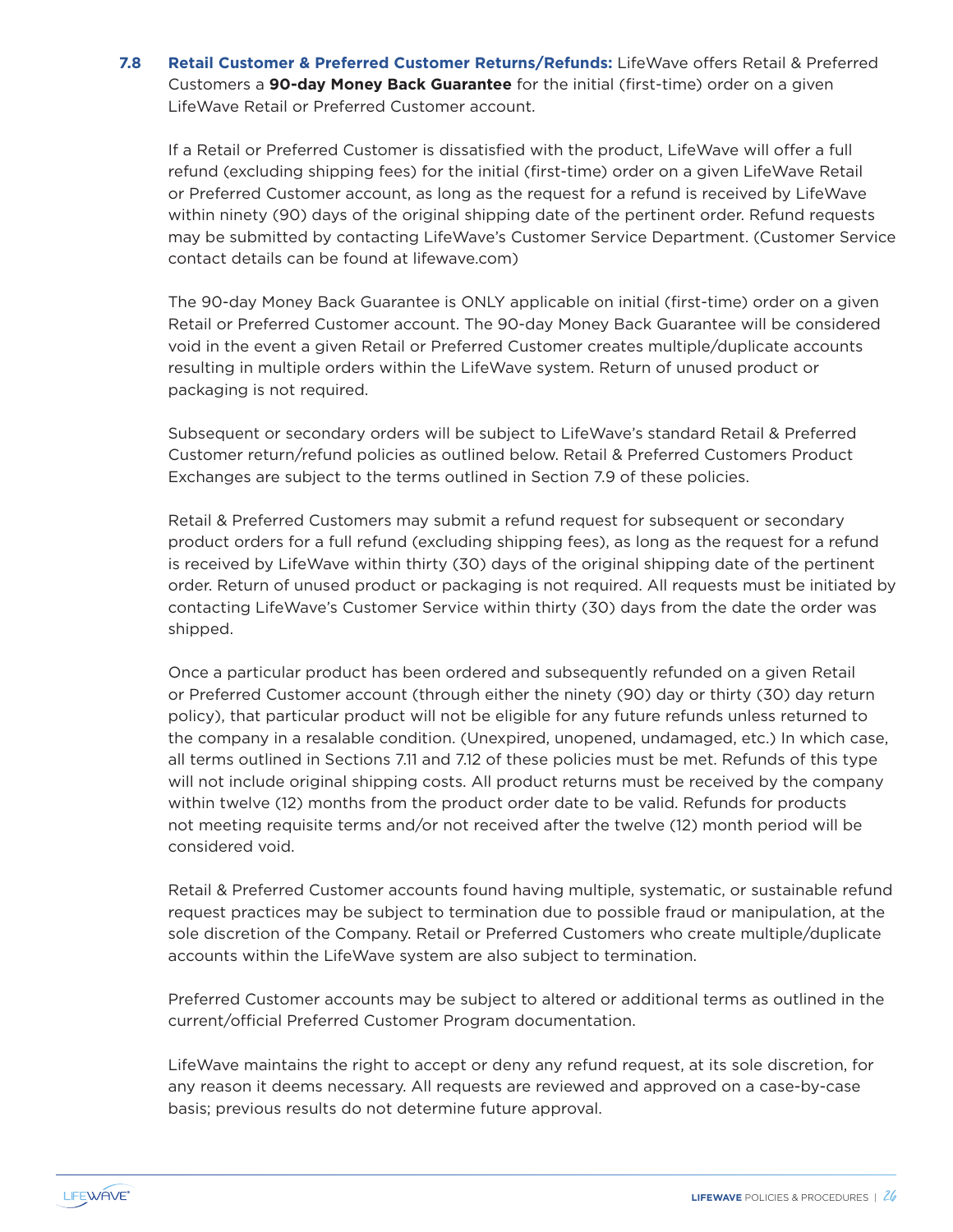NOTE: Customer returns and refunds may result in the removal of points stemming from the associated orders. The removal of points may have a direct effect on a Member's activity status, commission/bonus amounts, or other elements of the LifeWave business.

- **7.9 Exchanges:** LifeWave offers product exchanges under the following conditions:
	- **7.9.1 Exchange Requests:** All exchange requests must be submitted to LifeWave's Customer Service made within thirty (30) days of the shipping date for unopened products.
	- **7.9.2 Damaged Product:** Except for damaged or defective merchandise, all products must be returned unopened and in a saleable condition in order to receive a refund.
	- **7.9.3 Additional Returns/Exchanges:** Once a Member/Customer has made a return from a specific order, the exchanged products may not be returned for additional exchanges or refunds.
- **7.10 Member Refunds:** LifeWave is happy to refund the cost of the product, subject to the terms defined in 7.1.1. Refunds or additional charges caused by exchange will be processed to the original credit card used at the time of purchase. If this card is no longer active, the Member must contact Customer Service to make other arrangements. Only packages with the proper authorizations (such as an RMA number) will be processed for a refund. Any unauthorized returns may be denied a refund, at the sole discretion of the company.
- **7.11 RMA Required:** All products being returned by Customers or Members must be linked to a specific order placed in the LifeWave system. This is verified by the company through the use of Return Merchandise Authorization (RMA) numbers. RMA numbers can be obtained by contacting LifeWave's Customer Service. The lack of an RMA number may result in the denial of a refund, as noted in these policies. RMA numbers do not guarantee a refund and all returns must meet applicable criteria outlined in these policies. Products must be returned within a minimum of twelve (12) months from the date of purchase. Refunds for products not meeting requisite terms and/or not received after the twelve (12) month period will be considered void.
- **7.12 Return Shipping:** The LifeWave Member/Customer can ship the products back to the address specified by Customer Service. Shipping costs are the sole responsibility of the LifeWave Member/Customer.
- **7.13 Promotional Sales, Limited-Time Offers, Etc.:** All returns and refunds associated with promotional sales or special offers and events are subject to the terms and conditions set forth by each respective situation. Such terms shall supersede the general terms outlined herein, for all Customer and Member types, unless otherwise dictated.

### **SECTION 8: TRADE SHOW POLICY**

**8.1 Trade Shows:** Request(s) to host a booth, table, or display at any event must be submitted in writing to compliance@lifewave.com prior to registering for the event. LifeWave Compliance will ensure the event is conducive to the image LifeWave is attempting to portray. LifeWave will only approve one request per event to prevent the venue from being saturated with LifeWave members hosting multiple booths at the same venue on the same day. Fairs and Special Events: LifeWave Members may promote LifeWave products at fairs and trade shows. However, LifeWave products may not be promoted or displayed with any other products that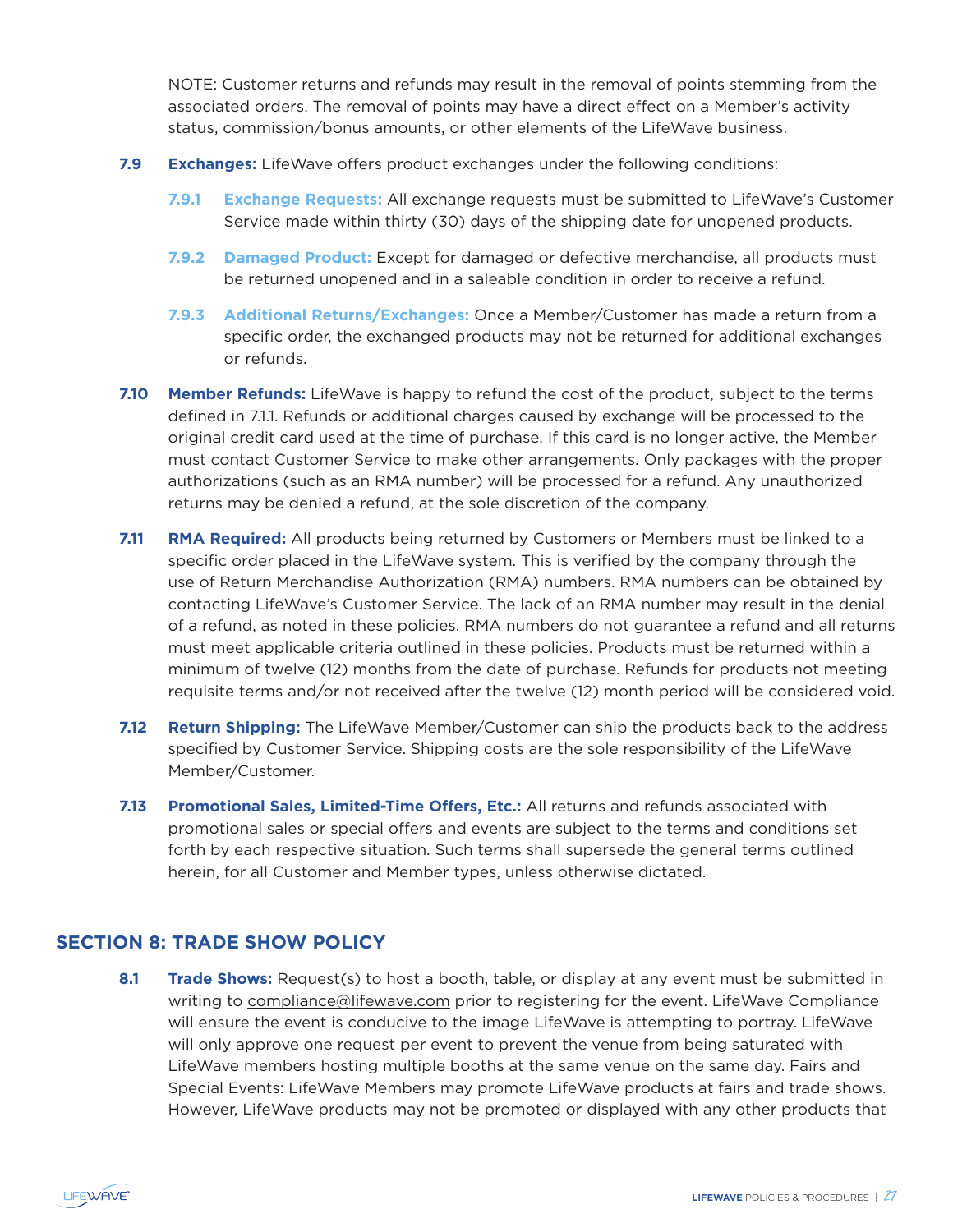are sold via network marketing.

LifeWave has the following positioning on Tradeshows:

- **8.1.1 Return of Tradeshow Products:** Products purchased for trade shows and other events are non-returnable. Members must establish the amount of product they will be purchasing for the event in their request. This will be subsequently be verified utilizing the Member's order history at the time of or after the event. Any discrepancies found may require additional information and explanation from the Member. Members hosting the event must purchase products to be used/sold at the event on their account and may not purchase such products on other accounts.
- **8.1.2 Inventory:** Distributors need to manage their inventory for such events to minimize overstock.
- **8.1.3 Volumes:** The sale and accompanying volumes are posted when the order is made. Due to the nature of LifeWave's Commission Plan, returns on trade show orders are not allowed.
- **8.2 Product Orders:** A LifeWave Member may order the product by mail, email, or online. The LifeWave Product Order Form is required for all mail orders of products and must be fully completed and submitted to the LifeWave Corporate Office. Two or more LifeWave Members may not combine orders on the same order form.
- **8.3 Payment Options:** LifeWave accepts Visa, MasterCard, AmEx, and Discover as payment for products. Additional information regarding credit card transactions can be found in Section 6.3 of this document.
- **8.4 Ordering Restrictions:** A LifeWave Member may not submit orders in the name of another LifeWave Member. Only orders made on behalf of the LifeWave Member's LifeWave Membership will be honored by LifeWave Additionally, Members are prohibited from purchasing a product that Any orders made contrary to this policy, without the prior and express, written consent or approval of the account holder and the company, may be rendered void and null, and any accompany volumes will be removed.
- 8.5 Sales Tax: LifeWave products are subject to sales and use tax in most jurisdictions. LifeWave collects and remits sales tax in various jurisdictions. LifeWave will advise LifeWave Members that such taxes are required to be collected on their behalf.
- **8.6 Product Pricing:** LifeWave reserves the right to change its product pricing at any time without prior notice.
- **8.7 Retail Sales/Product Sales:** Products purchased by Members are only authorized to be resold through approved channels. Members are generally authorized to establish their retail prices; however, Members are prohibited from selling LifeWave products below the wholesale or sales pricing established by the Company for any given product. Members who sell LifeWave products below corporate-established wholesale or sales pricing create a directly competing relationship with the company and its network. As Independent Contractors of LifeWave, Members are prohibited from competing directly with the Company, in any way, through their business practices.

Additionally, Members are strictly prohibited from selling, providing, or otherwise distributing

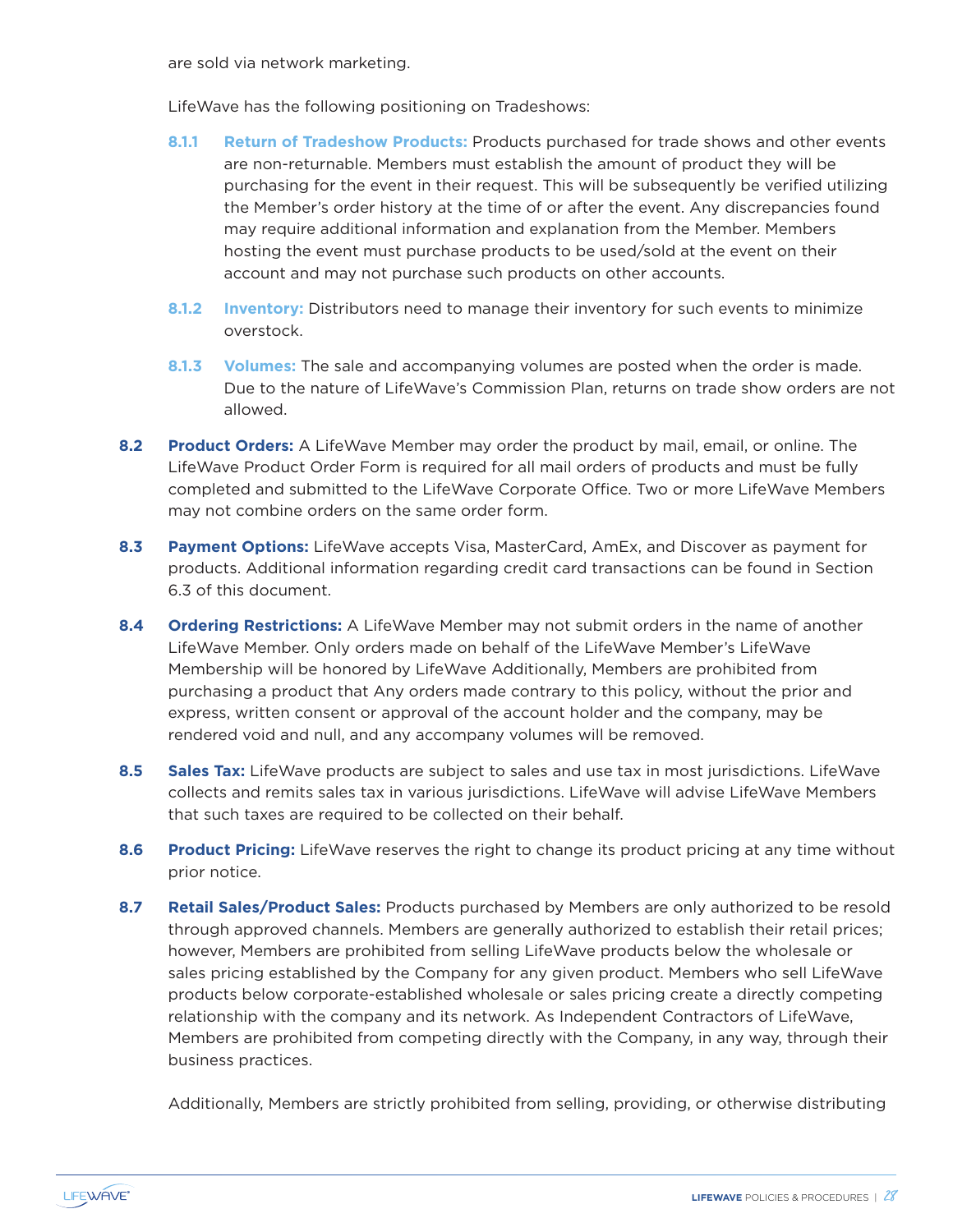LifeWave products to any individual or entity, directly or indirectly, who intends to resell the products through any channel, approved or unapproved. This includes anyone who has previously sold or may sell LifeWave products through online channels (eBay, Amazon, Craigslist, Facebook, etc.). Members must engage in a reasonable level of due diligence, including educating their customers on any pertinent purchase terms and conditions, to ensure all sales are done per these policies.

**8.8 Unopened Markets:** Members are prohibited from purchasing products to be shipped to unopened markets or countries, or importing/exporting LifeWave products into unopened markets or countries. Accordingly, Members may not sell products to anyone who has any intent of shipping or diverting products to unopened markets or countries.

### **SECTION 9: ADVERTISING & PRODUCT DISPLAYS**

**9.1 Advertising:** LifeWave encourages LifeWave Members to promote LifeWave's products and marketing opportunities according to appropriate guidelines. Failure to follow the guidelines can result in damage to the reputation of LifeWave and its products and can trigger undesirable publicity and possible legal action. It is the responsibility of all Members to properly promote and protect the reputation and integrity of the Company. Generally, Members may only utilize approved materials, tools, and resources provided by the Company. Any advertising materials or channels used by a LifeWave Member to promote the products, business, or any other LifeWave-related content must prominently display the phrase and Logo, "LifeWave Independent Distributor/Member". Additionally, when including pricing in advertising materials, all LifeWave members must use the retail value of the products.

Members are strictly prohibited from altering, re-labeling, or re-branding any of the names, details, images, packaging, or instructions of any LifeWave materials, products, information, business opportunities, terms or documents, commission plan details, or any LifeWave elements in any way. Additionally, Members are prohibited from improperly associating any Member group, team, institution, or joint colluviation in a manner that suggests or implies it is an official part of the company. Likewise, the promotion of any non-LifeWave branding directly with LifeWave or its intellectual properties, products, or materials, in lieu of the official LifeWave brand is strictly prohibited.

Subsequently, any names of teams/groups created or managed by LifeWave Members may only be used to generate or foster appropriate team unity by providing and disseminating information, training, and assistance to other Members. However, any promotional methods of any Member and their respective teams/groups must not be used in lieu of or as a replacement for the official LifeWave brand. Members are responsible for adequately informing and training any member of their team or group that the team/group name is for Member association purposes only and that all promotion of LifeWave and its products must contain the official and proper LifeWave branding elements. Improper use of a team/ group name or individual Member brand may confuse or mislead others in knowing the true source and nature of LifeWave. Such business practices diminish and potentially damages the LifeWave brand and are, therefore, strictly prohibited.

LifeWave maintains the right to adequately protect its intellectual and proprietary properties and business assets through any means it deems necessary. As such, LifeWave may, at its sole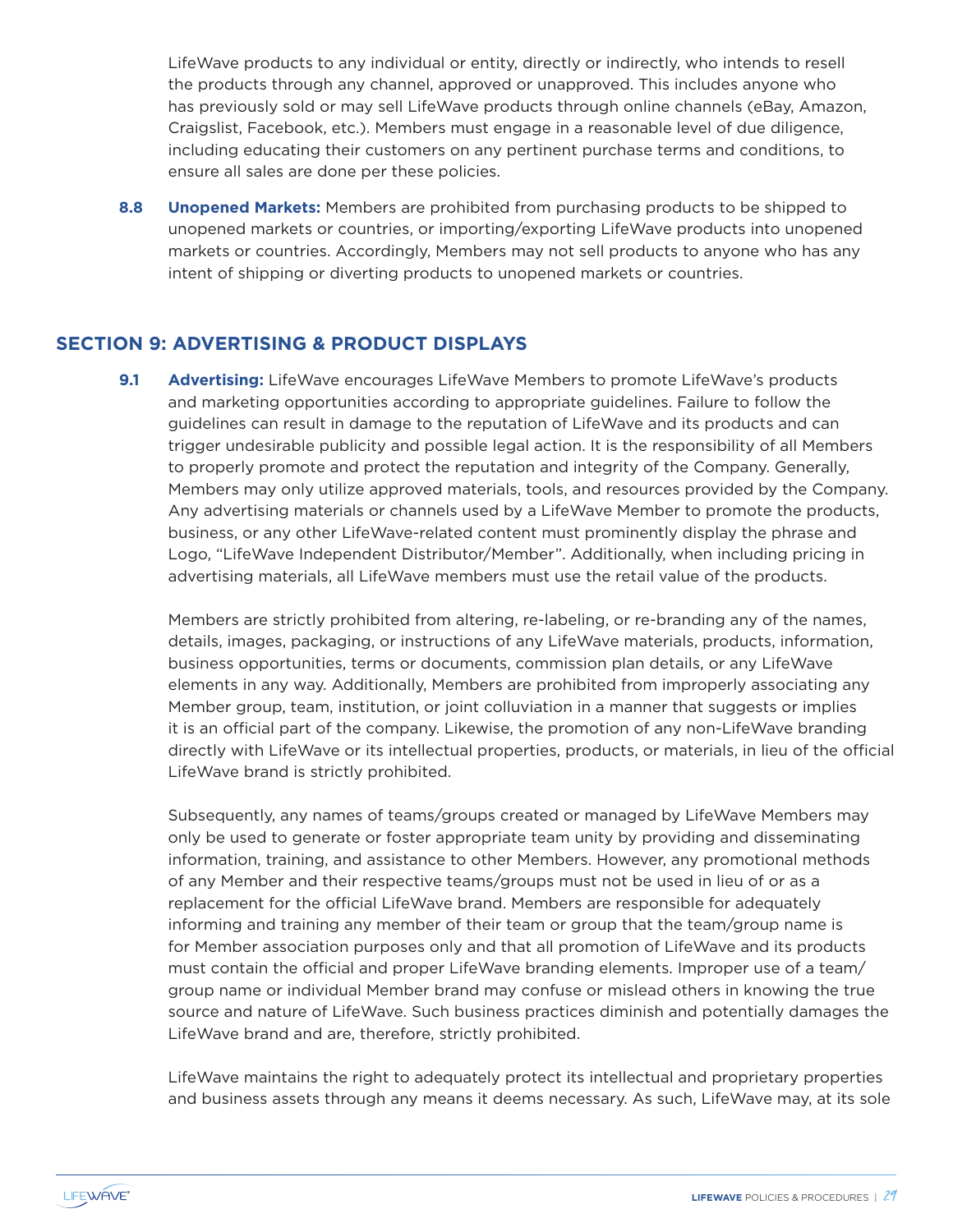discretion, prohibit or deny the use of any intellectual property by any individual or group. Likewise, LifeWave may prohibit the use of any team/group name or non-LifeWave branding as they may be used in association with the promotion of LifeWave.

The Company also reserves the right to recant or rescind any approval for any content, tools, materials, other literature, at any time, for any reason. Members waive all claims for damages or remuneration arising from or relating to such rescission.

#### **9.2 Member-created Websites:**

Members are provided with an official website/landing page, by the company. This site contains appropriate resources, information, and tools for Members to promote LifeWave products and business opportunity. Therefore, Member-created websites (non-corporate websites) that promote LifeWave are redundant, unnecessary, and are generally prohibited outside the terms outlined herein.

If a Member feels that a non-corporate website is necessary, the Member may submit a direct request for approval to the Company at complinace@lifewave.com. All requests must include a reasonable and legitimate explanation for the need for the non-corporate website, as well as include any content to be placed on the website. Review and approval for Member-created websites MUST be c0mpoated by the company before any part of the websites is made live or public. Failure on the Member's part to receive prior approval for a member-created website automatically renders the website invalid and unapproved and may require the immediate removal of the website from online platforms. Any subsequent approval requests for that website may be denied in perpetuity.

In addition to receiving proper approval, all Member-created websites and any content found therein must align with all the terms of the Company's Policies and Procedures. Members have the responsibility and obligation to ensure all content on their website, and any other online activities, are transparent, truthful, professional, and are not deceptive or misleading in any way. Failure to adhere to LifeWave's policies, regardless of intent, may result in disciplinary action. More details of online policies can be found in Section 9 of this document.

- **9.3 Member-produced Promotional Items:** LifeWave discourages its Members from producing their own promotional items for their own use, and prohibits LifeWave Members from producing promotional items for use or resale. Member should focus on utilizing the official LifeWave materials and resources provided by the company in an approved manner.
- **9.4 Proprietary Names:** A LifeWave Member may not use any of LifeWave's intellectual or proprietary properties including, but not limited to, copyrights, trademarks, logos, or trade secrets, or any distinctive slogan, product names, or phrases used by LifeWave to promote the LifeWave Members' businesses without proper consent and written approval by the Company. LifeWave may specifically authorize materials and make them available for download through the LifeWave website and/or BackOffice. However, all such materials may only be utilized as approved or otherwise authorized in the Company's Terms and Conditions.

Furthermore, a LifeWave Member may not obtain, through use, registration, or filing for a trademark or copyright application, any right, interest, or title to the name, trademarks, logos, or trade secrets of LifeWave and its products. This policy extends to the use of LifeWave properties in any registration and use of URLs, social media groups or pages, or any other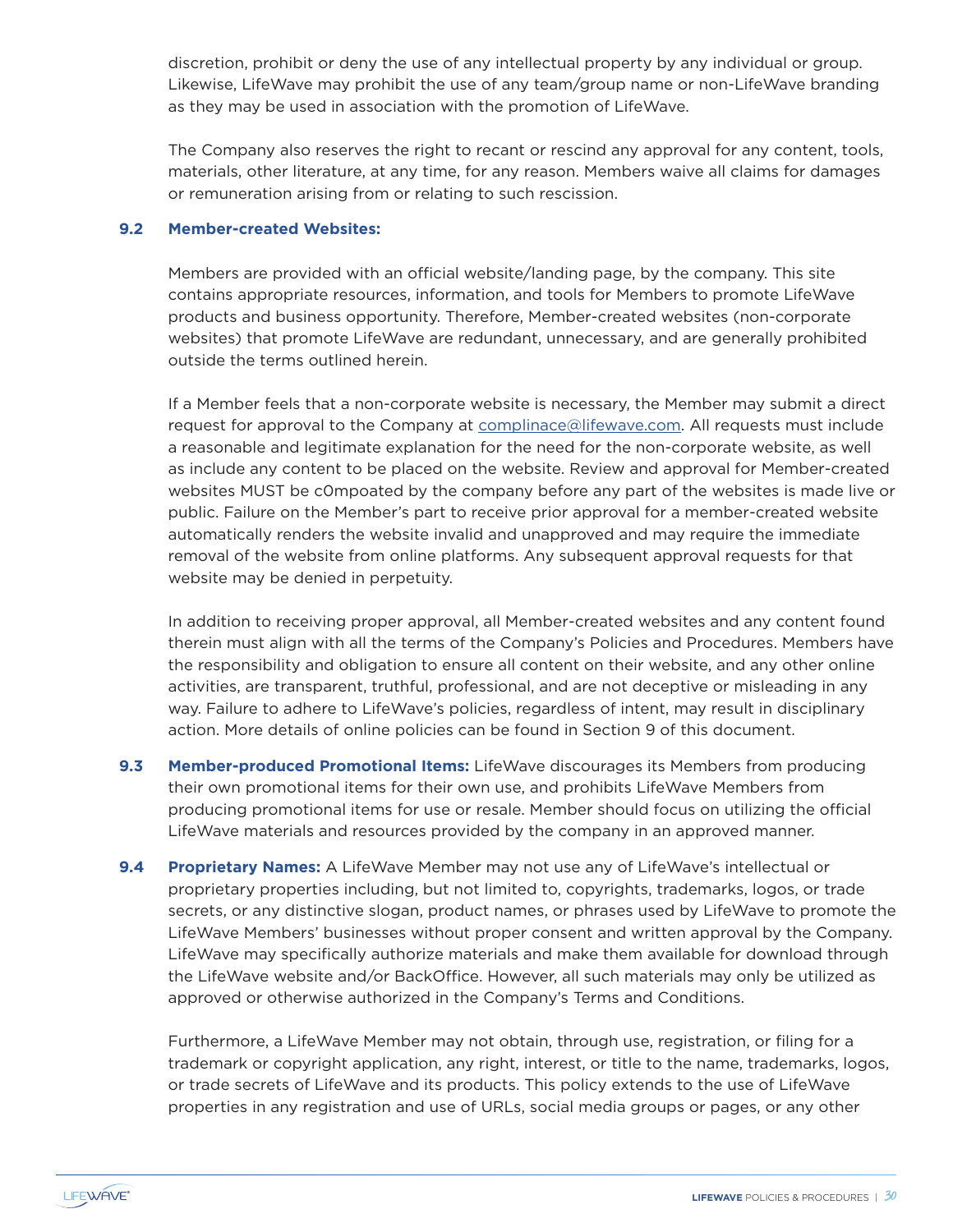format, platform, or medium.

Members hereby agree to immediately remove/shutdown any asset utilizing LifeWave's intellectual properties and refrain from any use of the asset, indefinitely, OR, provide the Company full rights of ownership for any filings, registrations, applications or uses involving LifeWave's intellectual properties, upon the Company's request. Failure to comply with this agreement or adequately cooperate may result in immediate termination and/or use of legal remedies. The Company, at its sole discretion, may offer reasonable financial compensation for direct costs of registrations or filings, not to exceed the initial costs paid by the member.

- **9.5 Electronic and Mass Media Advertising:** Electronic and mass media advertising is prohibited. A LifeWave Member may not advertise LifeWave or its products or services on television, cable television, radio, newspapers, email, or any other form of electronic or mass media advertising without prior written permission, which can be withheld at LifeWave's discretion. Prohibited electronic mass media elements include, but are not limited to, the use of targeted/ online search engine ads (i.e. Google Ads), paid marketing spots, paid or unpaid SEO tactics (anything that causes a Member's website to be displayed above/before the Official LifeWave website), mass or targeted social media campaigns or advertisements, etc.
- **9.6 Telemarketing:** Any Member who uses the telephone to market LifeWave products must comply with all applicable state and federal regulations for telephone marketing and solicitation, including registration as a telemarketer.
- **9.7 Internet/Website Usage:** A LifeWave Member may not use or attempt to register any of the company trade names, trademarks, service names, service marks, product names, URLs, advertising phrases, the Company's name or any derivative thereof, for any purpose including, but not limited to, Internet domain names (URL), third-party websites, e-mail addresses, webpages, or blogs. Violation of this policy may result in the sanctions outlined in Section 9.3.
	- **9.7.1 Online Ads and SEO Practices:** Members may not use paid search engine optimization (SEO) marketing tools or ads (such as Google AdWords or any similar services) that would result in a Member's replicated site or personal domain to be displayed higher than that of the LifeWave corporate website(s).
	- **9.7.2 Online Shopping Carts:** The use of online shopping carts, other than the LifeWave Member Back Office, to sell Lifewave products is strictly prohibited, as this form of selling precludes the personal contact that should be present in a networking environment.
	- **9.7.3 Online Retail Sales & Classifieds Sites/Platforms:** LifeWave Members are strictly prohibited from selling LifeWave products on any unauthorized online retail/sales or classifieds sites platforms (e.g.Amazon.com, eBay.com, Facebook.com, Taobao, Mercado Libre, Alibaba, Craigslist, etc.), in any manner. This includes the use of member-created websites and platforms. The terms and obligations contained in this section shall survive termination of the contract for a minimum of one (1) year.
	- **9.7.4 Materials Fees or Sale:** Members may not charge a fee for any Lifewave Materials, sales aids, or training on their website without the written consent from Lifewave Corporate.
	- **9.7.5 Online Cross-branding:** Cross-branding LifeWave with other companies and products is not allowed. The term "Cross-branding" is defined as any joint or simultaneous promotion of one (1) 0r more entities, products, services, or business opportunities in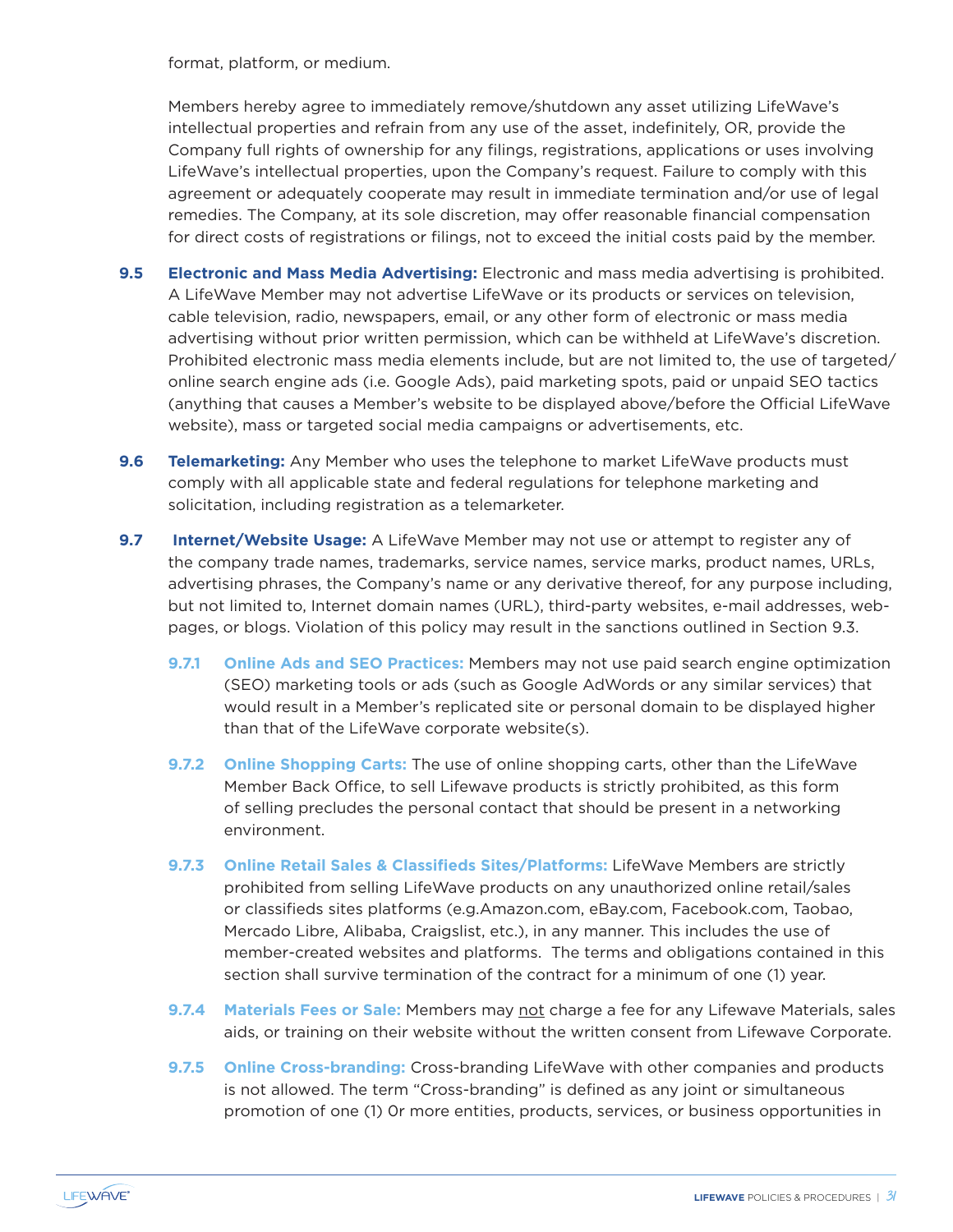tandem with LifeWave. This applies to both competitive and non-competitive entities, products, services, or business opportunities.

**9.7.6 Online Behaviors & Practices:** It is prohibited for any LifeWave Member to violate any law or regulation; to stalk, harass, or harm another individual; to violate, infringe, or misappropriate other people's intellectual property, privacy, publicity, or other legal rights; to post or share anything illegal, abusive, harassing, harmful to reputation, pornographic, indecent, profane, obscene, hateful, racist, or otherwise objectionable.

Online activities that may be deemed, unethical, misleading, damaging, and generally prohibited may include, but are not limited to, attempts to utilize or manipulate search engine optimization ("SEO") tactics, misleading click-through ads (i.e. having the display URL of a Pay-Per-Click ("PPC") campaign appear to be directed to an official Company Site when it links elsewhere), unapproved banner ads, and unauthorized press releases. The Company will be the sole determinant of truthfulness and whether specific activities are misleading or deceptive.

Specifically prohibited are websites and URLs containing or utilizing the word "fraud" as a means to draw consumer attention and then supply a positive write-up, article, post, or communication. The use of the word fraud in post titles is forever linked to the brand as a result of this activity. Many individuals will never even click through the link and will just take the heading as fact. In addition, these titles tend to display at the top of Google search results negatively impacting the Company and its brand.

LIFEWAVE DISCLAIMS ANY AND ALL LIABILITY ARISING OUT OF OR RELATED IN ANY WAY TO INDEPENDENT DISTRIBUTOR WEBSITES.

- **9.8 Social Media:** A LifeWave Member may create a Social Media account subject to the following requirements:
	- **9.8.1. Independent Status:** The name of this account should include "Independent LifeWave Distributor/Member". A Member may not portray or imply that their account is an "Official" LifeWave corporate account. (e.g. LifeWave Ireland; Official LifeWave, etc.);
	- **9.8.2. Cross-Branding:** Cross-branding with other companies and products is not allowed on any social media site used for the promotion of LifeWave (other than an individual's personal feed/page wherein other aspects of the individual's life are commonly posted);
	- **9.8.3. Confidential/Unauthorized Information:** Members may not post any confidential information for LifeWave on their Social media pages or channels. This includes but is not limited to LifeWave webinars, Corporate calls, and emails (group or individual), Leadership emails, etc.
	- **9.8.4. Illegal or Problematic Social Media Behaviors:** It is prohibited for any LifeWave Member to use any social media platform to violate any law or regulation; to stalk, harass, or harm another individual; to violate, infringe, or misappropriate other people's intellectual property, privacy, publicity, or other legal rights; to post or share anything illegal, abusive, harassing, harmful to reputation, pornographic, indecent, profane, obscene, hateful, racist, or otherwise objectionable.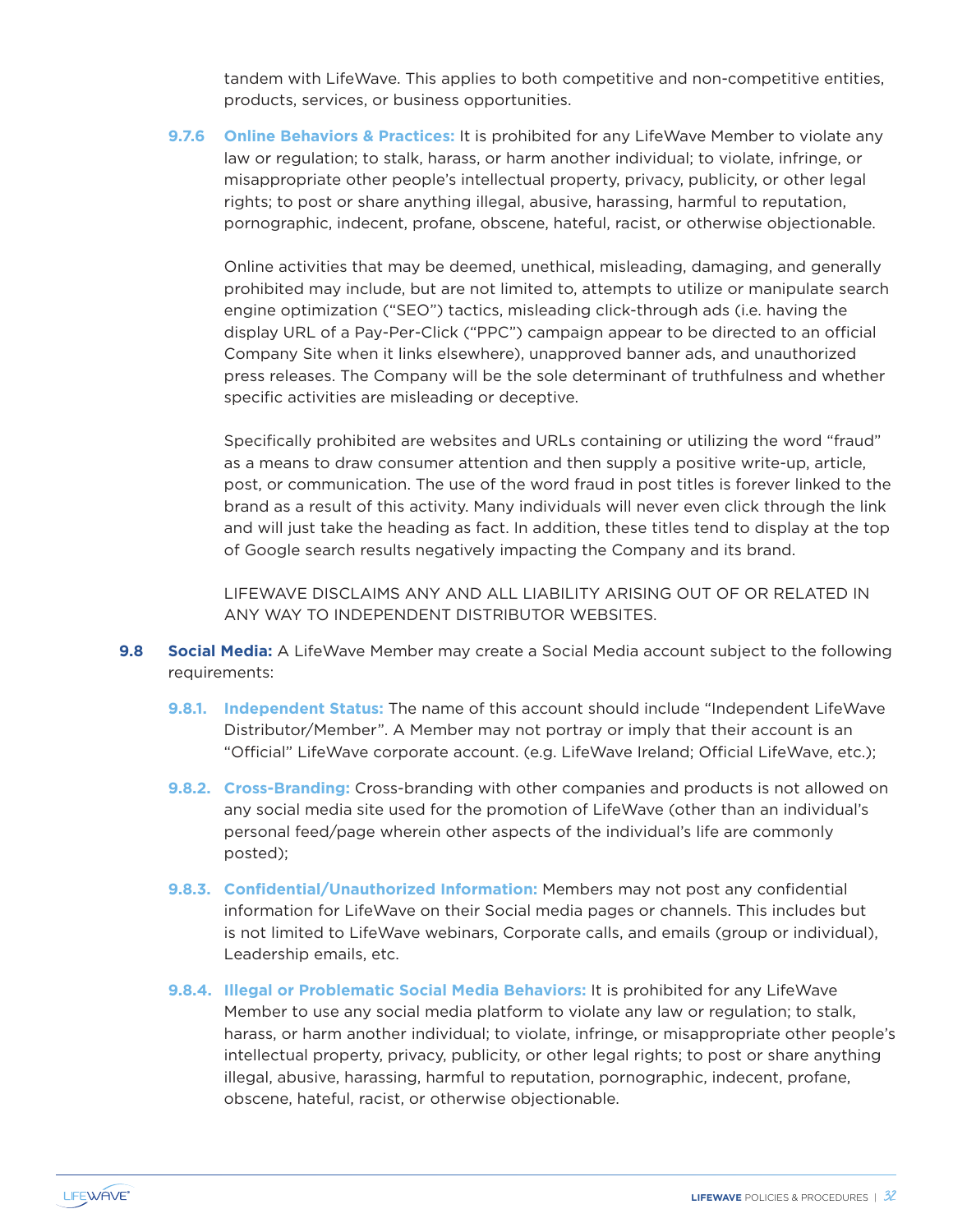- **9.8.5. Online Spamming:** Members are prohibited from engaging in or utilizing any bulk solicitation or "spamming" of individuals or groups through social media platforms. Paid ads, 'click-bate' marketing or similar tactics on social media platforms are also prohibited.
- **9.9 Company Recordings:** A LifeWave Member may not produce for sale, for personal or business use any audio, video, or other recordings of LifeWave-sponsored events, teleconference calls, speeches, meetings, or individual calls with any LifeWave employee/s.
- **9.10 LifeWave Staff Member Recordings:** A LifeWave Member may not, without the prior express, written consent of the LifeWave Marketing Communications Department, record, make, or prepare audio or video presentations or recordings of any LifeWave event, speech, teleconference call, or meeting. Also, a LifeWave Member may not, without the prior express consent of all involved parties, record or make an audio record of any calls or communications with any LifeWave staff members.
- **9.11 Media Inquiries:** In order to ensure accuracy and consistency of information, a LifeWave Member who receives any inquiry from the press or other media regarding any aspect of LifeWave, its products, or LifeWave Memberships should immediately refer such inquiry to the Customer Services Department at LifeWave by calling (866) 202-0065 or +353(0)91-874600.
- **9.12 General Training Fees:** A LifeWave Member may not charge for profit a fee for any general training on LifeWave products or marketing or LifeWave Member-produced training materials without the prior written consent of LifeWave Corporate.
- **9.13 Telephone Book Listing:** Telephone book advertising is generally prohibited. However, a LifeWave Member may place a listing in the yellow pages in the categories of Health, Fitness, or Nutrition. Any such listing must be approved by LifeWave prior to publishing, and must contain the phrase, "Independent LifeWave Distributor".
- **9.14 Toll-Telephone Numbers:** LifeWave prohibits the use of 900 numbers or any toll numbers for marketing either the LifeWave opportunity or its products.
- **9.15 Telephone Answering:** A LifeWave Member may not answer the telephone in any manner that would give callers a reason to believe that they have reached the corporate offices of or an office of LifeWave.
- **9.16 Revised Company Literature:** A LifeWave Member is responsible for notifying the LifeWave Member's downline organization of new LifeWave information. New LifeWave policies, forms, and literature replace old policies, forms, and literature.
- **9.17 Service and Retail Establishment Displays:** Although LifeWave allows the retail sale of products, a LifeWave Member may not sell LifeWave products in Retail establishments without express written prior consent from LifeWave.
- **9.18 Emailing:** A LifeWave Member may not use an email signature that would imply they are a LifeWave Corporate employee, official corporate representative, or that they hold an official corporate title. If using an email signature, it should state that the Member is an Independent LifeWave Distributor/Member. Any use of an electronic/email signature wherein a LifeWave Member Rank/Title is used in association with the LifeWave name or logo, without the inclusion of "Independent LifeWave Distributor/Member", is deceptive and misleading and, therefore, is prohibited. LifeWave strictly prohibits the sending of unsolicited bulk email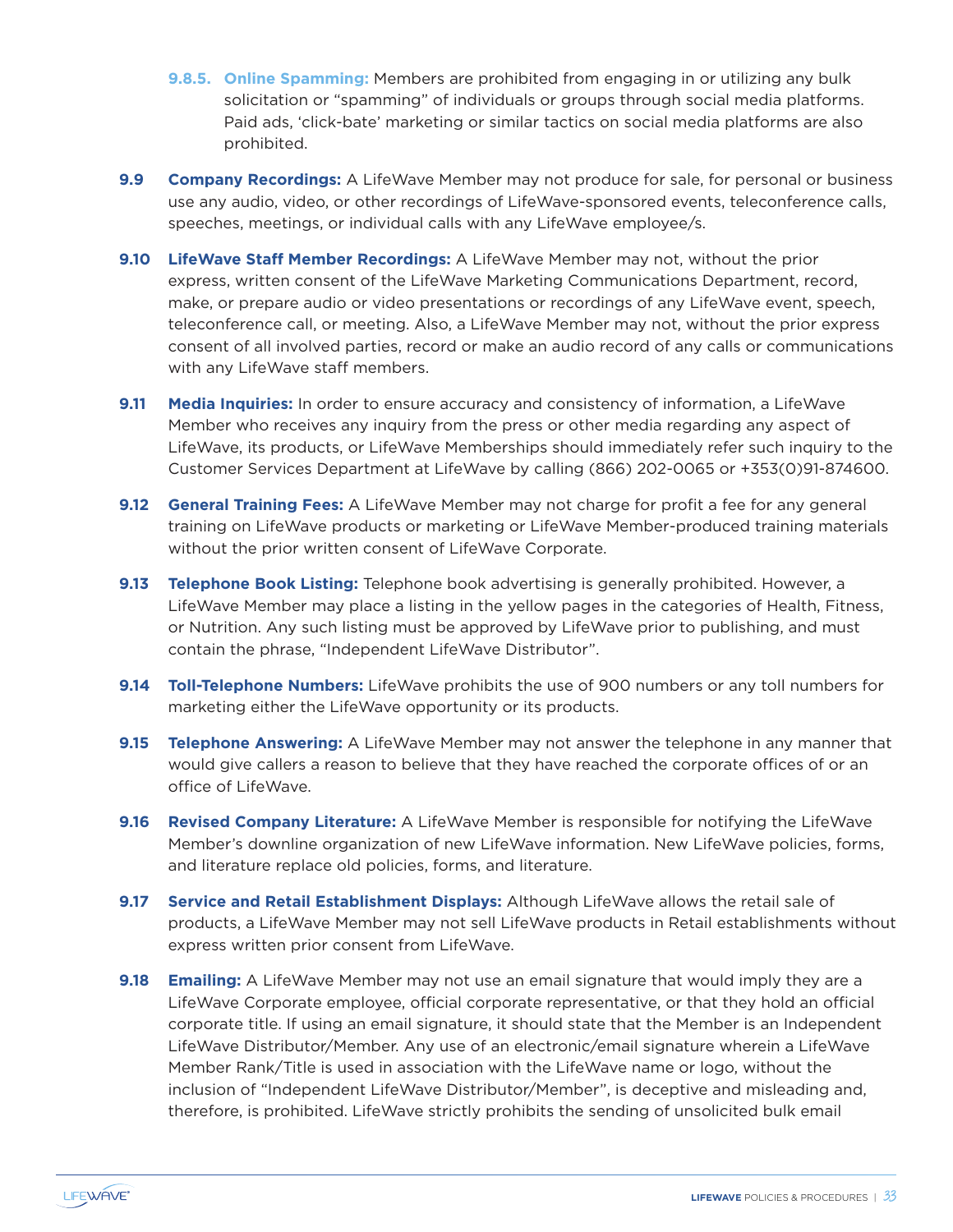(spam). Spam is defined for this purpose as sending ten or more messages similar in content to any persons, entities, newsgroups, forums, email lists, or other groups or lists unless prior authorization has been obtained from the email recipient or unless a business or personal relationship has already been established with the email recipient. LifeWave also prohibits using false headers in emails or falsifying, forging, or altering the origin of any email in connection with LifeWave, and/or its products and services. LifeWave prohibits engaging in any of the foregoing activities by using the service of another provider, remailer service, or otherwise.

**9.19 Bulk Mailing/Marketing:** LifeWave strictly prohibits the use of unsolicited bulk mailings, fliers, newsletters, solicitation cards, or any other form of spam-type marketing tactics. Spam is defined for this purpose as sending unsolicited, impersonal, or bulk messages or marketing materials similar in content to any persons, entities, newsgroups, forums, business locations, neighborhoods, contact lists, or other groups or lists, unless prior authorization has been obtained from the recipient(s) or unless a direct business or personal relationship, has already been established with the recipient(s). LifeWave also prohibits using false headers, headlines, or phrases in marketing materials or falsifying, forging, or altering the origin of any marketing material in connection with LifeWave, and/or its products and services. LifeWave prohibits engaging in any of the aforementioned activities through the use of third-party services, providers, or otherwise.

IF A MEMBER OR ANYONE THEY KNOW IS "SPAMMED" BY SOMEONE WHO IS SELLING OR DESCRIBING LIFEWAVE'S PRODUCTS OR SERVICES, PLEASE CONTACT US PROMPTLY SO THAT LIFEWAVE MAY TAKE APPROPRIATE ACTION.

#### **SECTION 10. COMPENSATION & FEES**

- **10.1 LifeWave Member Compensation & Fees:** A LifeWave Member is compensated according to the terms and requirements of the current LifeWave Compensation Plan applicable to the country of residence of the individuals owning the LifeWave Membership. The policies outlined in the LifeWave Compensation Plan brochure (or on LifeWave's website) are the guidelines for payment of earnings under the Compensation Plan and the fees charged to LifeWave Members. The "LifeWave Compensation Plan" is a part of these Policies & Procedures. Acceptance of all Policies & Procedures, including those in the LifeWave Compensation Plan is required of all LifeWave Members.
- **10.2 Qualification:** A LifeWave Member is wholly responsible for meeting the LifeWave Member's qualification requirements. LifeWave will not guarantee compensation amounts for any LifeWave Member. Qualifying members must meet the following requirements, as well as any requirements outlined in the LifeWave Commission Plan, to earn. They are as follows:

1. Members must be "Active", meaning they must fulfill any requisite activity requirements as outlined in the most current, official LifeWave Commission Plan;

2. Members must be in "Good Standing" with the Company. "Good Standing" is defined as a Member being in current compliance with the terms and conditions as outlined in the Distributor Agreement, Policies & Procedures, and other related agreements. Any Member found to be in violation of these policies, with a pending or ongoing compliance investigation, and/or currently or previously enacted sanctions by the company may be disqualified from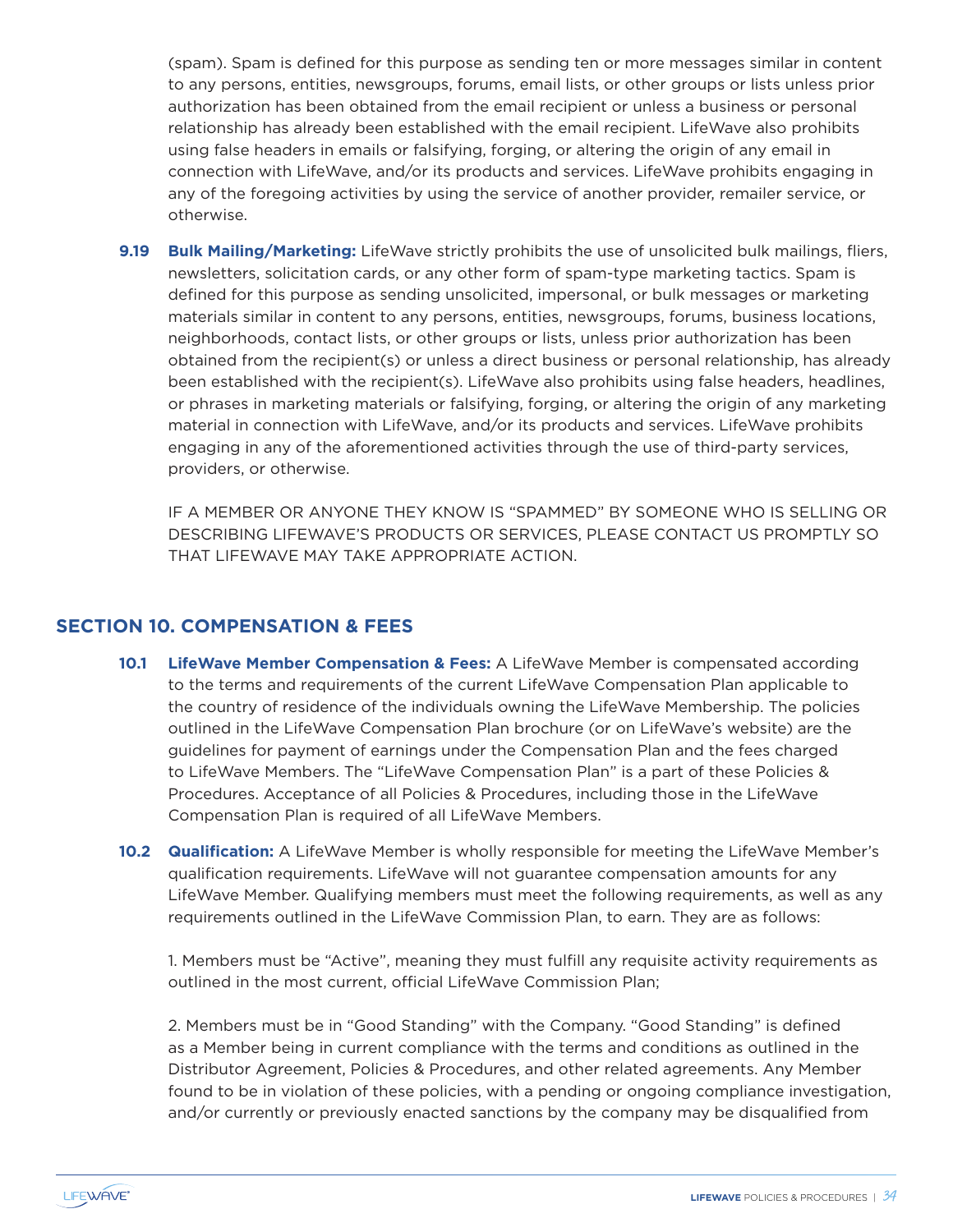earning commissions or bonuses. Any Member not found to be in "Good Standing", at the sole discretion of the Company, may have their current, pending, unpaid, or future earnings deemed forfeit.

- **10.3 Earnings Guarantees:** A LifeWave Member is neither guaranteed a specific income nor assured any level of sales, profit, or success. All earnings are determined by the effort a Member puts forth and the results they achieve, per the most current, official LifeWave Commission Plan
- **10.4 Commission Period:** The commission periods are determined by the most current, official version of the LifeWave Commission Plan.
- **10.5 Payment of Bonuses/Commissions:** Commissions are paid per the schedules and requirements as outlined in the most current, official version of the LifeWave Compensation Plan. All payments/fund transfers may include a \$1.00 (or the then current amount) processing fee that will be automatically deducted from the total of the payment/fund transfer.
- **10.6 Debiting of Bonus Payments:** LifeWave reserves the right to debit or place a hold on a LifeWave Member's bonus payment for any amount the LifeWave Member owes LifeWave.
- **10.7 Service Fees:** Although LifeWave provides most LifeWave Member services to LifeWave Members free of charge, from time to time a LifeWave Member will request or require services that warrant additional time and expense to research or address. LifeWave may charge a reasonable fee for such extra work and will advise the Member before doing the work or charging the fee.
	- **10.7.1 Unclaimed Funds:** In lieu of charging a monthly Account Management fee, commissions that are unclaimed within two years will be forfeited by the member.
- **10.8 Manipulation of the Commission Plan:** Members are strictly prohibited from manipulating the Company's Commission Plan or engaging in activities that may otherwise compromise the integrity of the Commission Plan. Such activities may include, but are not limited to, the creation or use of fake/invalid accounts, unauthorized/invalid or bulk product orders on personal or downline accounts, misuse or manipulation of the Company's return/refund process, unethical or prohibited practices designed to maintain or increase ranks/titles, etc.

### **SECTION 11. LIFEWAVE MEMBER CANCELLATION OF AUTOSHIP, MEMBERSHIP, DISCIPLINARY PROCESS, RESIGNATION AND TERMINATION**

- **11.1 Cancellation Notification:** A Member may email their request for cancellation to Customer Service from the email address registered on their account with LifeWave. All Auto-ship/ recurring order cancellations must be completed 48 hours prior to the expected ship date to ensure that the voluntary order will not be shipped.
- **11.2 Voluntary Resignation:** A LifeWave Member may, at any time, voluntarily resign by submitting to LifeWave a resignation letter signed by all individuals and entities on the LifeWave Membership listing the individuals and entities' names and tax ID numbers or social security numbers. If a Lifewave member resigns all future commission earnings for that Member ID is forfeited. Resigned Members, may not re-enroll under a new sponsor for six months after their effective termination date. Should this occur, the second LifeWave Membership may be reviewed and if considered as downline raiding, cross sponsorship, or unfair completion as in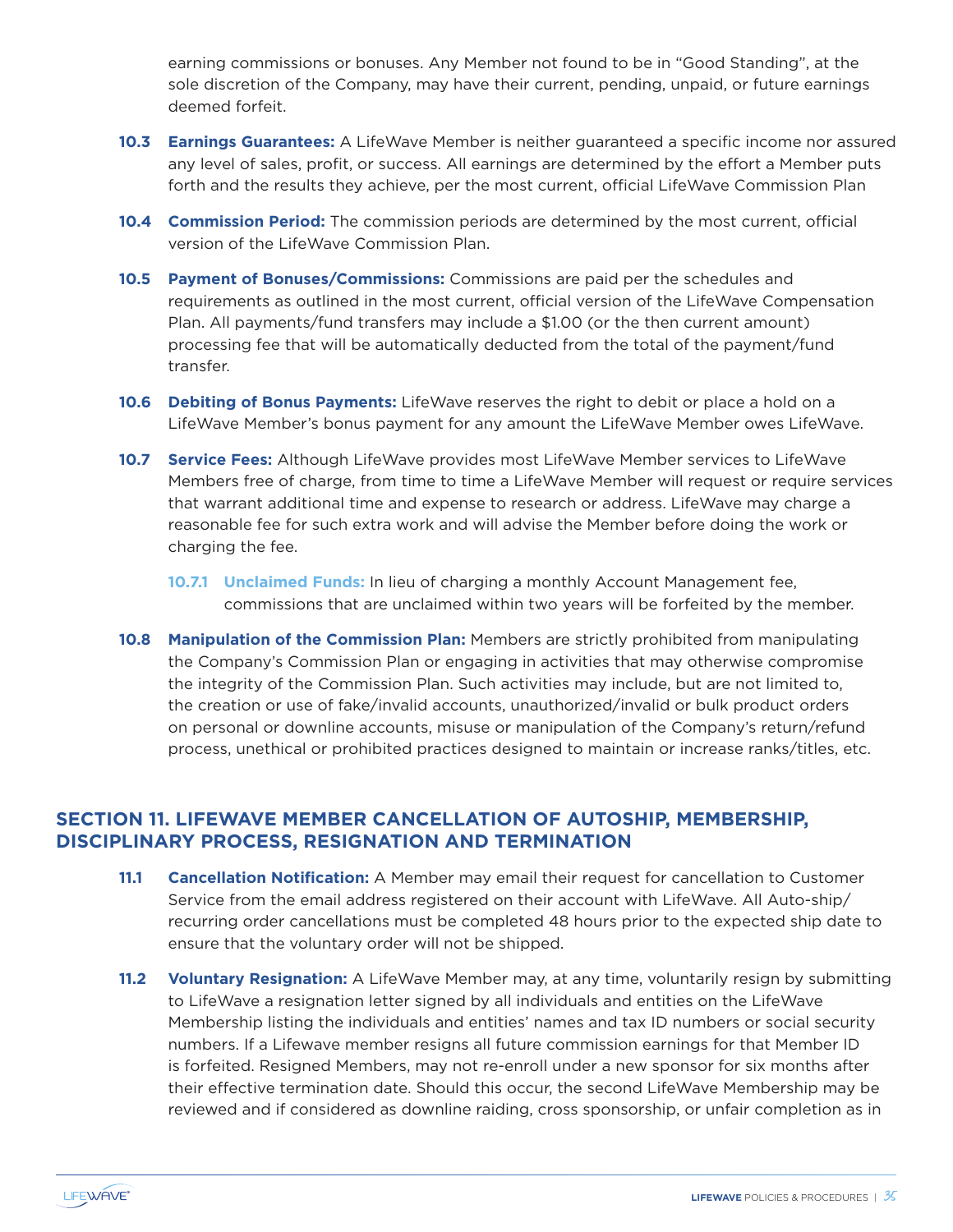section 4.3, this membership may then be terminated by LifeWave.

- **11.3 Involuntary Termination:** If necessary, a LifeWave Member may be terminated by LifeWave for cause. LifeWave has the right to take quick and decisive action in limiting or terminating a LifeWave Membership that is found in violation of the Policies & Procedures, the LifeWave Member Application, rules governing the Compensation Plan, or any state or federal laws, statutes, and/or regulations that pertain to the business of LifeWave If a LifeWave member is terminated for cause all future commission earnings for that Member ID is forfeited. Members terminated for cause may not hold a beneficial interest in any other distributorship or re-enroll without special review and approval by LifeWave.
- **11.4 Disciplinary Process:** Failure to abide by the terms outlined in the LifeWave Terms and Conditions, which includes these Policies & Procedures, may lead to appropriate disciplinary action. Members will be notified by the company of issues and sanctions and, generally, will be required to respond to such notices within a given timeframe.

LifeWave, in its sole discretion, may elect to utilize any of the following sanctions in its efforts to resolve violations or issues. These sanctions may be applied at any time and may involve more than one sanction for the same matter. The following are examples of possible sanctions and do not constitute a full or complete list of actions that can be taken by the company.

• Require corrective actions on the part of the Member involved; which may include financial restitution, completion of training programs, etc.

- Withhold or deny bonus and commission funds
- Suspend the individual's account

• Initiate the permanent or temporary loss of, or reduction in, the current and/or lifetime rank of a Member

• Transfer or removal of some or all of a Distributor's downline Distributors from the offending Distributor's downline organization:

• Involuntary termination of the offender's Distributor Agreement

• Suspend and/or terminate the offending Distributor's Replicated website and business backoffice access

• Withhold or reduce all or any part of Commissions or Bonuses, which may include, intervals, tiers, or percentages of payouts for specific periods. Example: Withhold 20% of commissions for 6 months.

• Any measure expressly allowed within any terms outlined in LifeWave's Terms & Conditions or anything deemed appropriate and reasonable to resolve the matter at hand.

At any time, as deemed necessary at the sole discretion of the Company, LifeWave may engage in legal proceedings for monetary and/or equitable relief. If any Member matters involve criminal elements, the Company may engage and/or assist proper authorities in any investigation or prosecution.

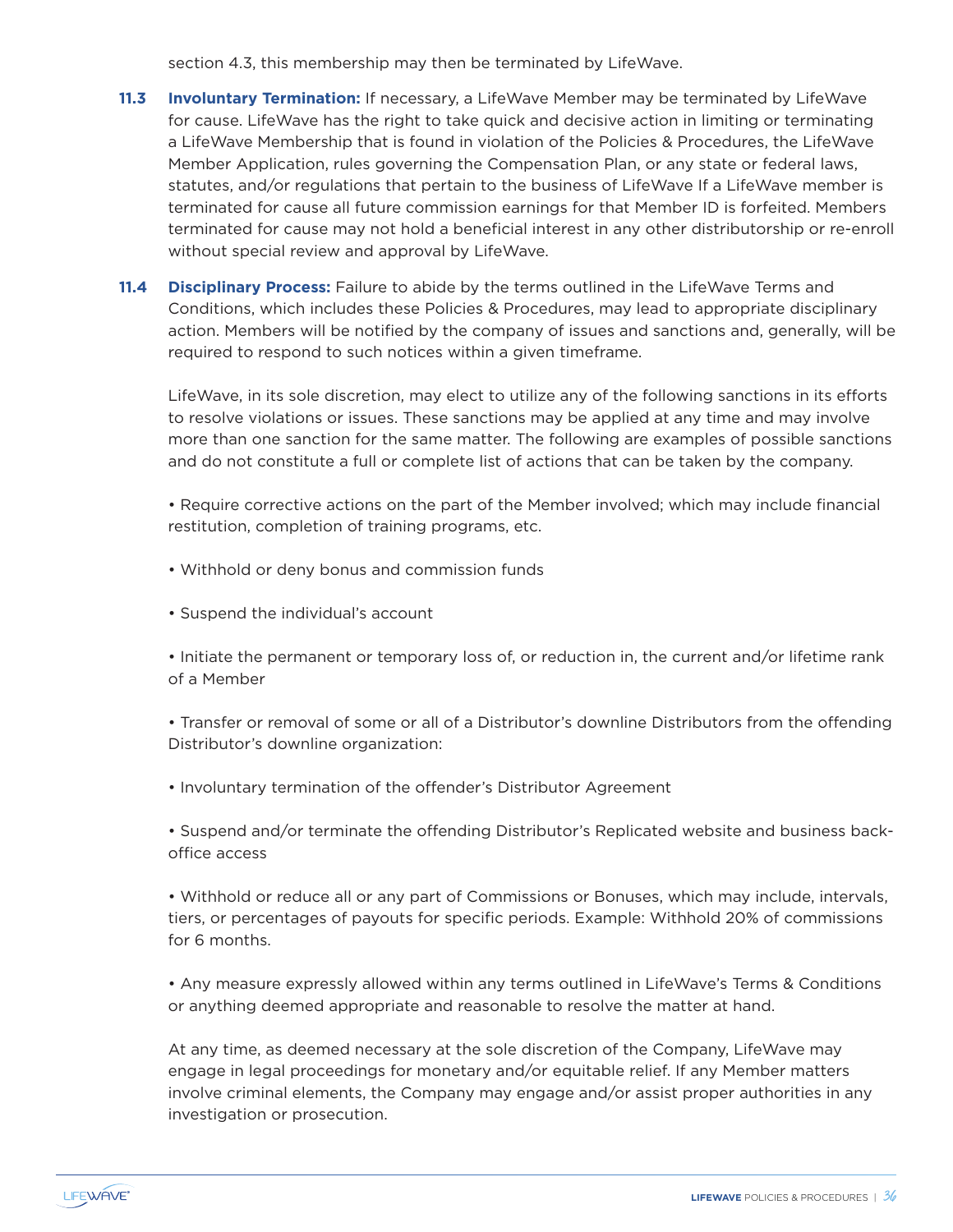Interference by any Member, in any way, with the Company's efforts to investigate and/or resolve compliance matters may be deemed a violation of these policies by the Company. Such interference may include, but is not limited to, unreasonable requests, expectations, or demands for specific results/outcomes of compliance matters, any improper or unprofessional use, threat, coercion, or attempts to intimidate corporate resources (including employees), submission of irrelevant, tainted, false, or assumptive information regarding any ongoing compliance matters, the unauthorized or unethical dissemination of details (assumed or otherwise) about any Members involved in compliance matters that may alter or change the information and /or correspondence content received by the company, etc.

Once a disciplinary action is complete, LifeWave may announce details of such disciplinary action.

**11.5 Reporting of Violations:** As noted in Section 1.1, any matters relating to compliance, including the reporting of possible violations, may be directed to compliance@lifewave. com. Any information submitted to the company must be true and accurate. Members must take reasonable measures to avoid submitting overly biased, exaggerated, or unverifiable gossip or hearsay and should never engage in the omission of pertinent facts or details to garner benefit or favor for themselves or others. Purposeful or reckless submission of false information, especially information designed to disparage or harm a LifeWave Member, Customer, or Employee, shall be considered a violation of these terms. All reports or claims must be submitted to the company in a timely manner.

Additionally, Members are prohibited from purposefully or knowingly failing to properly report violations in an effort to obtain personal benefit from the occurrence of a violation. A member's failure to report violations for personal benefit is deemed to be akin to assisting or being a participating party in the violation and LifeWave retains the right to take necessary action against members who engage in such activities. Accordingly, if a Member initially fails to properly report violations for personal gain or benefit, and then later decides to file a claim or report for that same violation once any benefit is no longer being obtained, that Member is subject to disciplinary sanctions as deemed appropriate by the Company and per this document.

To prevent the unnecessary disruption of ongoing business activities, the Company may choose to not act on any alleged policy violations if no written complaints are received within two (2) years of the initial occurrence of the alleged violation.

- **11.6 Notification of Termination:** When a decision is made to terminate a LifeWave Member for cause, LifeWave will send notification by email to the terminated LifeWave Member at the most recent address on file at the Corporate Office. Upon receipt of notice from LifeWave, the LifeWave Member must immediately cease all LifeWave Member activities and remove any applicable web site advertising, if possible.
- **11.7 Appeal of Termination:** If a LifeWave Member wishes to appeal a termination, LifeWave must receive the written appeal within the period specified in the termination letter.
- **11.8 Effect of Termination:** Whether a LifeWave Membership is terminated through voluntary resignation or involuntary termination by LifeWave, that LifeWave Membership is no longer entitled to sell LifeWave products or to Sponsor other prospective LifeWave Members.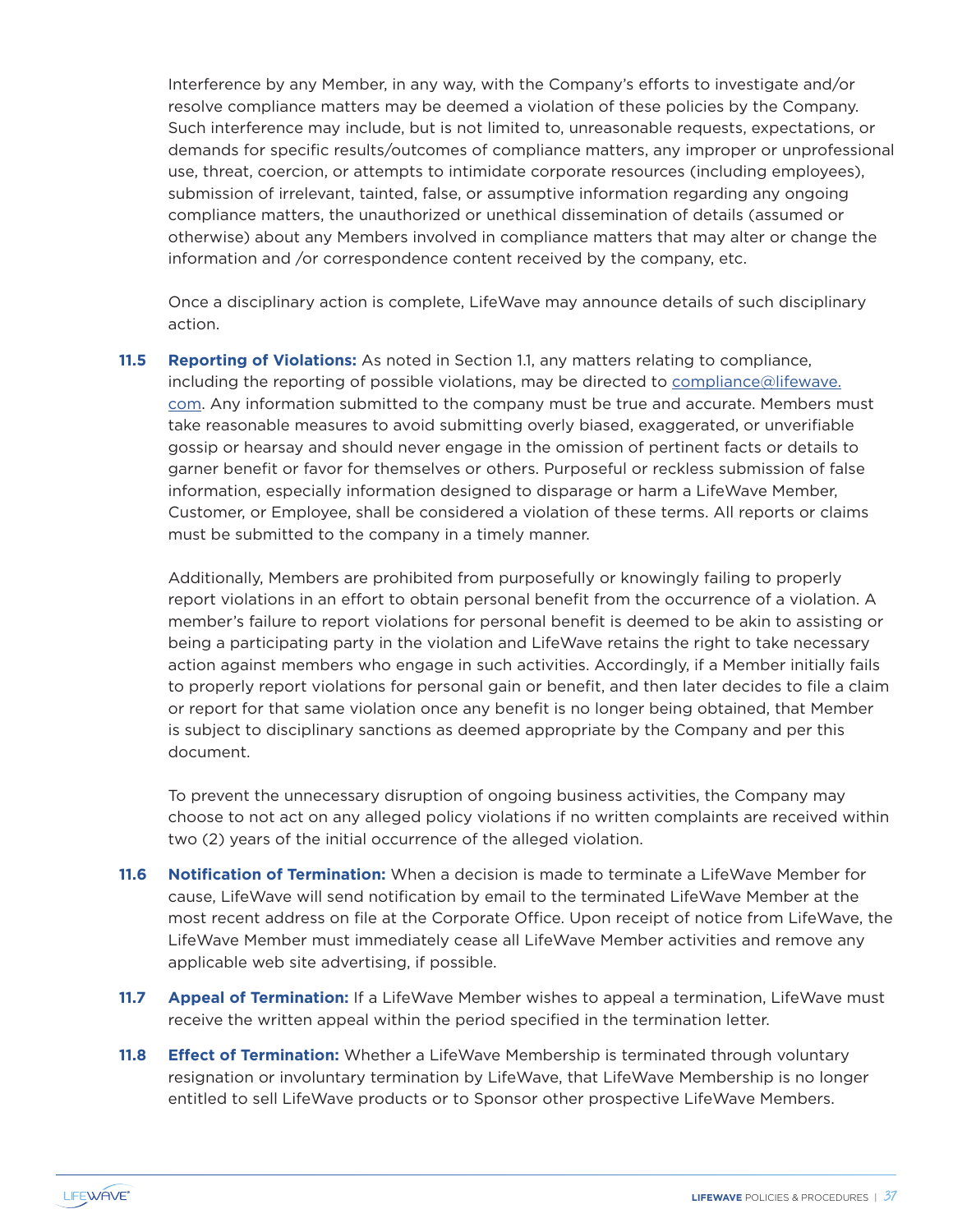- **11.9 Litigation:** Any litigation regarding the agreements between LifeWave Members and LifeWave shall be undertaken in the State Court of Gwinnett County, Georgia, or the Atlanta U.S. Federal District Court. These policies and all agreements between LifeWave and LifeWave Members shall be governed by the laws of the State of Georgia, and are binding on successors and assigns of both parties.
- **11.10 Cancellation Clause, Puerto Rico:** A Distributor in Puerto Rico may cancel at any time and for any reason during the first 90 days after signing, and/or at any time upon showing that LifeWave, INC is in noncompliance with any of the essential obligations of the distribution agreement or any act or omission by LifeWave INC affecting adversely the interests of the distributor in the development of the market and service. Notice of cancellation must be in writing and must be sent by registered mail. At the time of cancellation, LifeWave INC will Reacquire the total of products that are in the possession of the Distributor and that are in good condition for not less than ninety percent (90%) of their original net cost. Original net cost is assumed to be the original cost to the Distributor. LifeWave INC will return to the Distributor not less than ninety percent (90%) of any sum paid by them to participate in the business.
- **11.11 Organization Changes Post Termination:** Where the company elects to terminate a LifeWave Member for cause, LifeWave reserves the right to reorganize the distributor's downline in a manner that serves the best interests of the company, downline organization, and upline.
- **11.12 Damages:** If a LifeWave Member ("Member") breaches its obligations under section 4.14 or 8.7, the Member shall pay to LifeWave \$10,000 for each violation. The parties intend that this amount constitutes compensation and not a penalty. The parties acknowledge and agree that LifeWave's harm caused by a Member breach of either of the aforementioned sections would be impossible or very difficult to accurately estimate and that this provision is a reasonable estimate of the anticipated or actual harm that might arise from such a breach by a Member. The collection of this amount is not intended to be LifeWave's exclusive remedy of a Member's breach of these identified sections.

### **SECTION 12: LIFEWAVE SPAM POLICY**

- **12.1 FTC Compliance:** Member/Distributor agrees to fully comply with the United States FTC Act and any related rules, regulations, and advisory opinions issued by the FTC. Member/ Distributor agrees to avoid unfair or deceptive advertising and, in particular with the FTC Act, Member/Distributor agrees to comply with the FTC Act concerning any representations and disclosures. Failure to comply may result in Member Termination.
- **12.2 Legal Advice:** Member/Distributor agrees that LifeWave has not provided any legal advice in the past or by way of this Agreement and represents to LifeWave that it will seek legal counsel from an attorney of its selection to advise it on all legal issues related to this Agreement.
- **12.3 General Compliance:** Member/Distributor agrees that it is its responsibility to and it will comply with all laws, rules, and regulations that apply to Member/Distributor's business, not just the FTC rules discussed herein. Member/Distributor agrees that it will review the FTC website and will consult with its attorney regarding any questions related to the FTC rules or other laws, rules, and regulations. As an example of the FTC rules, Member/Distributor agrees that any use of the word "free" must comply with said rules and regulations as embodied in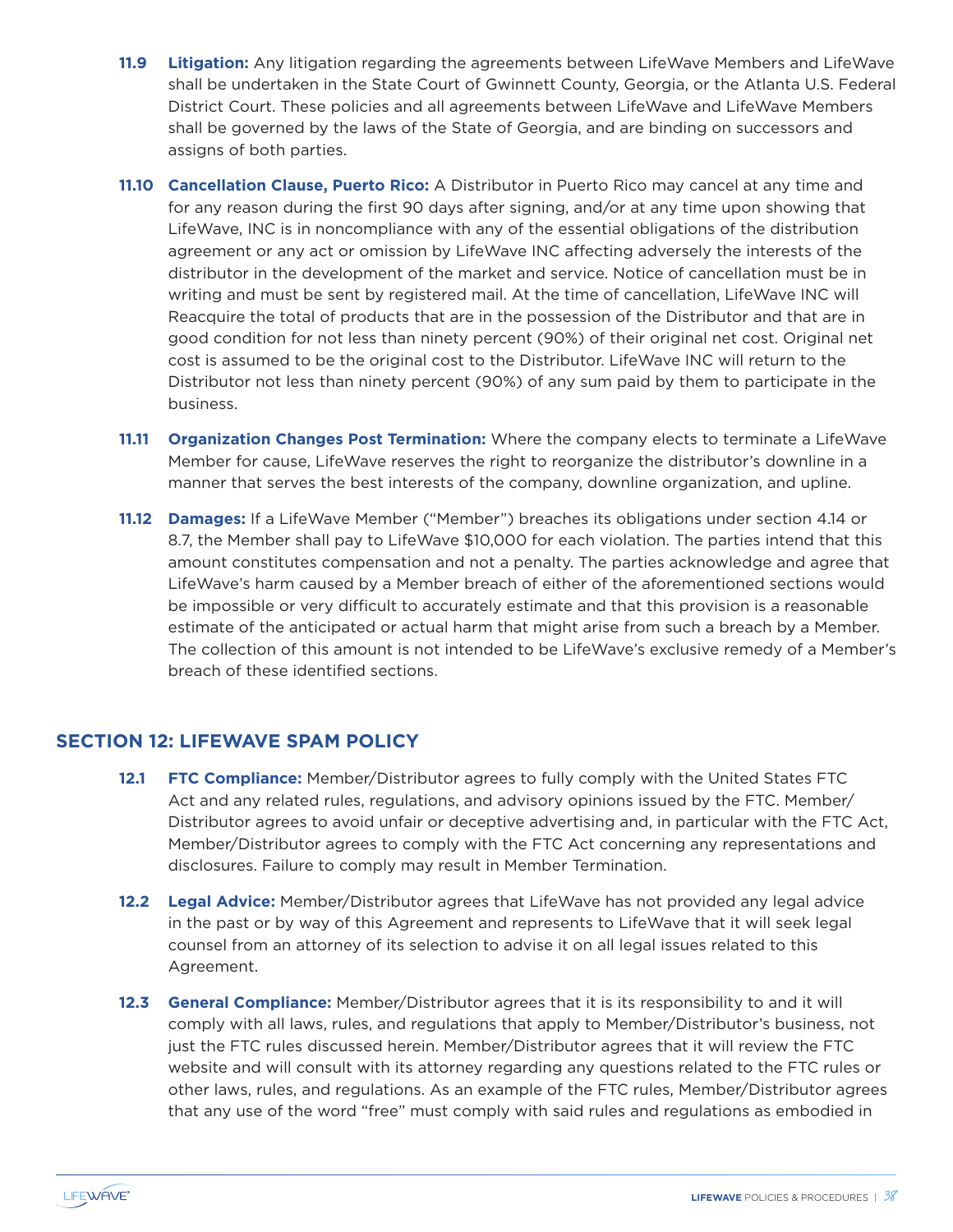the FTC Guide concerning the use of the word "free" and similar representations, a copy of which may be found at www.ftc.gov/bcp/guides/free.htm Failure to comply may result in Member Termination.

**12.4 Unsolicited / Commercial / Bulk E-Mail:** Member/Distributor agrees not to use any of LifeWave's services, directly or indirectly, to solicit the performance of any activity that is prohibited by law or for the illegal distribution of Unsolicited Commercial Bulk E-Mail ("UCBE"), commonly known as "SPAM", nor will Member/Distributor forge or use without authorization, any mail header information. Member/Distributor agrees and understands that several states and the federal government have proposed and/or passed legislation into law to control UCBE. Failure to comply may result in Member Termination. Accordingly, all Members must adhere to the marketing terms as outlined in these policies, specifically Sections 9.17 and 9.18.

### **SECTION 13. GOVERNANCE**

- **13.1 Fulfillment Location Governance:** If a Member's orders are fulfilled by the Republic of Ireland Distribution Center, this is an agreement between the Member and Lifewave Europe Ltd., located at Raheen Industrial Estate, Athenry, Co. Galway, Ireland. For all other regions, this is an agreement between the Member and Lifewave Inc., located at 9775 Businesspark Avenue, San Diego, CA 92131, USA.
- **13.2 Shipping Location Governance:** The laws of the Republic of Ireland will govern the terms of this agreement if a Member's orders are shipped from the Ireland Distribution Center. For orders filled from locations other than the Ireland Distribution Center, the laws of the State of California, USA will govern the terms of this agreement.
- **13.3 Enforceability:** Should any provision of LifeWave's Policies be determined to be void, invalid, or otherwise unenforceable by any court or tribunal of competent jurisdiction, such determination shall not affect the remaining provisions hereof which will remain in full force and effect.

### **SECTION 14: DISPUTES (US Only)**

ANY CONTROVERSY OR CLAIM ARISING OUT OF, OR RELATING TO, THESE POLICIES & PROCEDURES, THE COMPENSATION PLAN, OR THE BREACH THEREOF, SHALL BE SETTLED BY CONFIDENTIAL ARBITRATION ADMINISTERED BY THE AMERICAN ARBITRATION ASSOCIATION UNDER ITS COMMERCIAL ARBITRATION RULES, AND JUDGMENT ON THE AWARD RENDERED BY THE ARBITRATOR MAY BE ENTERED IN ANY COURT HAVING JURISDICTION THEREOF. IF A MEMBER FILES A CLAIM OR COUNTERCLAIM AGAINST LIFEWAVE OR ITS OWNERS, DIRECTORS, OFFICERS OR EMPLOYEES, THE MEMBER MAY ONLY DO SO ON AN INDIVIDUAL BASIS AND NOT WITH ANY OTHER INDIVIDUAL OR AS PART OF A CLASS ACTION. MEMBERS WAIVE ALL RIGHTS TO TRIAL BY JURY OR TO ANY COURT.

All arbitration proceedings shall be held in San Diego County, California unless the laws of the jurisdiction where the Member resides expressly require the application of its laws, in which case the arbitration shall be held in the capital of that jurisdiction. At least one arbitrator shall be an attorney at law experienced in network marketing. Neither the parties nor the arbitrator(s) may disclose the existence, content, or results of any arbitration without the prior written consent of both parties. Judgment on any award rendered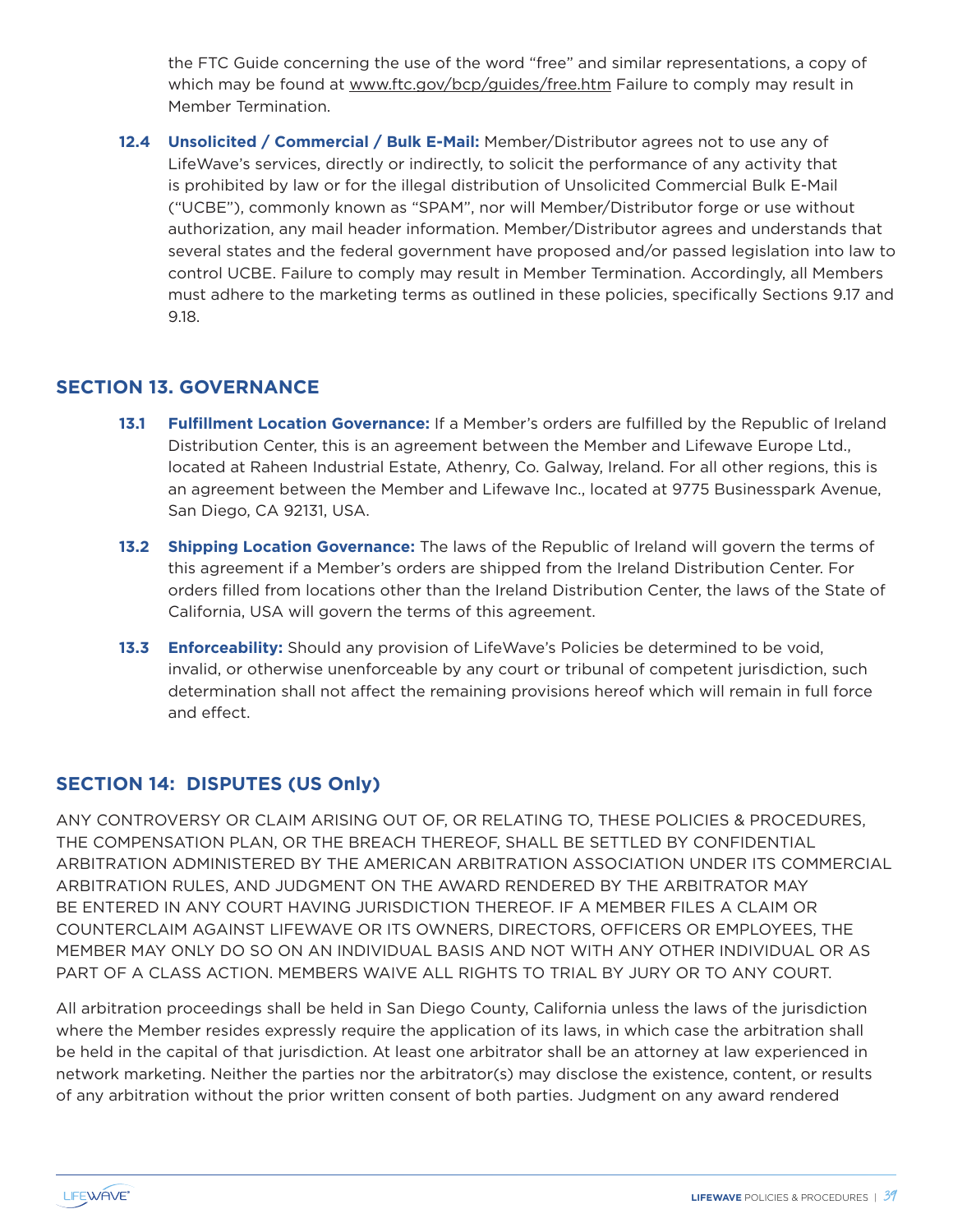by the arbitrator(s) may be entered in any court having jurisdiction. Each party to the arbitration shall be responsible for its costs and expenses, including legal and filing fees; provided, however, that the arbitrator will have the discretion to award legal fees and other costs to the prevailing party. The decision of the arbitrator shall be final and binding on the parties. This agreement to arbitrate shall survive any termination or expiration of the Member's relationship with LifeWave.

Nothing in the arbitration provision prohibits either party from obtaining a temporary injunction, preliminary injunction, permanent injunction, or other equitable relief available to safeguard and protect the party's interests prior to, during, or following the filing of any arbitration or other proceeding, or pending the rendition of a decision or award in connection with the arbitration or other proceeding. The arbitrator(s) will have the authority to continue injunctive relief and to enter a permanent order granting such relief.

In addition, nothing in the arbitration provision shall prevent LifeWave from filing a lawsuit to identify unknown persons, including, but not limited to, unidentified Members, who may be selling LifeWave products on the Internet, cybersquatting, registering or attempting to register, or using LifeWave trademarks or confusingly similar domain names, or producing, modifying or repackaging LifeWave merchandise without authorization. Once a person is determined to be a Member, LifeWave may take further action against such persons. The filing of a lawsuit and taking any action in that lawsuit to identify unknown persons shall not be a waiver of any right or obligation outlined in the arbitration provision.

In the event that a dispute or claim arising out of, or relating to this Agreement, is not subject to arbitration as set forth above, the laws of the state of California shall govern, and the parties agree that proper jurisdiction and venue shall be in the state and federal courts located in San Diego, California. In the event of a dispute for jurisdictional purposes, persons residing in Louisiana shall be entitled to file an adjudicatory claim or lawsuit in the jurisdiction of Louisiana and the governing law shall be Louisiana law. If the laws of the Member's place of residence impose any requirement that is different from or in addition to those outlined in these Policies, then these Policies shall be deemed amended in conformance with those laws as to that jurisdiction only.